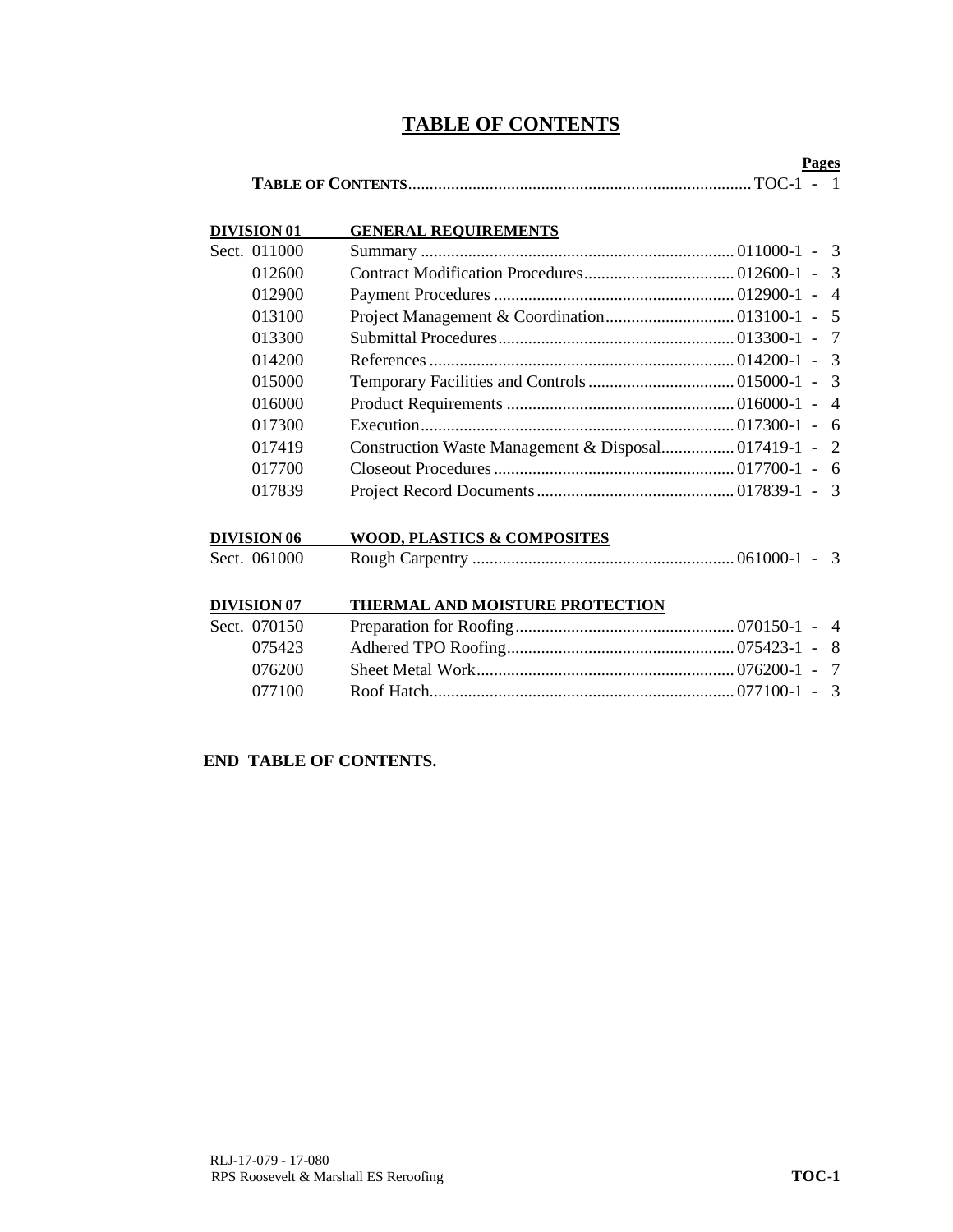**DIVISION 01 – GENERAL REQUIREMENTS**

# **SECTION 011000 SUMMARY**

## PART 1 - GENERAL

### 1.1 RELATED DOCUMENTS

A. Drawings and general provisions of the Contract, including General and Supplementary Conditions and other Division 01 Specification Sections, apply to this Section.

### 1.2 SUMMARY

- A. Section Includes:
	- 1. Project information.
	- 2. Work covered by Contract Documents.<br>3. Access to site.
	- Access to site.
	- 4. Coordination with occupants.
	- 5. Work restrictions.
	- 6. Specification and drawing conventions.
	- 7. Miscellaneous provisions.
- B. Related Requirements:
	- 1. Section 015000 "Temporary Facilities and Controls" for limitations and procedures governing temporary use of Owner's facilities.

### 1.3 PROJECT INFORMATION

- A. Project Identification: Reroofing Projects at:
	- 1. Roosevelt Community Education Center, 978 Haskell Avenue, Rockford, Illinois, 61103
	- 2. Marshall Elementary School, 4704 N. Rockton Avenue, Rockford, Illinois 61103.
- B. Owner: Board of Education of Rockford School District No. 205, Winnebago and Boone Counties, Illinois.
- C. Architect: Richard L Johnson Associates, Inc., 4703 Charles Street, Rockford, IL 61108.

### 1.4 WORK COVERED BY CONTRACT DOCUMENTS

A. The Work of Project is defined by the Contract Documents and consists of Reroofing Work.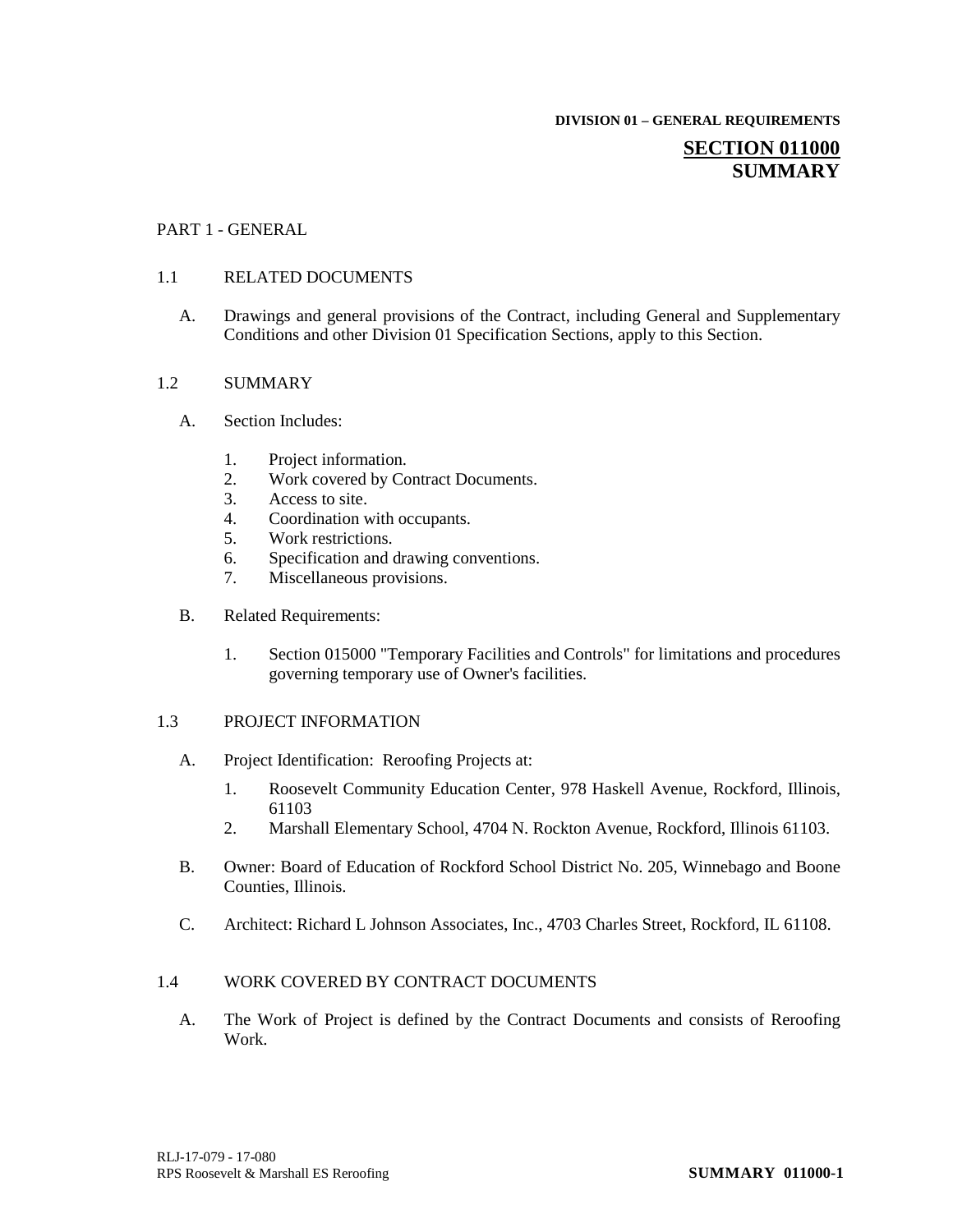- B. Contractor is responsible for construction means, methods and sequencing. Architect will not have control over, be in charge of, or be responsible for construction means, methods, techniques, sequences, procedures or safety precautions and programs in connection with the Work, as these are solely within the responsibility of the Contractor. Architect shall not be responsible for the Contractor's failure to carry out the Work in accordance with the Contract Documents.
- C. Type of Contract: Project will be constructed under one Contract to one Roofing Contractor or under two Contracts to two Roofing Contractors.

## 1.5 ACCESS TO SITE

- A. General: Contractor shall have limited use of Project site for construction operations as indicated on Drawings by the Contract limits and as indicated by requirements of this Section.
	- 1. Driveways, Walkways and Entrances: Keep driveways loading areas, and entrances serving premises clear and available to Owner, Owner's employees, and emergency vehicles at all times. Do not use these areas for parking or storage of materials.
		- a. Schedule deliveries to minimize space and time requirements for storage of materials and equipment on-site.
- B. Condition of Existing Building: Maintain portions of existing building affected by construction operations in a weathertight condition throughout construction period. Repair damage caused by construction operations.

## 1.6 COORDINATION WITH OCCUPANTS

- A. Partial Owner Occupancy: Owner will occupy the premises during entire construction period, with the exception of areas under construction. Cooperate with Owner during construction operations to minimize conflicts and facilitate Owner usage. Perform the Work so as not to interfere with Owner's operations. Maintain existing exits unless otherwise indicated.
	- 1. Maintain access to existing walkways, corridors, and other adjacent occupied or used facilities. Do not close or obstruct walkways, corridors, or other occupied or used facilities without written permission from Owner and authorities having jurisdiction.
	- 2. Provide not less than 72 hours' notice to Owner of activities that will affect Owner's operations.

## 1.7 WORK RESTRICTIONS

- A. Work Restrictions, General: Comply with restrictions on construction operations.
	- 1. Comply with limitations on use of public streets and with other requirements of authorities having jurisdiction.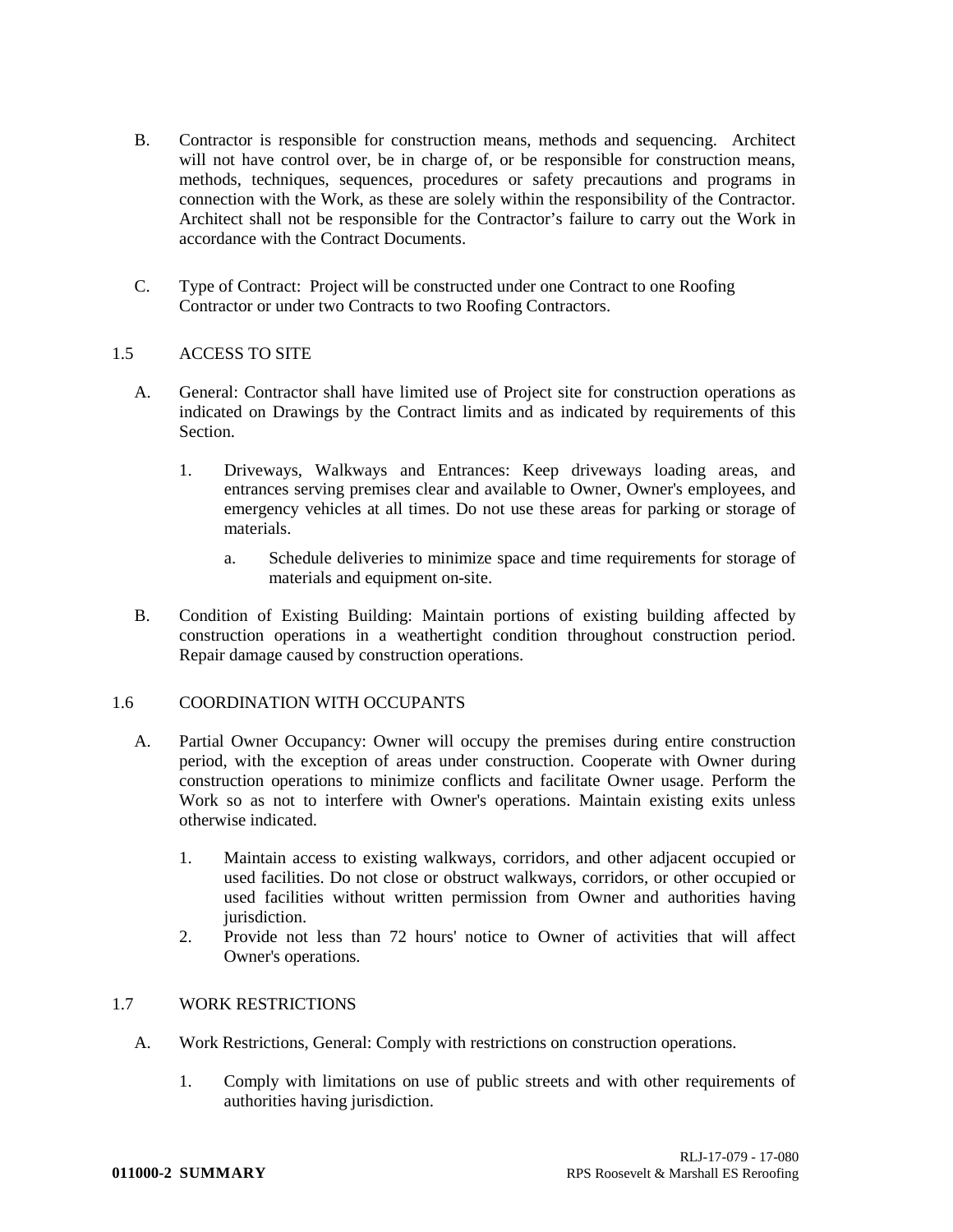- B. On-Site Work Hours: Normal business working hours will be 7:00 a.m. to 3:30 p.m., Monday through Friday, unless otherwise indicated or approved by the Owner.
- C. Noise, Vibration, and Odors: Coordinate operations that may result in high levels of noise and vibration, odors, or other disruption to Owner occupancy with Owner.
	- 1. Notify Architect and Owner not less than two days in advance of proposed disruptive operations.
- D. Nonsmoking Building: Smoking is not permitted within the building or anywhere on the site.
- E. Controlled Substances: Use of tobacco products and other controlled substances on Project site is not permitted.
- F. Guns: Guns are prohibited on school grounds.

## 1.8 SPECIFICATION AND DRAWING CONVENTIONS

- A. Specification Content: The Specifications use certain conventions for the style of language and the intended meaning of certain terms, words, and phrases when used in particular situations. These conventions are as follows:
	- 1. Imperative mood and streamlined language are generally used in the Specifications. The words "shall," "shall be," or "shall comply with," depending on the context, are implied where a colon (:) is used within a sentence or phrase.
	- 2. Specification requirements are to be performed by Contractor unless specifically stated otherwise.
- B. Division 01 General Requirements: Requirements of Sections in Division 01 apply to the Work of all Sections in the Specifications.
- C. Drawing Coordination: Requirements for materials and products identified on Drawings are described in detail in the Specifications. One or more of the following are used on Drawings to identify materials and products:
	- 1. Terminology: Materials and products are identified by the typical generic terms used in the individual Specifications Sections.
	- 2. Abbreviations: Materials and products are identified by abbreviations published as part of the U.S. National CAD Standard and scheduled on Drawings.
	- 3. Keynoting: Materials and products are identified by reference keynotes referencing Specification Section numbers found in this Project Manual.

## PART 2 - PRODUCTS (Not Used)

## PART 3 - EXECUTION (Not Used)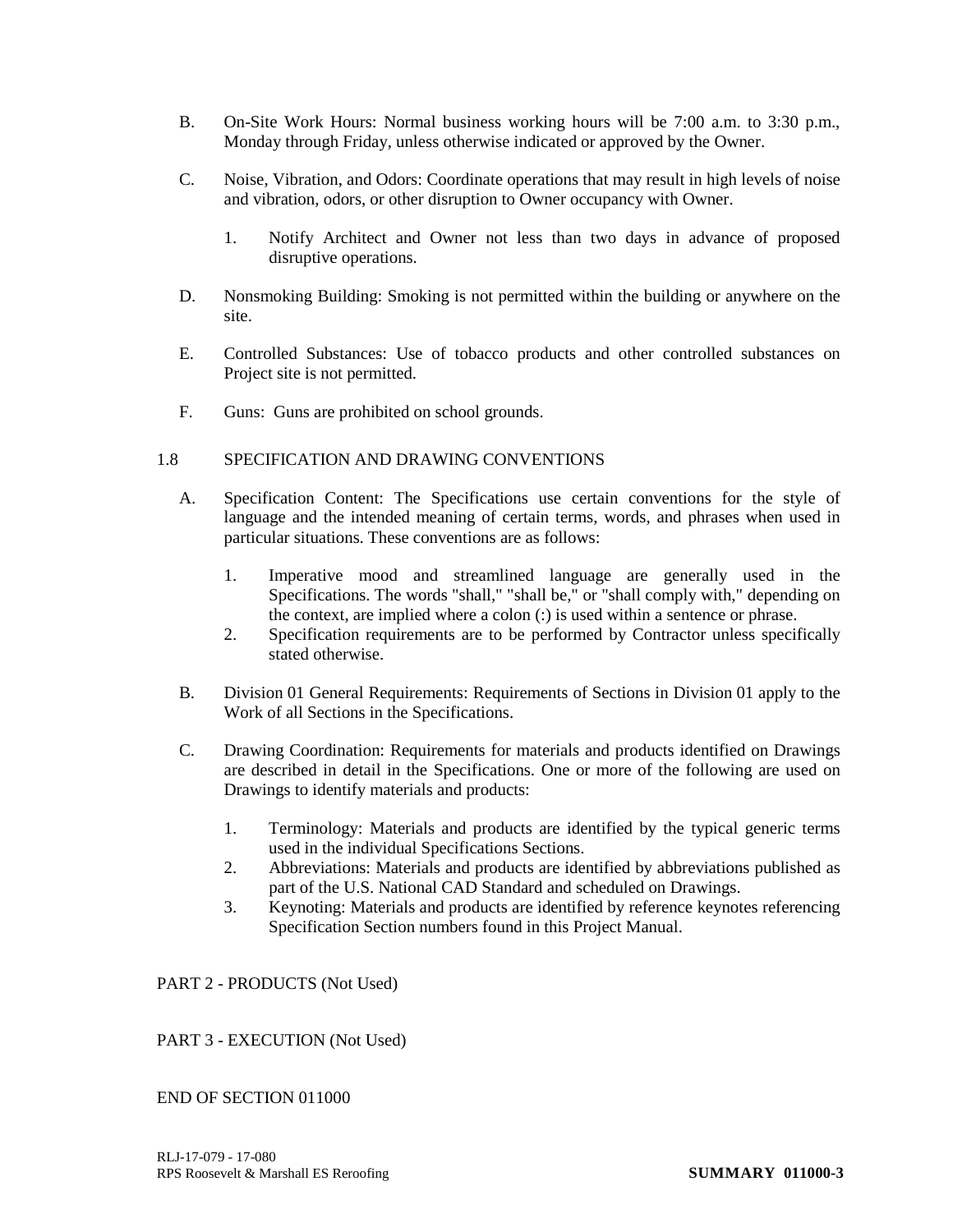#### **DIVISION 01 – GENERAL REQUIREMENTS**

# **SECTION 012600 CONTRACT MODIFICATION PROCEDURES**

## PART 1 - GENERAL

## 1.1 RELATED DOCUMENTS

A. Drawings and general provisions of the Contract, including General and Supplementary Conditions and other Division 01 Specification Sections, apply to this Section.

## 1.2 SUMMARY

A. Section includes administrative and procedural requirements for handling and processing Contract modifications.

# 1.3 MINOR CHANGES IN THE WORK

A. Architect will issue through Owner supplemental instructions authorizing minor changes in the Work, not involving adjustment to the Contract Sum or the Contract Time, on AIA Document G710, "Architect's Supplemental Instructions."

## 1.4 PROPOSAL REQUESTS

- A. Owner-Initiated Proposal Requests: Architect will issue a detailed description of proposed changes in the Work that may require adjustment to the Contract Sum or the Contract Time. If necessary, the description will include supplemental or revised Drawings and Specifications.
	- 1. Work Change Proposal Requests issued by Architect are not instructions either to stop work in progress or to execute the proposed change.
	- 2. Within time specified in Proposal Request or 10 days, when not otherwise specified, after receipt of Proposal Request, submit a quotation estimating cost adjustments to the Contract Sum and the Contract Time necessary to execute the change.
		- a. Include a list of quantities of products required or eliminated and unit costs, with total amount of purchases and credits to be made. If requested, furnish survey data to substantiate quantities.
		- b. Indicate applicable taxes, delivery charges, equipment rental, and amounts of trade discounts.
		- c. Include costs of labor and supervision directly attributable to the change.
		- d. Include an updated Contractor's construction schedule that indicates the effect of the change, including, but not limited to, changes in activity duration, start and finish times, and activity relationship. Use available total float before requesting an extension of the Contract Time.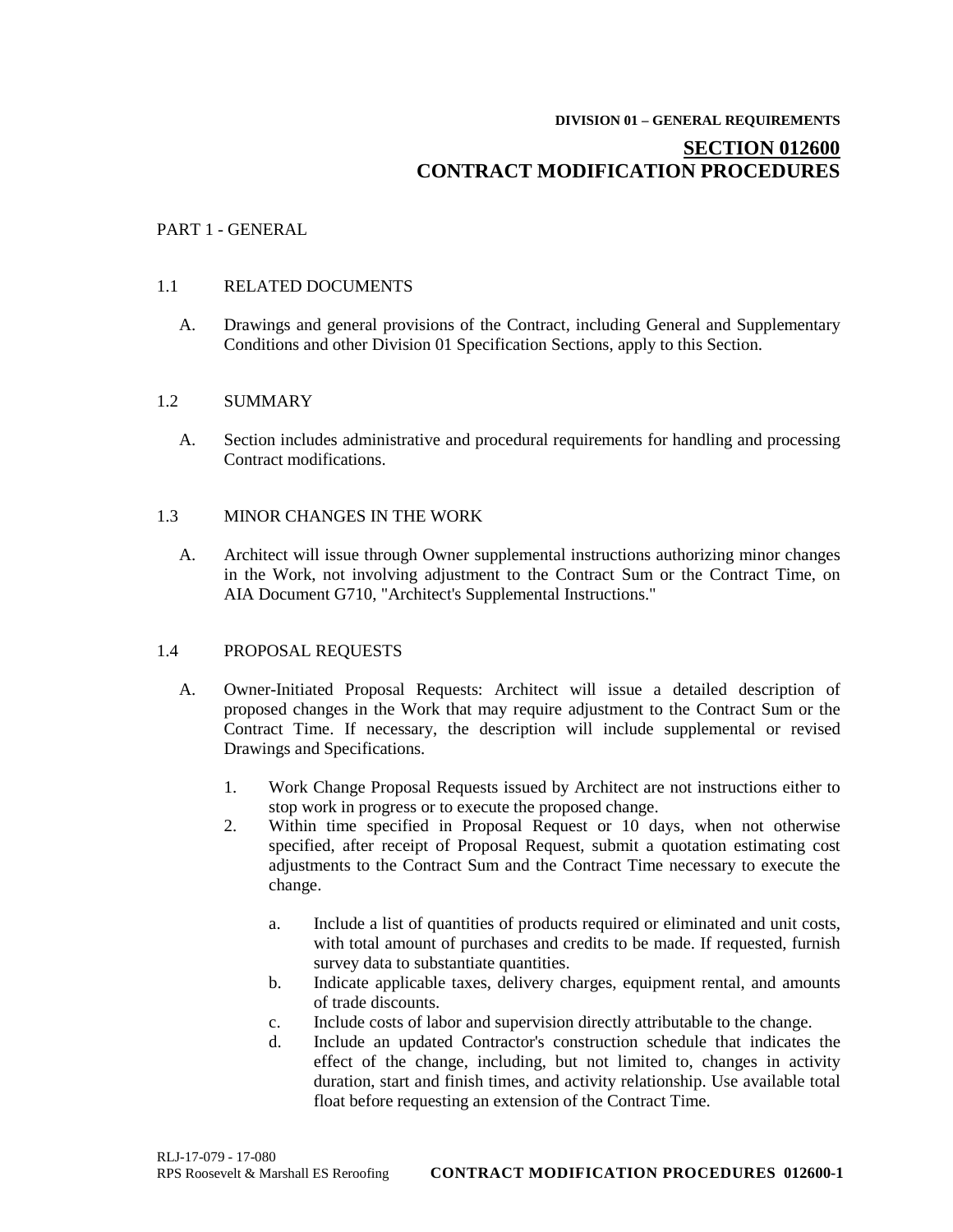- B. Contractor-Initiated Proposals: If latent or changed conditions require modifications to the Contract, Contractor may initiate a claim by submitting a request for a change to Architect.
	- 1. Include a statement outlining reasons for the change and the effect of the change on the Work. Provide a complete description of the proposed change. Indicate the effect of the proposed change on the Contract Sum and the Contract Time.
	- 2. Include a list of quantities of products required or eliminated and unit costs, with total amount of purchases and credits to be made. If requested, furnish survey data to substantiate quantities.
	- 3. Indicate applicable taxes, delivery charges, equipment rental, and amounts of trade discounts.
	- 4. Include costs of labor and supervision directly attributable to the change.
	- 5. Include an updated Contractor's construction schedule.

# 1.5 CHANGE ORDER PROCEDURES

- A. On Owner's approval of a Work Change Proposal Request, Architect will issue a Change Order for signatures of Owner and Contractor on AIA Document G701.
- B. The combined overhead and profit included in the total cost to the Owner for a change in the Work shall be based on the following schedule:
	- 1. For the Contractor, for Work performed by the Contractor's own forces, twelve percent of the cost.
	- 2. For the Contractor, for Work performed by the Subcontractor's, five percent of the amount due the Subcontractors.
	- 3. For each Subcontractor involved, for Work performed by the Subcontractor's own forces, five percent of the cost.
	- 4. For each Subcontractor involved, for Work performed by the Subcontractor's Sub-subcontractors, five percent of the amount due the Sub-subcontractor.
	- 5. In order to facilitate checking of quotations for extras and credits, all proposals, except those so minor that their propriety can be seen by inspection, shall be accompanied by a complete itemization of costs including labor, materials and Subcontracts. Labor and materials shall be itemized in the manner prescribed above. Where major cost items are Subcontracts, they shall be itemized also.

## 1.6 CONSTRUCTION CHANGE DIRECTIVE

- A. Construction Work Change Directive: Architect may issue a Construction Work Change Directive on AIA Document G714 Change Directive instructs Contractor to proceed with a change in the Work, for subsequent inclusion in a Change Order.
	- 1. Construction Change Directive contains a complete description of change in the Work. It also designates method to be followed to determine change in the Contract Sum or the Contract Time.
- B. Documentation: Maintain detailed records on a time and material basis of work required by the Construction Change Directive.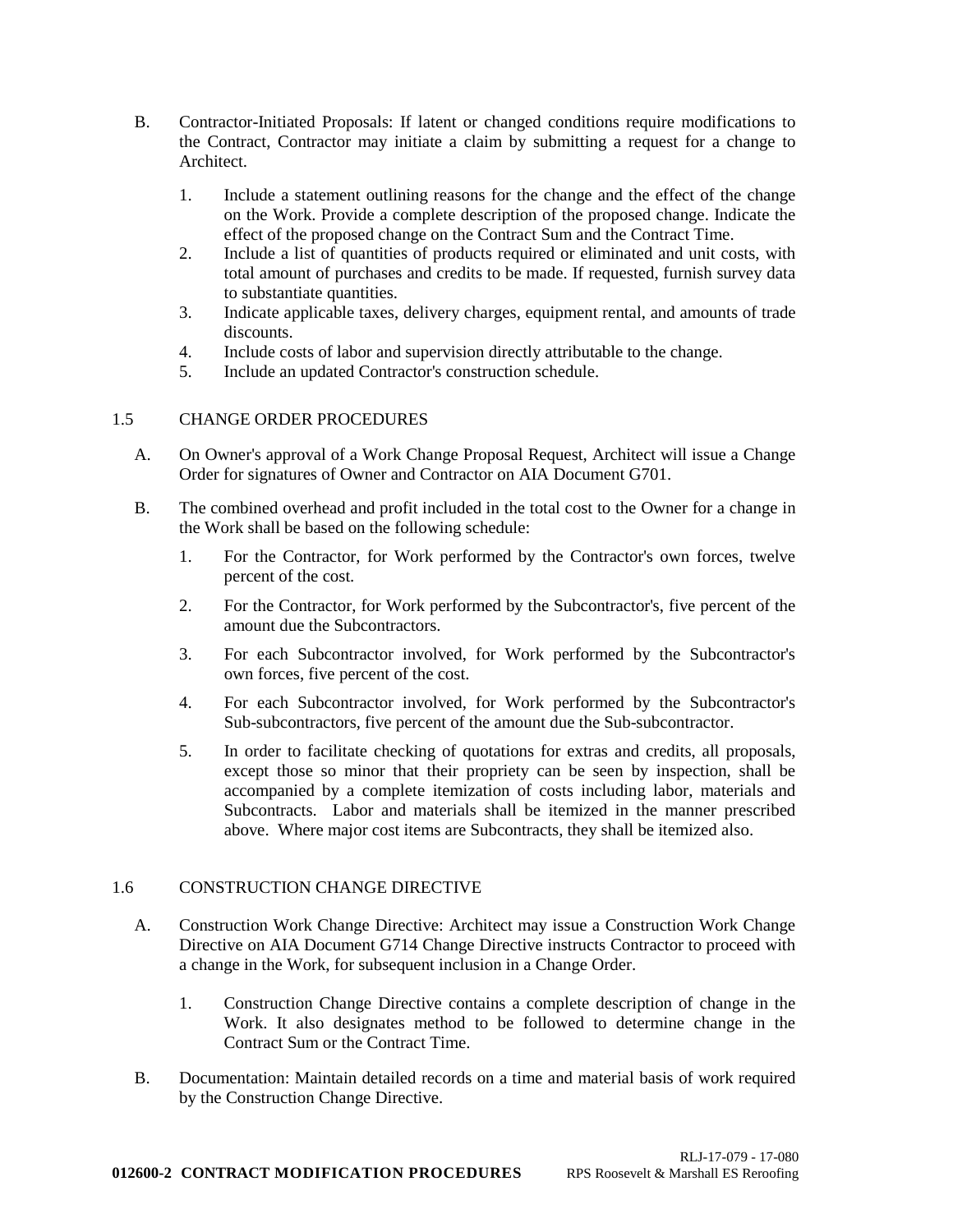1. After completion of change, submit an itemized account and supporting data necessary to substantiate cost and time adjustments to the Contract.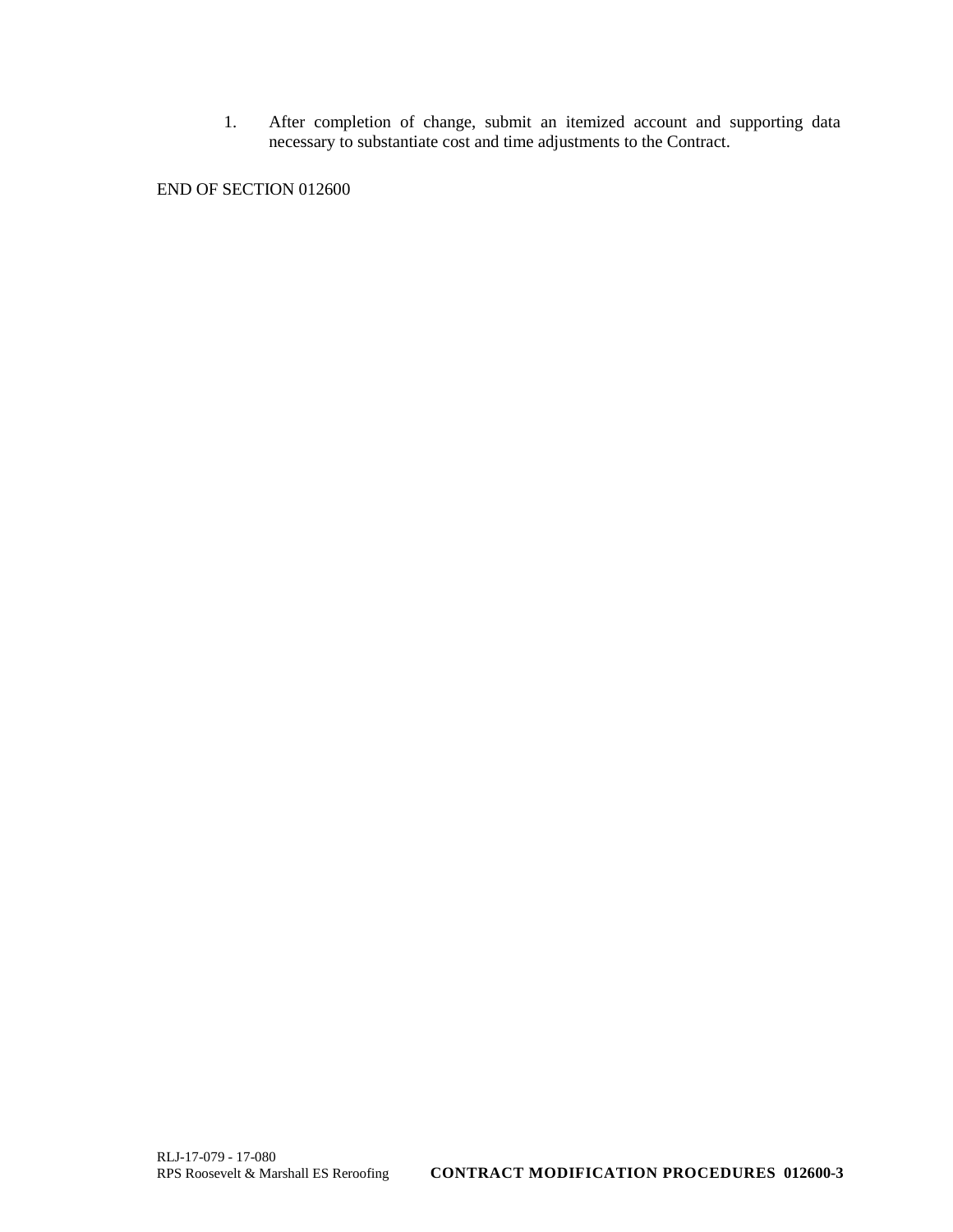# **SECTION 012900 PAYMENT PROCEDURES**

## PART 1 - GENERAL

### 1.1 RELATED DOCUMENTS

A. Drawings and general provisions of the Contract, including General and Supplementary Conditions and other Division 01 Specification Sections, apply to this Section.

### 1.2 SUMMARY

- A. Section includes administrative and procedural requirements necessary to prepare and process Applications for Payment.
- B. Related Requirements:
	- 1. Section 012600 "Contract Modification Procedures" for administrative procedures for handling changes to the Contract.

### 1.3 DEFINITIONS

A. Schedule of Values: A statement furnished by Contractor allocating portions of the Contract Sum to various portions of the Work and used as the basis for reviewing Contractor's Applications for Payment.

### 1.4 SCHEDULE OF VALUES

- A. Coordination: Coordinate preparation of the schedule of values with preparation of Contractor's construction schedule.
	- 1. Coordinate line items in the schedule of values with other required administrative forms and schedules, including the following:
		- a. Application for Payment forms with continuation sheets.
		- b. Submittal schedule.
		- c. Items required to be indicated as separate activities in Contractor's construction schedule.
	- 2. Submit the schedule of values to Architect at earliest possible date, but no later than seven days before the date scheduled for submittal of initial Applications for Payment.
- B. Format and Content: Use Project Manual table of contents as a guide to establish line items for the schedule of values. Provide at least one line item for each Specification Section.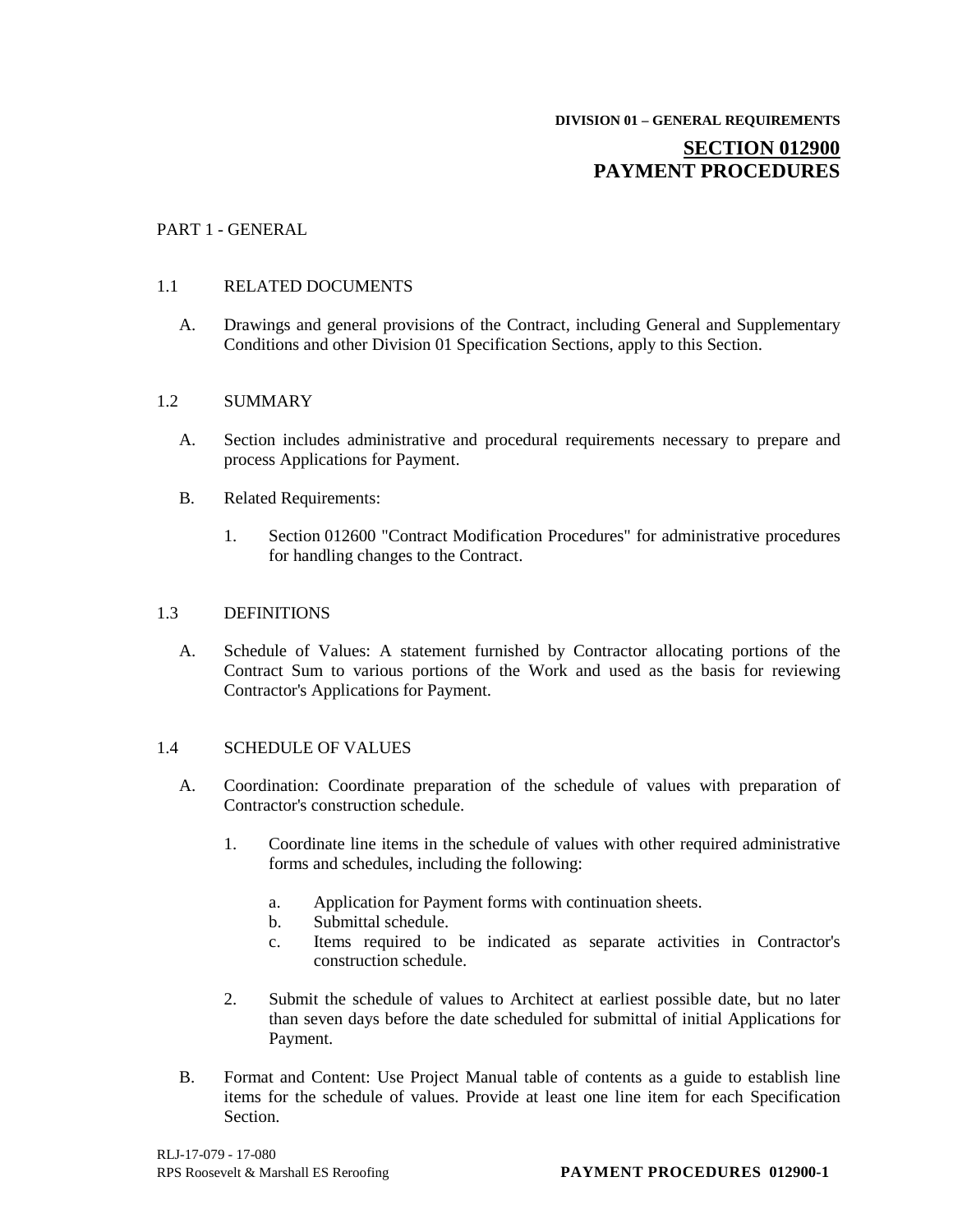- 1. Identification: Include the following Project identification on the schedule of values:
	- a. Project name and location.
	- b. Name of Architect.
	- c. Architect's project number.
	- d. Contractor's name and address.
	- e. Date of submittal.
- 2. Arrange schedule of values consistent with format of AIA Document G703.
- 3. Provide a breakdown of the Contract Sum in enough detail to facilitate continued evaluation of Applications for Payment and progress reports. Coordinate with Project Manual table of contents. Provide multiple line items for principal subcontract amounts in excess of five percent of the Contract Sum.
- 4. Round amounts to nearest whole dollar; total shall equal the Contract Sum.
- 5. Provide a separate line item in the schedule of values for each part of the Work where Applications for Payment may include materials or equipment purchased or fabricated and stored, but not yet installed.
	- a. Differentiate between items stored on-site and items stored off-site. If required, include evidence of insurance.
- 6. Each item in the schedule of values and Applications for Payment shall be complete. Include total cost and proportionate share of general overhead and profit for each item.
	- a. Temporary facilities and other major cost items that are not direct cost of actual work-in-place may be shown either as separate line items in the schedule of values or distributed as general overhead expense, at Contractor's option.
- 7. Schedule Updating: Update and resubmit the schedule of values before the next Applications for Payment when Change Orders or Construction Change Directives result in a change in the Contract Sum.

## 1.5 APPLICATIONS FOR PAYMENT

- A. Each Application for Payment following the initial Application for Payment shall be consistent with previous applications and payments as certified by Architect and paid for by Owner.
	- 1. Initial Application for Payment, Application for Payment at time of Substantial Completion, and final Application for Payment involve additional requirements.
- B. Payment Application Times: The date for each progress payment is indicated in the Agreement between Owner and Contractor. The period of construction work covered by each Application for Payment is the period indicated in the Agreement.
- C. Payment Application Times: Submit Application for Payment to Architect by the  $10<sup>th</sup>$  of the month. The period covered by each Application for Payment is one month, ending on the last day of the month.

### **012900-2 PAYMENT PROCEDURES** RPS Roosevelt & Marshall ES Reroofing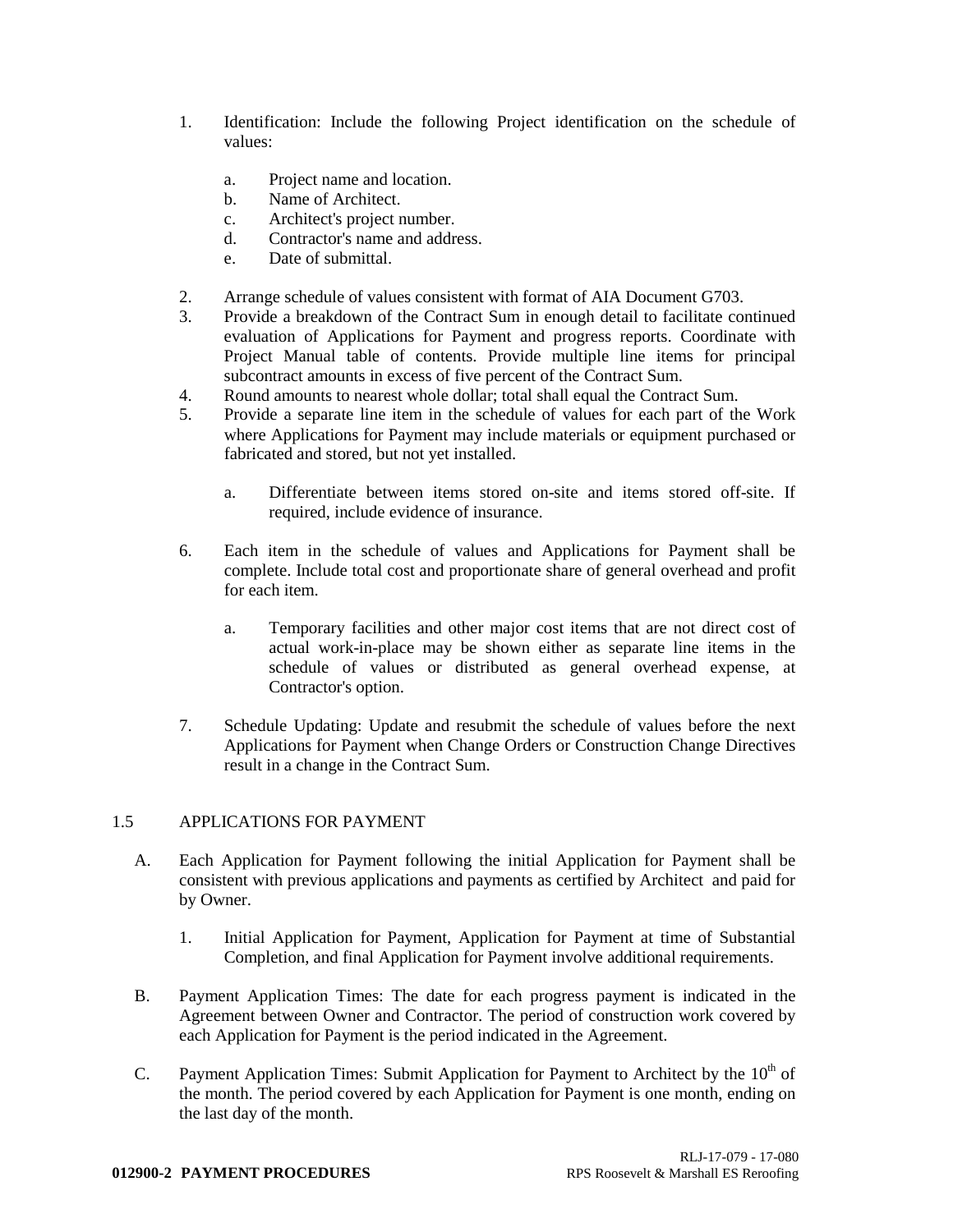- D. Application for Payment Forms: Use AIA Document G702 and AIA Document G703 as form for Applications for Payment.
- E. Application Preparation: Complete every entry on form. Notarize and execute by a person authorized to sign legal documents on behalf of Contractor. Architect and/or Project Manager will return incomplete applications without action.
	- 1. Entries shall match data on the schedule of values and Contractor's construction schedule. Use updated schedules if revisions were made.
	- 2. Include amounts of Change Orders and Construction Change Directives issued before last day of construction period covered by application.
- F. Transmittal: Submit three signed and notarized original copies of each Application for Payment to Architect or Program Manager by a method ensuring receipt within 24 hours. One copy shall include waivers of lien and similar attachments if required.
	- 1. Transmit each copy with a transmittal form listing attachments and recording appropriate information about application.
- G. Waivers of Mechanic's Lien: With each Application for Payment, submit waivers of mechanic's lien from entities lawfully entitled to file a mechanic's lien arising out of the Contract and related to the Work covered by the payment.
	- 1. Submit partial waivers on each item for amount requested in previous application, after deduction for retainage, on each item.
	- 2. When an application shows completion of an item, submit conditional final or full waivers.
	- 3. Owner reserves the right to designate which entities involved in the Work must submit waivers.
	- 4. Waiver Forms: Submit executed waivers of lien on forms acceptable to Owner.
- H. Initial Application for Payment: Administrative actions and submittals that must precede or coincide with submittal of first Application for Payment include the following:
	- 1. List of subcontractors.
	- 2. Schedule of values.
	- 3. Contractor's construction schedule (preliminary if not final).
	- 4. Submittal schedule (preliminary if not final).
	- 5. List of Contractor's staff assignments.
	- 6. List of Contractor's principal consultants.
	- 7. Initial progress report.
	- 8. Certificates of insurance and insurance policies.
	- 9. Performance and payment bonds.
- I. Application for Payment at Substantial Completion: After Architect issues the Certificate of Substantial Completion, submit an Application for Payment showing 100 percent completion for portion of the Work claimed as substantially complete.
	- 1. Include documentation supporting claim that the Work is substantially complete and a statement showing an accounting of changes to the Contract Sum.
	- 2. This application shall reflect Certificate(s) of Substantial Completion issued previously for Owner occupancy of designated portions of the Work.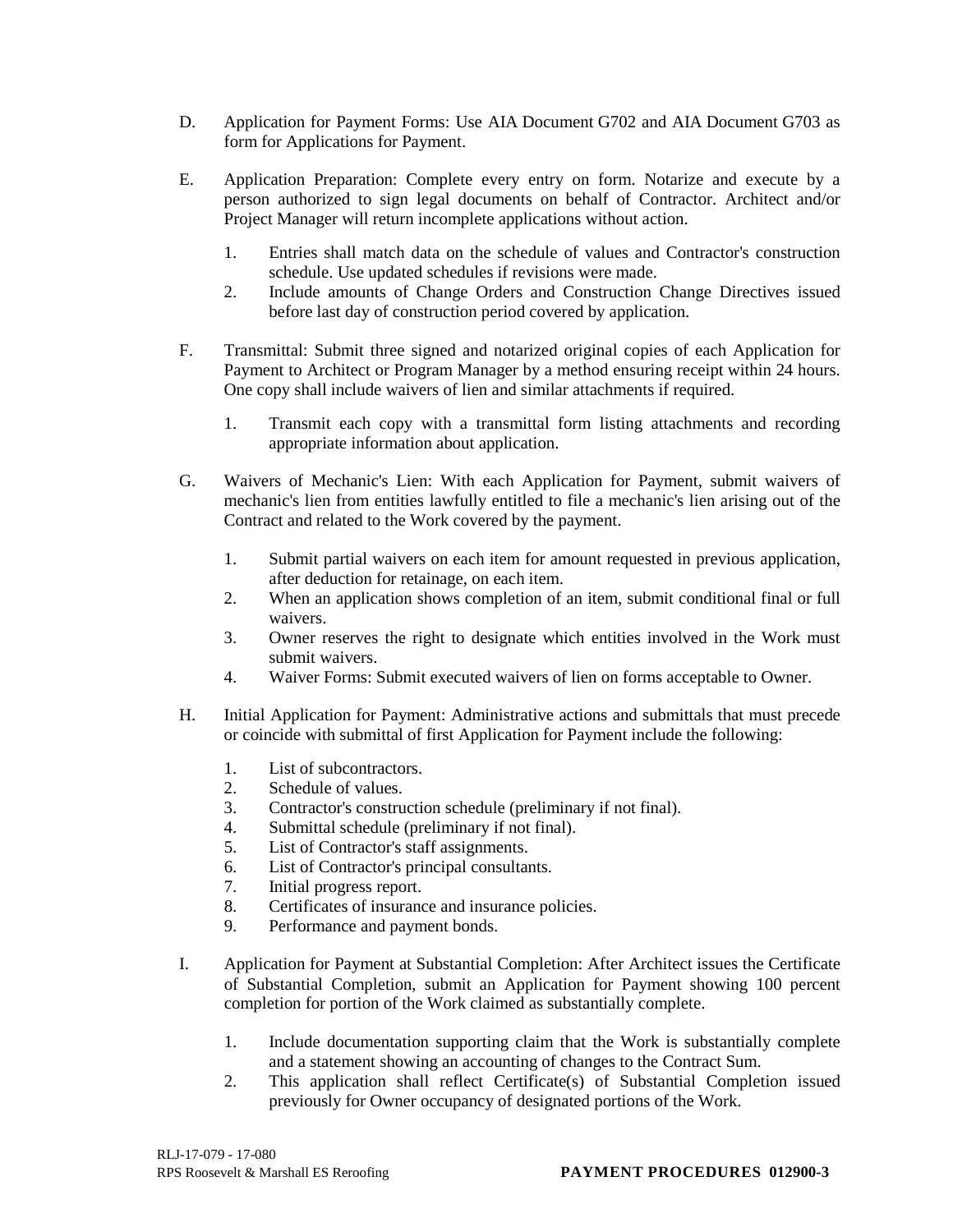- J. Final Payment Application: After completing Project closeout requirements, submit final Application for Payment with releases and supporting documentation not previously submitted and accepted, including, but not limited, to the following:
	- 1. Evidence of completion of Project closeout requirements.
	- 2. Insurance certificates for products and completed operations where required and proof that taxes, fees, and similar obligations were paid.
	- 3. Updated final statement, accounting for final changes to the Contract Sum.
	- 4. AIA Document G706-1994, "Contractor's Affidavit of Payment of Debts and Claims."
	- 5. AIA Document G706A-1994, "Contractor's Affidavit of Release of Liens."
	- 6. AIA Document G707-1994, "Consent of Surety to Final Payment."
- K. The Owner will make payments once a month to the General Contractor as long as all required documentation is submitted.

PART 2 - PRODUCTS (Not Used)

PART 3 - EXECUTION (Not Used)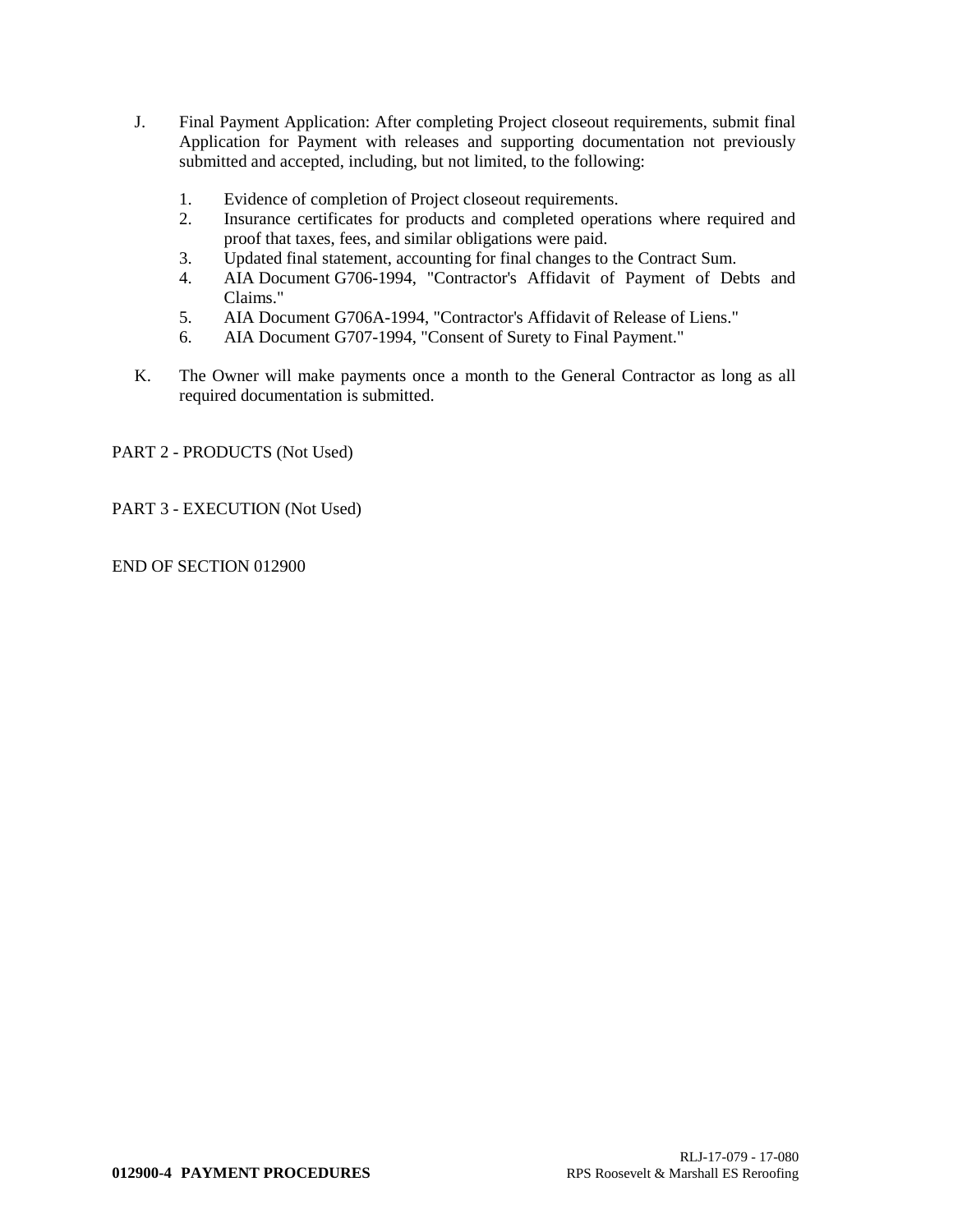#### **DIVISION 01 – GENERAL REQUIREMENTS**

# **SECTION 013100 PROJECT MANAGEMENT & COORDINATION**

## PART 1 - GENERAL

### 1.1 RELATED DOCUMENTS

- A. Drawings and general provisions of the Contract, including General and Supplementary Conditions and other Division 01 Specification Sections, apply to this Section.
- B. General Contractor shall have a full time foreman on site at all times any work is taking place to coordinate all work. The foreman shall remain the same throughout the entire project.

### 1.2 SUMMARY

- A. Section includes administrative provisions for coordinating construction operations on Project including, but not limited to, the following:
	- 1. Coordination drawings.
	- 2. Requests for Information (RFIs).
	- 3. Project meetings.
- B. Related Requirements:
	- 1. Section 017300 "Execution" for procedures for coordinating general installation and field-engineering services, including establishment of benchmarks and control points.

### 1.3 DEFINITIONS

A. RFI: Request from Owner, Architect, or Contractor seeking information required by or clarifications of the Contract Documents.

### 1.4 INFORMATIONAL SUBMITTALS

- A. Subcontract List: Prepare a written summary identifying individuals or firms proposed for each portion of the Work, including those who are to furnish products or equipment fabricated to a special design. Include the following information in tabular form:
	- 1. Name, address, and telephone number of entity performing subcontract or supplying products.
	- 2. Number and title of related Specification Section(s) covered by subcontract.
	- 3. Drawing number and detail references, as appropriate, covered by subcontract.

## 1.5 GENERAL COORDINATION PROCEDURES

A. Coordination: Coordinate construction operations included in different Sections of the Specifications to ensure efficient and orderly installation of each part of the Work. Coordinate construction operations, included in different Sections that depend on each other for proper installation, connection, and operation.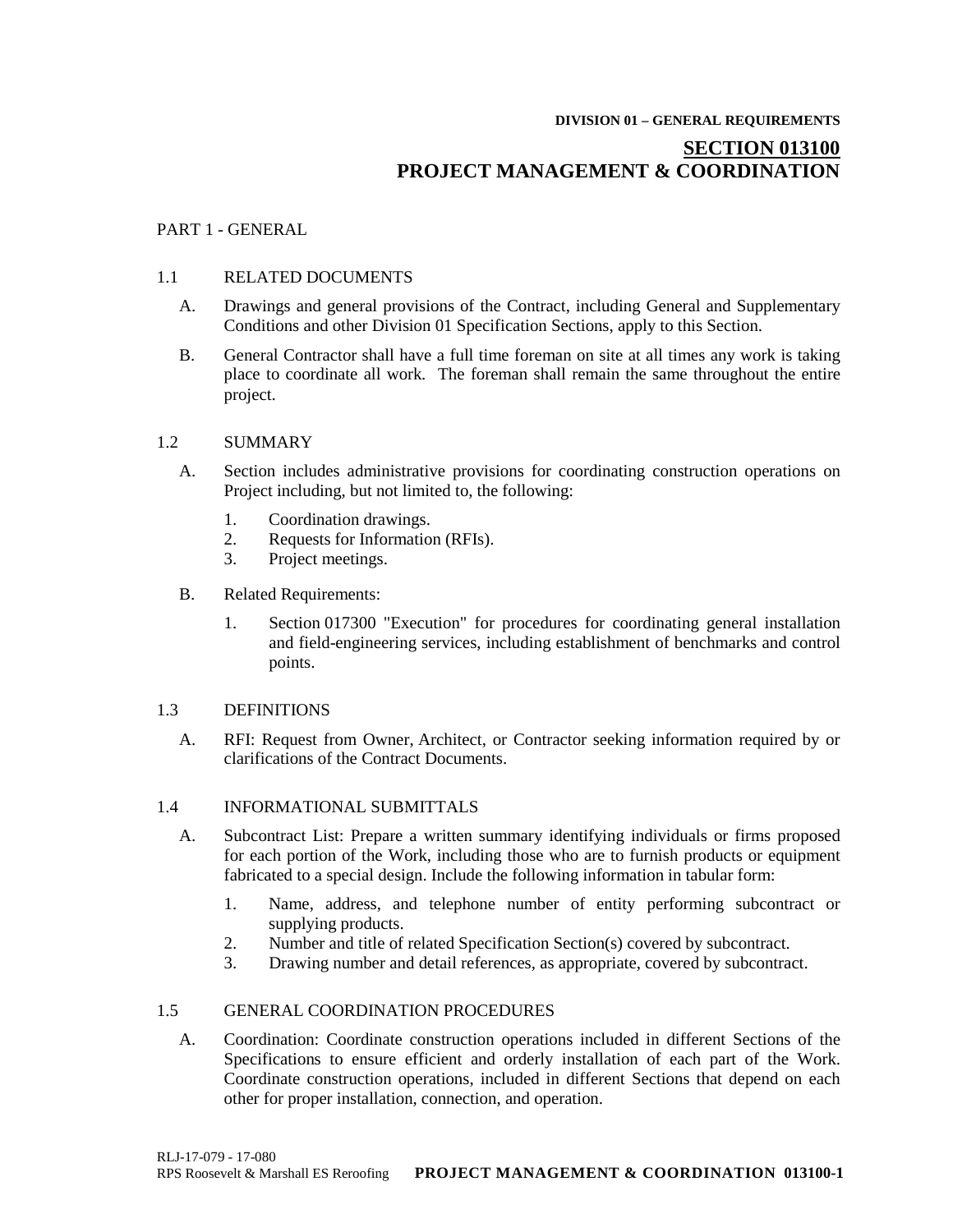- 1. Schedule construction operations in sequence required to obtain the best results where installation of one part of the Work depends on installation of other components, before or after its own installation.
- 2. Coordinate installation of different components to ensure maximum performance and accessibility for required maintenance, service, and repair.
- 3. Make adequate provisions to accommodate items scheduled for later installation.
- B. Administrative Procedures: Coordinate scheduling and timing of required administrative procedures with other construction activities and activities of other contractors to avoid conflicts and to ensure orderly progress of the Work. Such administrative activities include, but are not limited to, the following:
	- 1. Preparation of Contractor's construction schedule.
	- 2. Preparation of the schedule of values.
	- 3. Installation and removal of temporary facilities and controls.
	- 4. Delivery and processing of submittals.
	- 5. Progress meetings.
	- 6. Preinstallation conferences.
	- 7. Project closeout activities.
	- 8. Startup and adjustment of systems.

## 1.6 COORDINATION DRAWINGS

- A. Coordination Drawings, General: Prepare coordination drawings according to requirements in individual Sections, and additionally where installation is not completely shown on Shop Drawings, where limited space availability necessitates coordination, or if coordination is required to facilitate integration of products and materials fabricated or installed by more than one entity.
	- 1. Content: Project-specific information, drawn accurately to a scale large enough to indicate and resolve conflicts. Do not base coordination drawings on standard printed data. Include the following information, as applicable:
		- a. Use applicable Drawings as a basis for preparation of coordination drawings. Prepare sections, elevations, and details as needed to describe relationship of various systems and components.
		- b. Coordinate the addition of trade-specific information to the coordination drawings by multiple contractors in a sequence that best provides for coordination of the information and resolution of conflicts between installed components before submitting for review.

## 1.7 REQUESTS FOR INFORMATION (RFIs)

- A. General: Immediately on discovery of the need for additional information or interpretation of the Contract Documents, Contractor shall prepare and submit an RFI in the form specified.
	- 1. Architect will return RFIs submitted to Architect by other entities controlled by Contractor with no response.
	- 2. Coordinate and submit RFIs in a prompt manner so as to avoid delays in Contractor's work or work of subcontractors.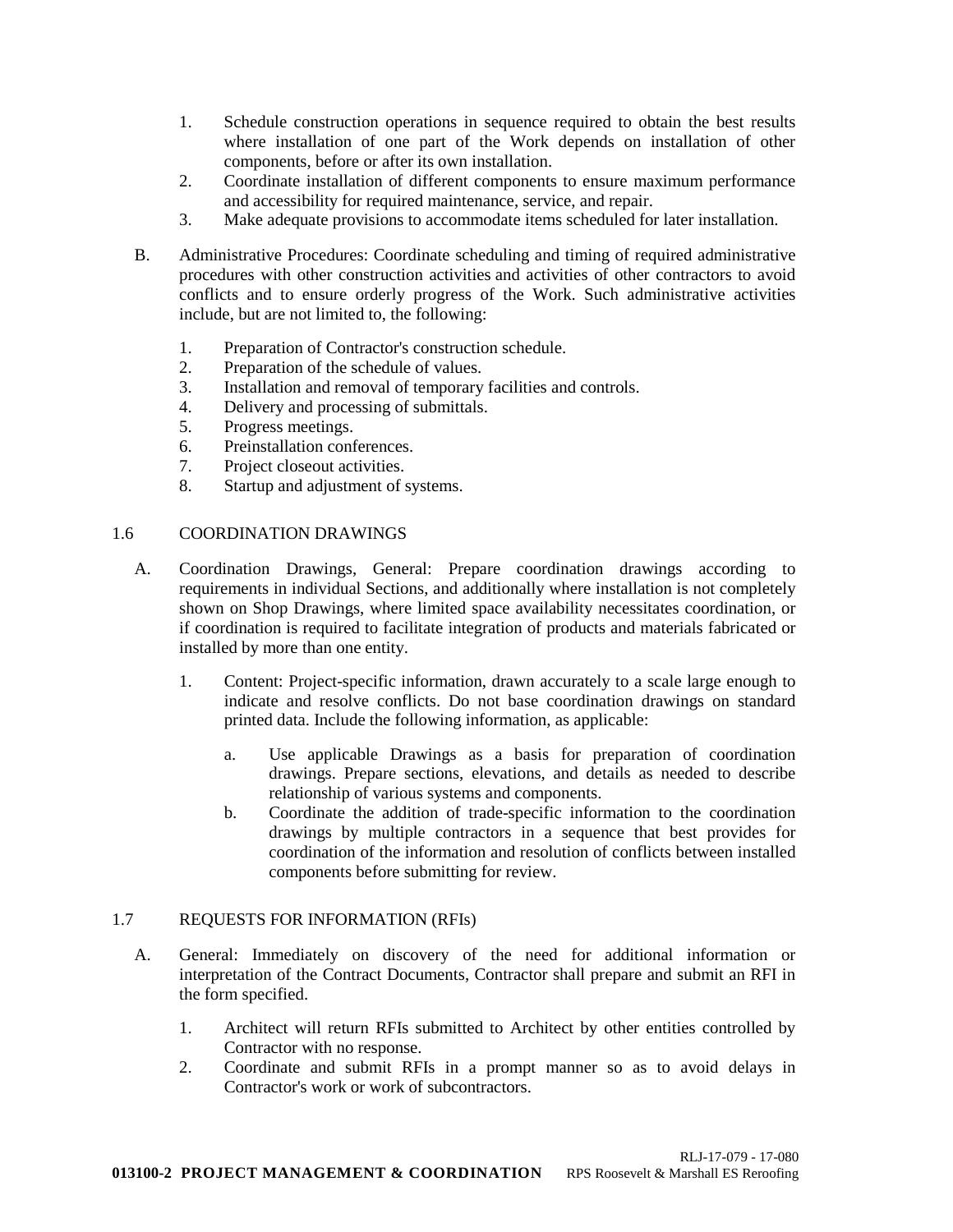- B. Content of the RFI: Include a detailed, legible description of item needing information or interpretation and the following:
	- 1. Project name.
	- 2. Project number.
	- 3. Date.
	- 4. Name of Contractor.
	- 5. Name of Architect.
	- 6. RFI number, numbered sequentially.
	- 7. RFI subject.
	- 8. Specification Section number and title and related paragraphs, as appropriate.
	- 9. Drawing number and detail references, as appropriate.
	- 10. Field dimensions and conditions, as appropriate.
	- 11. Contractor's suggested resolution. If Contractor's suggested resolution impacts the Contract Time or the Contract Sum, Contractor shall state impact in the RFI.
	- 12. Contractor's signature.
	- 13. Attachments: Include sketches, descriptions, measurements, photos, Product Data, Shop Drawings, coordination drawings, and other information necessary to fully describe items needing interpretation.
- C. RFI Forms: AIA Document G716.
	- 1. Attachments shall be electronic files in Adobe Acrobat PDF format.
- D. Architect's Action: Architect and will review each RFI, determine action required, and respond. Allow seven working days for Architect's response for each RFI. RFIs received by Architect after 1:00 p.m. will be considered as received the following working day.
	- 1. The following Contractor-generated RFIs will be returned without action:
		- a. Requests for approval of submittals.
		- b. Requests for approval of substitutions.
		- c. Requests for approval of Contractor's means and methods.
		- d. Requests for coordination information already indicated in the Contract Documents.
		- e. Requests for adjustments in the Contract Time or the Contract Sum.
		- f. Requests for interpretation of Architect's actions on submittals.
		- g. Incomplete RFIs or inaccurately prepared RFIs.
	- 2. Architect's action may include a request for additional information, in which case Architect's time for response will date from time of receipt of additional information.
	- 3. Architect's action on RFIs that may result in a change to the Contract Time or the Contract Sum may be eligible for Contractor to submit Change Proposal according to Section 012600 "Contract Modification Procedures."

## 1.8 PROJECT MEETINGS

A. General Contractor: Schedule and conduct meetings and conferences at Project site unless otherwise indicated.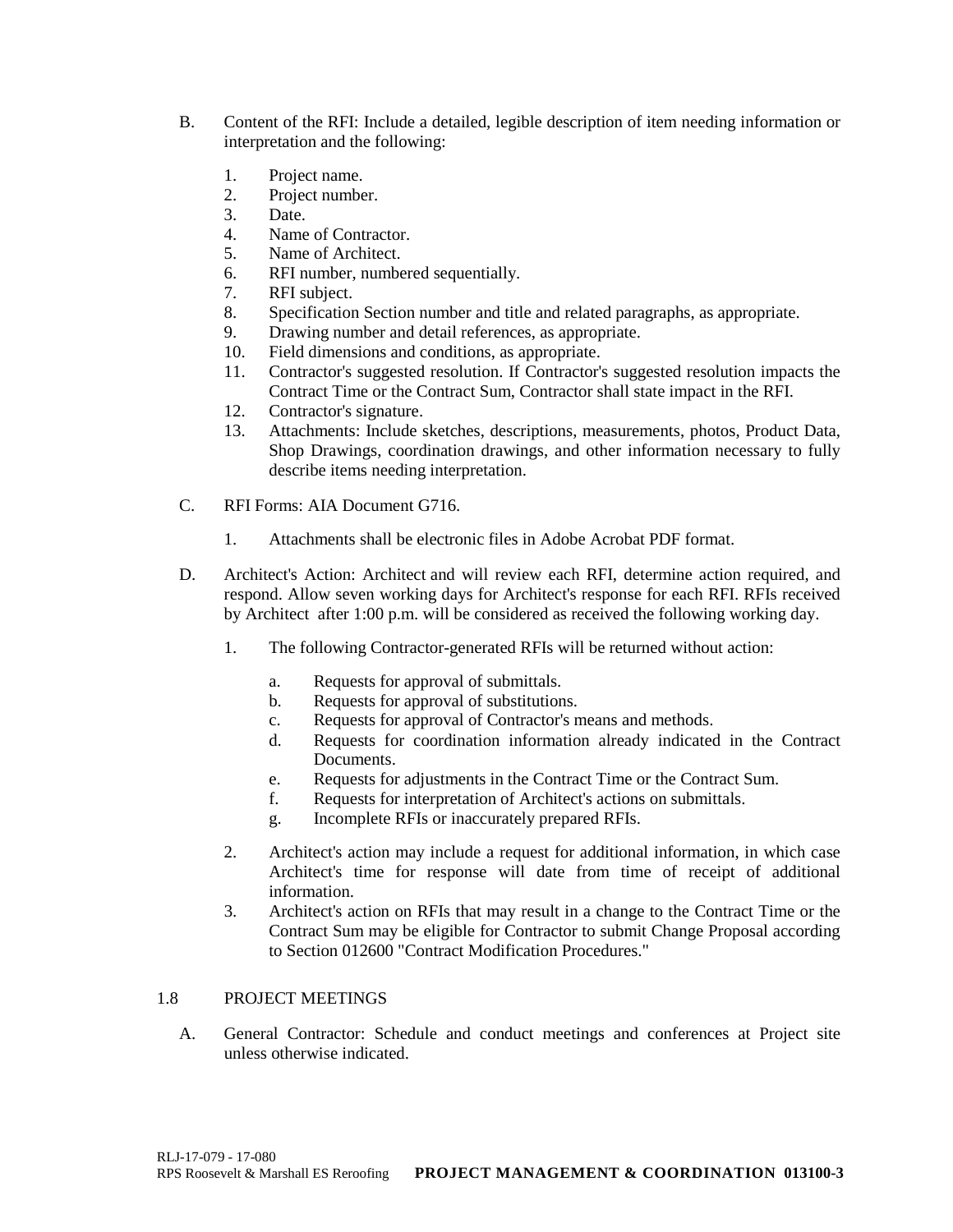- 1. Attendees: Inform participants and others involved, and individuals whose presence is required, of date and time of each meeting. Notify Owner and Architect of scheduled meeting dates and times.
- 2. Agenda: Prepare the meeting agenda. Distribute the agenda to all invited attendees.
- 3. Minutes: Entity responsible for conducting meeting will record significant discussions and agreements achieved. Distribute the meeting minutes to everyone concerned, including Owner, and Architect, within three days of the meeting.
- B. Preconstruction Conference: Architect will schedule and conduct a preconstruction conference before starting construction, at a time convenient to Owner and Architect.
	- 1. Attendees: Authorized representatives of Owner, Architect, and their consultants; Contractor and its superintendent; major subcontractors; suppliers; and other concerned parties shall attend the conference. Participants at the conference shall be familiar with Project and authorized to conclude matters relating to the Work.
	- 2. Agenda: Discuss items of significance that could affect progress, including the following:
		- a. Tentative construction schedule.
		- b. Phasing.
		- c. Critical work sequencing and long-lead items.
		- d. Designation of key personnel and their duties.
		- e. Lines of communications.
		- f. Procedures for processing field decisions and Change Orders.
		- g. Procedures for RFIs.
		- h. Procedures for testing and inspecting.
		- i. Procedures for processing Applications for Payment.
		- j. Distribution of the Contract Documents.
		- k. Submittal procedures.
		- l. Preparation of record documents.
		- m. Use of the premises and existing building.
		- n. Work restrictions.
		- o. Working hours.
		- p. Owner's occupancy requirements.
		- q. Responsibility for temporary facilities and controls.
		- r. Procedures for moisture and mold control.
		- s. Procedures for disruptions and shutdowns.
		- t. Construction waste management and recycling.
		- u. Parking availability.
		- v. Office, work, and storage areas.
		- w. Equipment deliveries and priorities.
		- x. First aid.
		- y. Security.
		- z. Progress cleaning.
	- 3. Minutes: Entity responsible for conducting meeting will record and distribute meeting minutes.
- C. Progress Meetings: General Contractor to conduct progress meetings at weekly intervals.
	- 1. Coordinate dates of meetings with preparation of payment requests.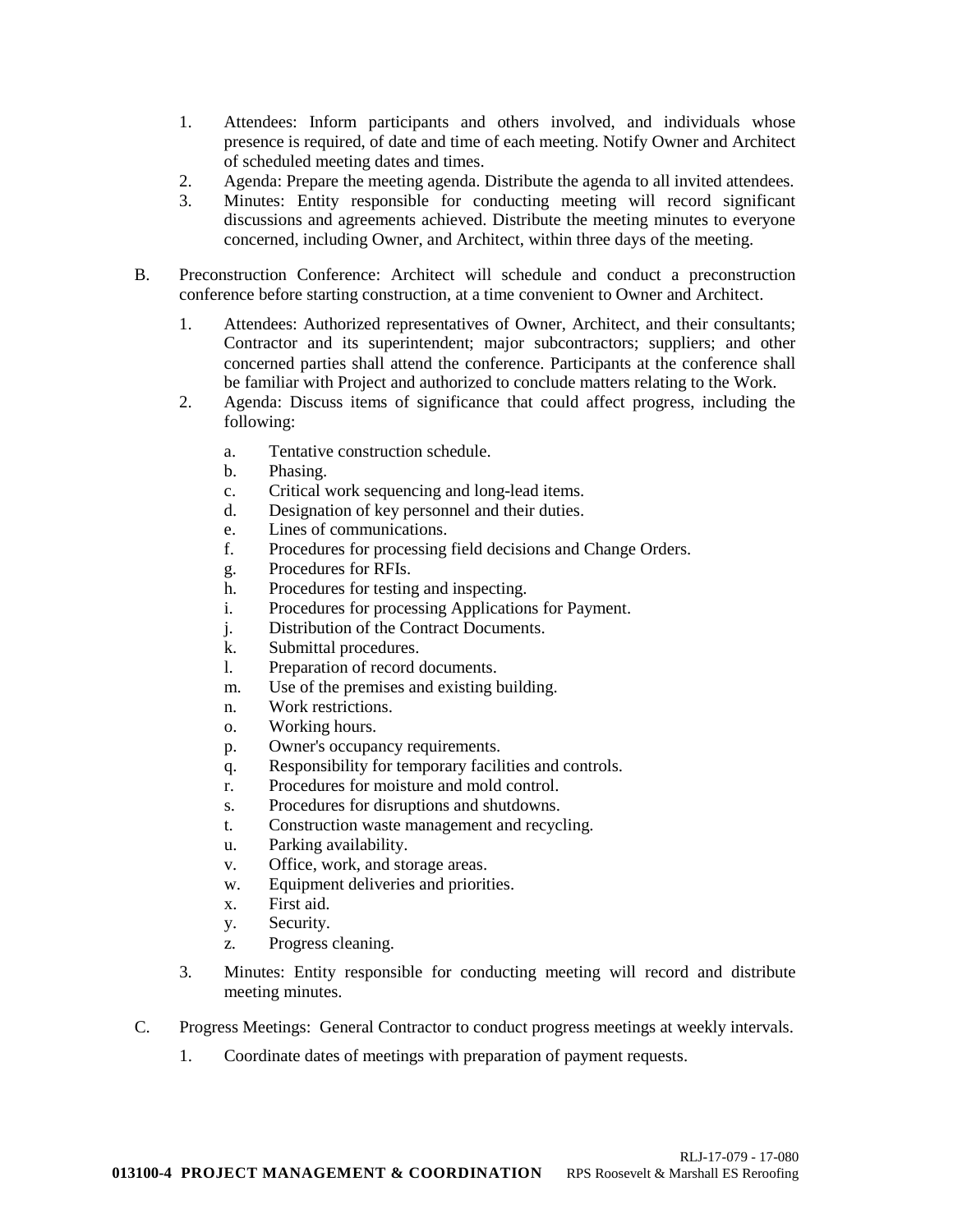- 2. Attendees: In addition to representatives of Owner, and Architect, each contractor, subcontractor, supplier, and other entity concerned with current progress or involved in planning, coordination, or performance of future activities shall be represented at these meetings. All participants at the meeting shall be familiar with Project and authorized to conclude matters relating to the Work.
- 3. Agenda: Review and correct or approve minutes of previous progress meeting. Review other items of significance that could affect progress. Include topics for discussion as appropriate to status of Project.
	- a. Contractor's Construction Schedule: Review progress since the last meeting. Determine whether each activity is on time, ahead of schedule, or behind schedule, in relation to Contractor's construction schedule. Determine how construction behind schedule will be expedited; secure commitments from parties involved to do so. Discuss whether schedule revisions are required to ensure that current and subsequent activities will be completed within the Contract Time.
		- 1) Review schedule for next period.
	- b. Review present and future needs of each entity present, including the following:
		- 1) Interface requirements.
		- 2) Sequence of operations.
		- 3) Status of submittals.
		- 4) Deliveries.
		- 5) Off-site fabrication.
		- 6) Access.
		- 7) Site utilization.
		- 8) Temporary facilities and controls.
		- 9) Progress cleaning.
		- 10) Quality and work standards.
		- 11) Status of correction of deficient items.
		- 12) Field observations.
		- 13) Status of RFIs.
		- 14) Status of proposal requests.
		- 15) Pending changes.
		- 16) Status of Change Orders.
		- 17) Pending claims and disputes.
		- 18) Documentation of information for payment requests.
- 4. Minutes: Entity responsible for conducting the meeting will record and distribute the meeting minutes to each party present and to parties requiring information.
	- a. Schedule Updating: Revise Contractor's construction schedule after each progress meeting where revisions to the schedule have been made or recognized. Issue revised schedule concurrently with the report of each meeting.

## PART 2 - PRODUCTS & PART 3 - EXECUTION (Not Used)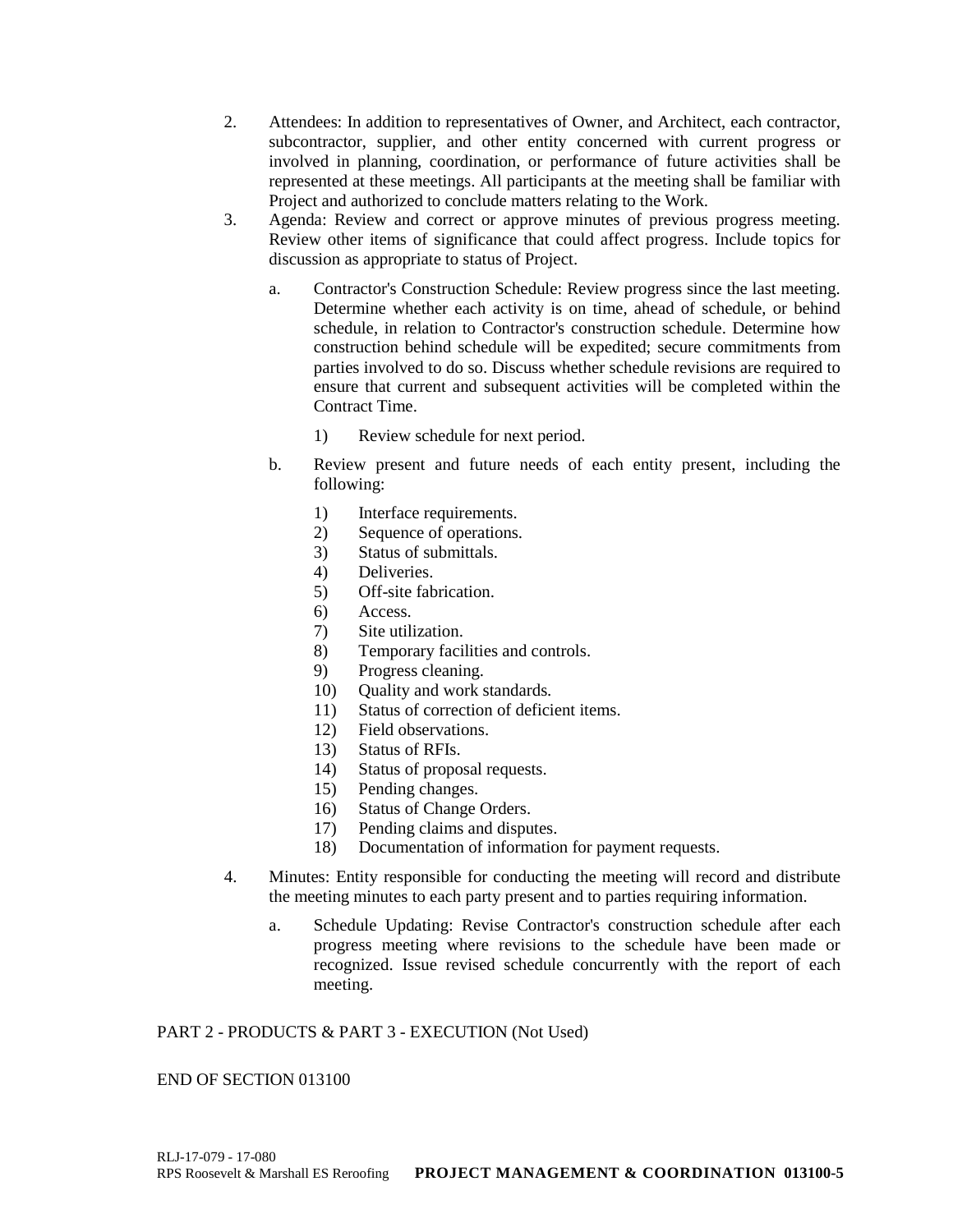# **SECTION 013300 SUBMITTAL PROCEDURES**

## PART 1 - GENERAL

## 1.1 RELATED DOCUMENTS

A. Drawings and general provisions of the Contract, including General and Supplementary Conditions and other Division 01 Specification Sections, apply to this Section.

## 1.2 SUMMARY

- A. Section includes requirements for the submittal schedule and administrative and procedural requirements for submitting Shop Drawings, Product Data, Samples, and other submittals.
- B. Related Requirements:
	- 1. Section 012900 "Payment Procedures" for submitting Applications for Payment and the schedule of values.
	- 2. Section 017839 "Project Record Documents" for submitting record Drawings, record Specifications, and record Product Data.

## 1.3 DEFINITIONS

- A. Action Submittals: Written and graphic information and physical samples that require Architect's responsive action. Action submittals are those submittals indicated in individual Specification Sections as "action submittals."
- B. Informational Submittals: Written and graphic information and physical samples that do not require Architect's responsive action. Submittals may be rejected for not complying with requirements. Informational submittals are those submittals indicated in individual Specification Sections as "informational submittals."

## 1.4 ACTION SUBMITTALS

A. Submittal Schedule: Submit a schedule of submittals, arranged in chronological order by dates required by construction schedule. Include time required for review, ordering, manufacturing, fabrication, and delivery when establishing dates. Include additional time required for making corrections or revisions to submittals noted by Architect and additional time for handling and reviewing submittals required by those corrections.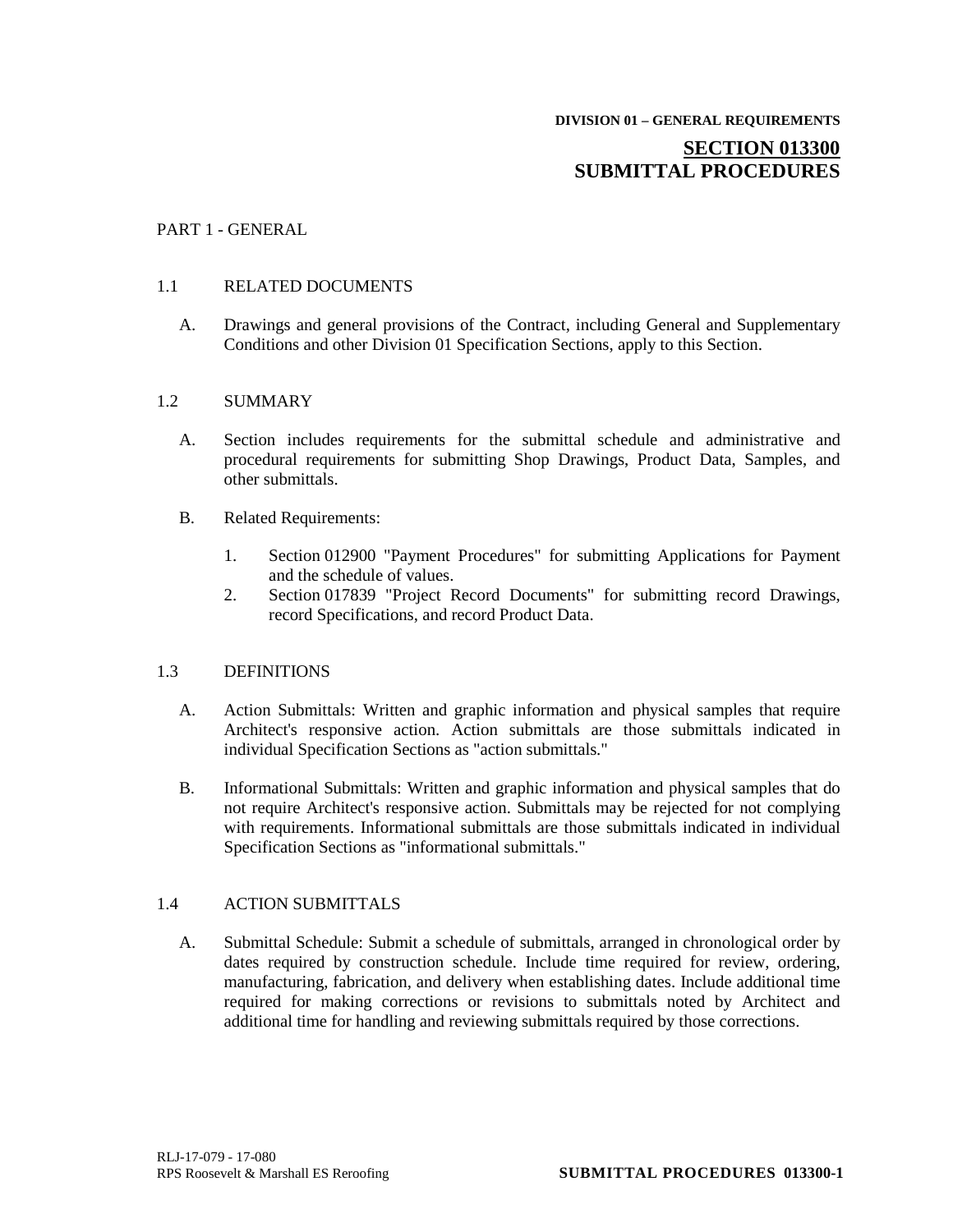## 1.5 SUBMITTAL ADMINISTRATIVE REQUIREMENTS

- A. Coordination: Coordinate preparation and processing of submittals with performance of construction activities.
	- 1. Coordinate each submittal with fabrication, purchasing, testing, delivery, other submittals, and related activities that require sequential activity.
	- 2. Coordinate transmittal of different types of submittals for related parts of the Work so processing will not be delayed because of need to review submittals concurrently for coordination.
		- a. Architect reserve the right to withhold action on a submittal requiring coordination with other submittals until related submittals are received.
- B. Processing Time: Allow time for submittal review, including time for resubmittals, as follows. Time for review shall commence on receipt of submittal. No extension of the Contract Time will be authorized because of failure to transmit submittals enough in advance of the Work to permit processing, including resubmittals.
	- 1. Initial Review: Allow 5 days for initial review of each submittal. Allow additional time if coordination with subsequent submittals is required. Architect will advise Contractor when a submittal being processed must be delayed for coordination.
	- 2. Intermediate Review: If intermediate submittal is necessary, process it in same manner as initial submittal.
	- 3. Resubmittal Review: Allow 15 days for review of each resubmittal.
- C. Paper Submittals: Place a permanent label or title block on each submittal item for identification.
	- 1. Indicate name of firm or entity that prepared each submittal on label or title block.
	- 2. Provide a space approximately 6 by 8 inches (150 by 200 mm) on label or beside title block to record Contractor's review and approval markings and action taken by Architect.
	- 3. Include the following information for processing and recording action taken:
		- a. Project name.
		- b. Date.
		- c. Name of Architect.
		- d. Name of Contractor.
		- e. Name of subcontractor.
		- f. Name of supplier.
		- g. Name of manufacturer.
		- h. Submittal number or other unique identifier, including revision identifier.
			- 1) Submittal number shall use Specification Section number followed by a decimal point and then a sequential number (e.g., 061000.01). Resubmittals shall include an alphabetic suffix after another decimal point (e.g., 061000.01.A).
		- i. Number and title of appropriate Specification Section.
		- j. Drawing number and detail references, as appropriate.
		- k. Location(s) where product is to be installed, as appropriate.
		- l. Other necessary identification.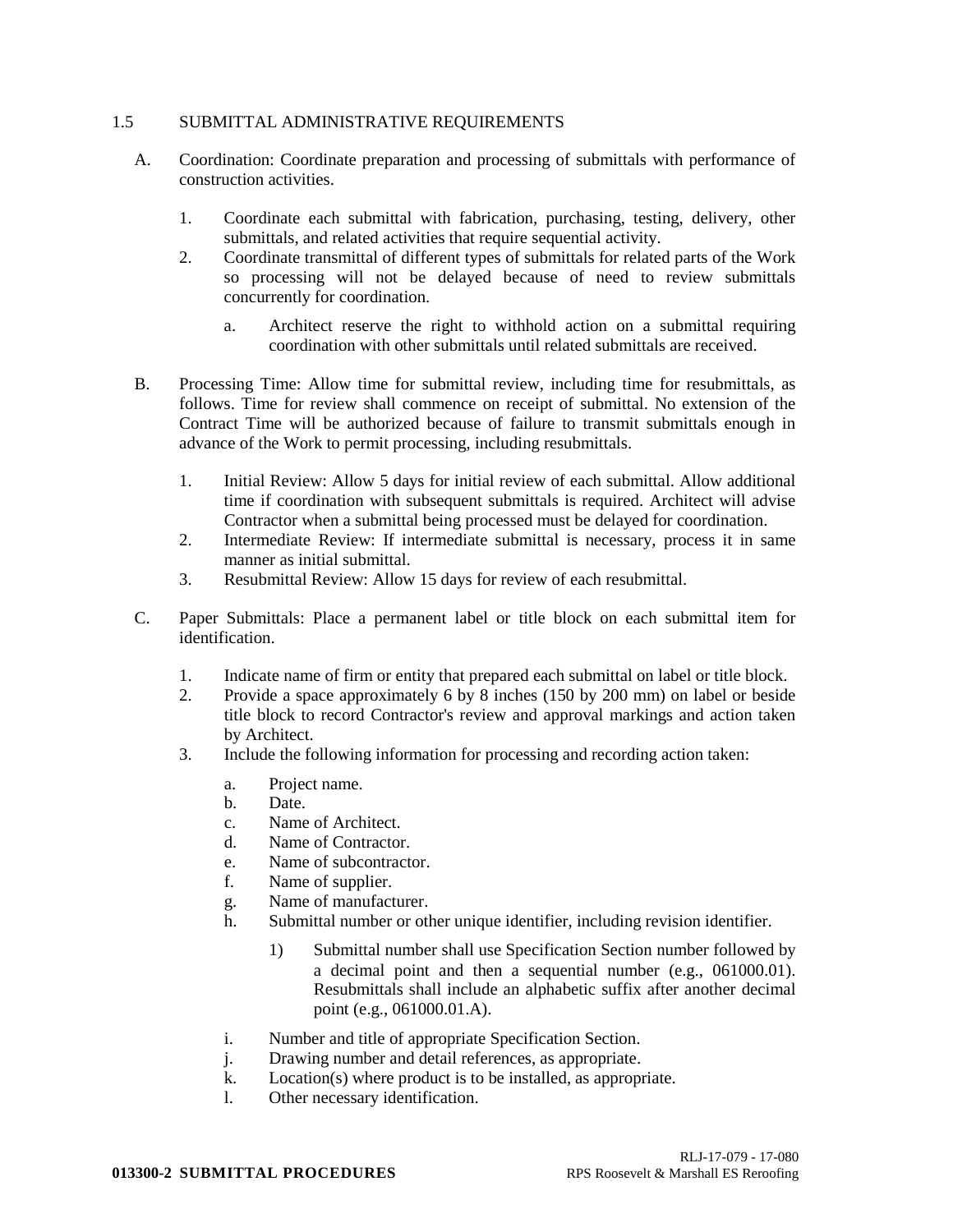- 4. Additional Paper Copies: Unless additional copies are required for final submittal, and unless Architect observes noncompliance with provisions in the Contract Documents, initial submittal may serve as final submittal.
	- a. Submit one copy of submittal to concurrent reviewer in addition to specified number of copies to Architect.
- 5. Transmittal for Paper Submittals: Assemble each submittal individually and appropriately for transmittal and handling. Transmit each submittal using a transmittal form. Architect will return without review submittals received from sources other than Contractor.
	- a. Transmittal Form for Paper Submittals: Provide locations on form for the following information:
		- 1) Project name.
		- 2) Date.
		- 3) Destination (To:).
		- 4) Source (From:).
		- 5) Name and address of Architect.
		- 6) Name of Contractor.
		- 7) Name of firm or entity that prepared submittal.
		- 8) Names of subcontractor, manufacturer, and supplier.
		- 9) Category and type of submittal.
		- 10) Submittal purpose and description.
		- 11) Specification Section number and title.
		- 12) Specification paragraph number or drawing designation and generic name for each of multiple items.
		- 13) Drawing number and detail references, as appropriate.
		- 14) Indication of full or partial submittal.
		- 15) Transmittal number, numbered consecutively.
		- 16) Submittal and transmittal distribution record.
		- 17) Remarks.
		- 18) Signature of transmitter.
- D. Electronic Submittals: Identify and incorporate information in each electronic submittal file as follows:
	- 1. Assemble complete submittal package into a single indexed file incorporating submittal requirements of a single Specification Section and transmittal form with links enabling navigation to each item.

## PART 2 - PRODUCTS

## 2.1 SUBMITTAL PROCEDURES

- A. General Submittal Procedure Requirements:
	- 1. Submit electronic submittals via email as PDF electronic files.
		- a. Architect will return annotated file. Annotate and retain one copy of file as an electronic Project record document file.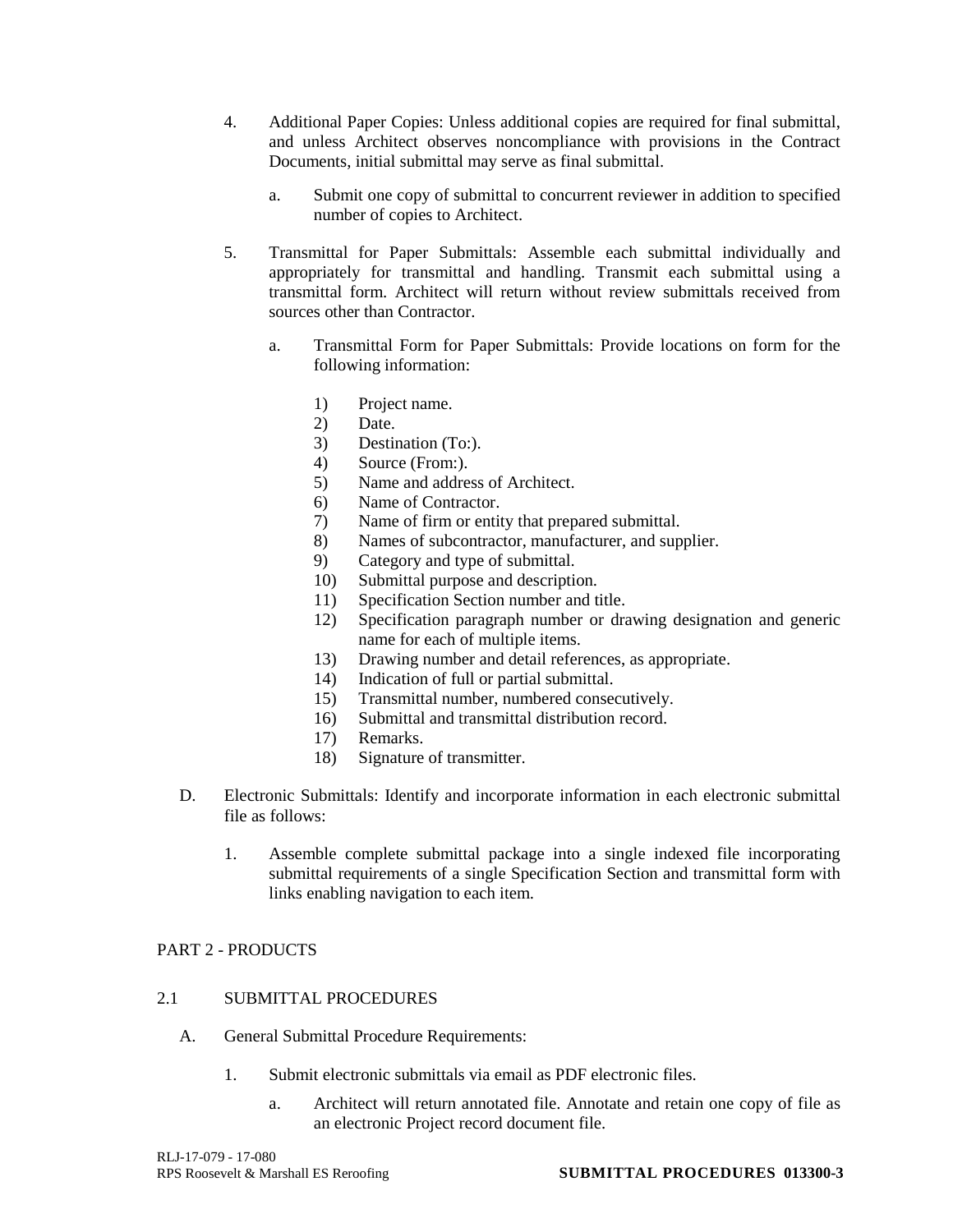- 2. Action Submittals: Submit three paper copies of each submittal unless otherwise indicated. Architect will return two copies.
- 3. Informational Submittals: Submit two paper copies of each submittal unless otherwise indicated. Architect will not return copies.
- 4. Certificates and Certifications Submittals: Provide a statement that includes signature of entity responsible for preparing certification. Certificates and certifications shall be signed by an officer or other individual authorized to sign documents on behalf of that entity.
	- a. Provide a digital signature with digital certificate on electronically submitted certificates and certifications where indicated.
	- b. Provide a notarized statement on original paper copy certificates and certifications where indicated.
- B. Product Data: Collect information into a single submittal for each element of construction and type of product or equipment.
	- 1. If information must be specially prepared for submittal because standard published data are not suitable for use, submit as Shop Drawings, not as Product Data.
	- 2. Mark each copy of each submittal to show which products and options are applicable.
	- 3. Include the following information, as applicable:
		- a. Manufacturer's catalog cuts.
		- b. Manufacturer's product specifications.
		- c. Standard color charts.
		- d. Statement of compliance with specified referenced standards.
		- e. Testing by recognized testing agency.
		- f. Application of testing agency labels and seals.
		- g. Notation of coordination requirements.
		- h. Availability and delivery time information.
	- 4. Submit Product Data before or concurrent with Samples.
	- 5. Submit Product Data in the following format:
		- a. PDF electronic file.
		- b. Three paper copies of Product Data unless otherwise indicated. Architect will return two copies.
- C. Shop Drawings: Prepare Project-specific information, drawn accurately to scale. Do not base Shop Drawings on reproductions of the Contract Documents or standard printed data**,** unless submittal based on Architect's digital data drawing files is otherwise permitted.
	- 1. Preparation: Fully illustrate requirements in the Contract Documents. Include the following information, as applicable:
		- a. Identification of products.
		- b. Schedules.
		- c. Compliance with specified standards.
		- d. Notation of coordination requirements.
		- e. Notation of dimensions established by field measurement.
		- f. Relationship and attachment to adjoining construction clearly indicated.
		- g. Seal and signature of professional engineer if specified.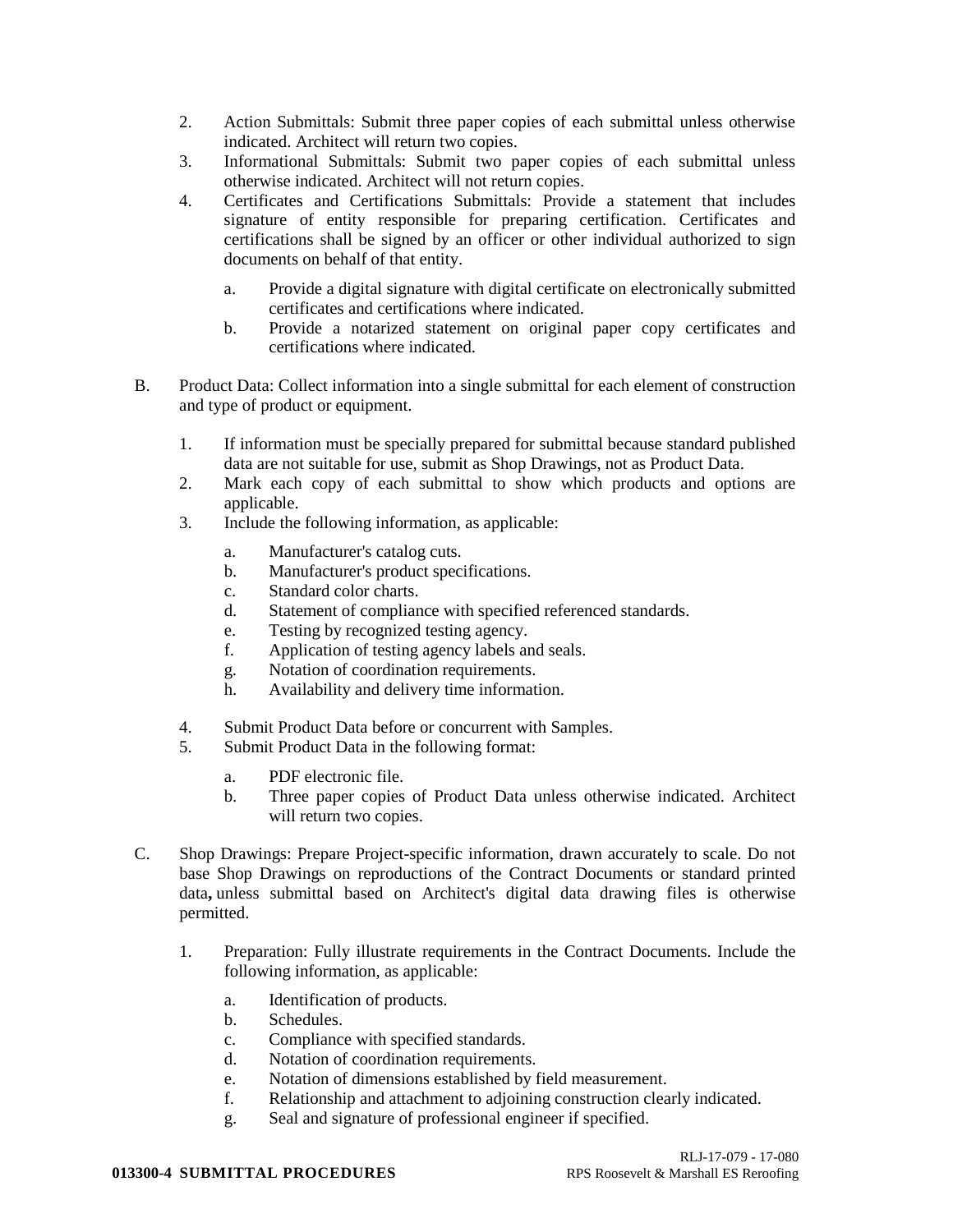- 2. Sheet Size: Except for templates, patterns, and similar full-size drawings, submit Shop Drawings on sheets at least 8-1/2 by 11 inches (215 by 280 mm), but no larger than 30 by 42 inches (750 by 1067 mm).
- 3. Submit Shop Drawings in the following format:
	- a. PDF electronic file.
	- b. Two opaque (bond) copies of each submittal. Architect will return one copy.
- D. Samples: Submit Samples for review of kind, color, pattern, and texture for a check of these characteristics with other elements and for a comparison of these characteristics between submittal and actual component as delivered and installed.
	- 1. Transmit Samples that contain multiple, related components such as accessories together in one submittal package.
	- 2. Identification: Attach label on unexposed side of Samples that includes the following:
		- a. Generic description of Sample.
		- b. Product name and name of manufacturer.
		- c. Sample source.
		- d. Number and title of applicable Specification Section.
		- e. Specification paragraph number and generic name of each item.
	- 3. For projects where electronic submittals are required, provide corresponding electronic submittal of Sample transmittal, digital image file illustrating Sample characteristics, and identification information for record.
	- 4. Disposition: Maintain sets of approved Samples at Project site, available for quality-control comparisons throughout the course of construction activity. Sample sets may be used to determine final acceptance of construction associated with each set.
		- a. Samples that may be incorporated into the Work are indicated in individual Specification Sections. Such Samples must be in an undamaged condition at time of use.
		- b. Samples not incorporated into the Work, or otherwise designated as Owner's property, are the property of Contractor.
	- 5. Samples for Initial Selection: Submit manufacturer's color charts consisting of units or sections of units showing the full range of colors, textures, and patterns available.
		- a. Number of Samples: Submit one full set of available choices where color, pattern, texture, or similar characteristics are required to be selected from manufacturer's product line. Architect will return submittal with options selected.
	- 6. Samples for Verification: Submit full-size units or Samples of size indicated, prepared from same material to be used for the Work, cured and finished in manner specified, and physically identical with material or product proposed for use, and that show full range of color and texture variations expected. Samples include, but are not limited to, the following: partial sections of manufactured or fabricated components; small cuts or containers of materials; complete units of repetitively used materials; swatches showing color, texture, and pattern; color range sets; and components used for independent testing and inspection.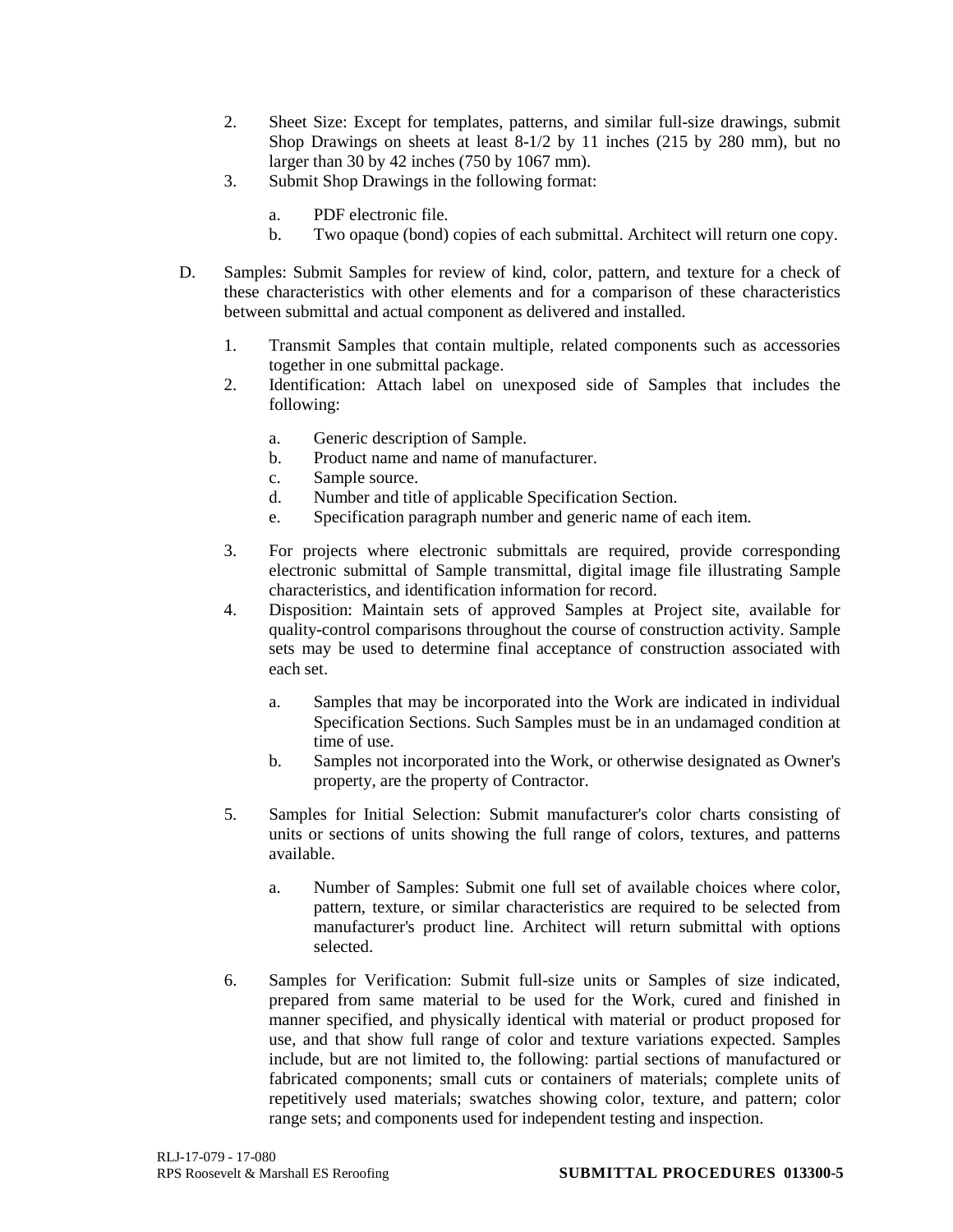- a. Number of Samples: Submit three sets of Samples. Architect will retain two Sample sets; remainder will be returned. Mark up and retain one returned Sample set as a project record sample.
	- 1) Submit a single Sample where assembly details, workmanship, fabrication techniques, connections, operation, and other similar characteristics are to be demonstrated.
	- 2) If variation in color, pattern, texture, or other characteristic is inherent in material or product represented by a Sample, submit at least three sets of paired units that show approximate limits of variations.
- E. Product Schedule: As required in individual Specification Sections, prepare a written summary indicating types of products required for the Work and their intended location. Include the following information in tabular form:
	- 1. Submit product schedule in the following format:
		- a. PDF electronic file.
		- b. Three paper copies of product schedule or list unless otherwise indicated. Architect will return two copies.
- F. Coordination Drawing Submittals: Comply with requirements specified in Section 013100 "Project Management and Coordination."
- G. Application for Payment and Schedule of Values: Comply with requirements specified in Section 012900 "Payment Procedures."
- H. Test and Inspection Reports and Schedule of Tests and Inspections Submittals: Comply with requirements specified in Section 014000 "Quality Requirements."
- I. Closeout Submittals and Maintenance Material Submittals: Comply with requirements specified in Section 017700 "Closeout Procedures."
- J. Qualification Data: Prepare written information that demonstrates capabilities and experience of firm or person. Include lists of completed projects with project names and addresses, contact information of architects and owners, and other information specified.
- K. Installer Certificates: Submit written statements on manufacturer's letterhead certifying that Installer complies with requirements in the Contract Documents and, where required, is authorized by manufacturer for this specific Project.
- L. Manufacturer Certificates: Submit written statements on manufacturer's letterhead certifying that manufacturer complies with requirements in the Contract Documents. Include evidence of manufacturing experience where required.
- M. Product Certificates: Submit written statements on manufacturer's letterhead certifying that product complies with requirements in the Contract Documents.
- N. Material Certificates: Submit written statements on manufacturer's letterhead certifying that material complies with requirements in the Contract Documents.
- O. Schedule of Test and Inspections: Comply with requirements specified in Section 014000 "Quality Requirements".
- P. Field Test Reports: Submit written reports indicating and interpreting results of field tests performed either during installation of product or after product is installed in its final location, for compliance with requirements in the Contract Documents.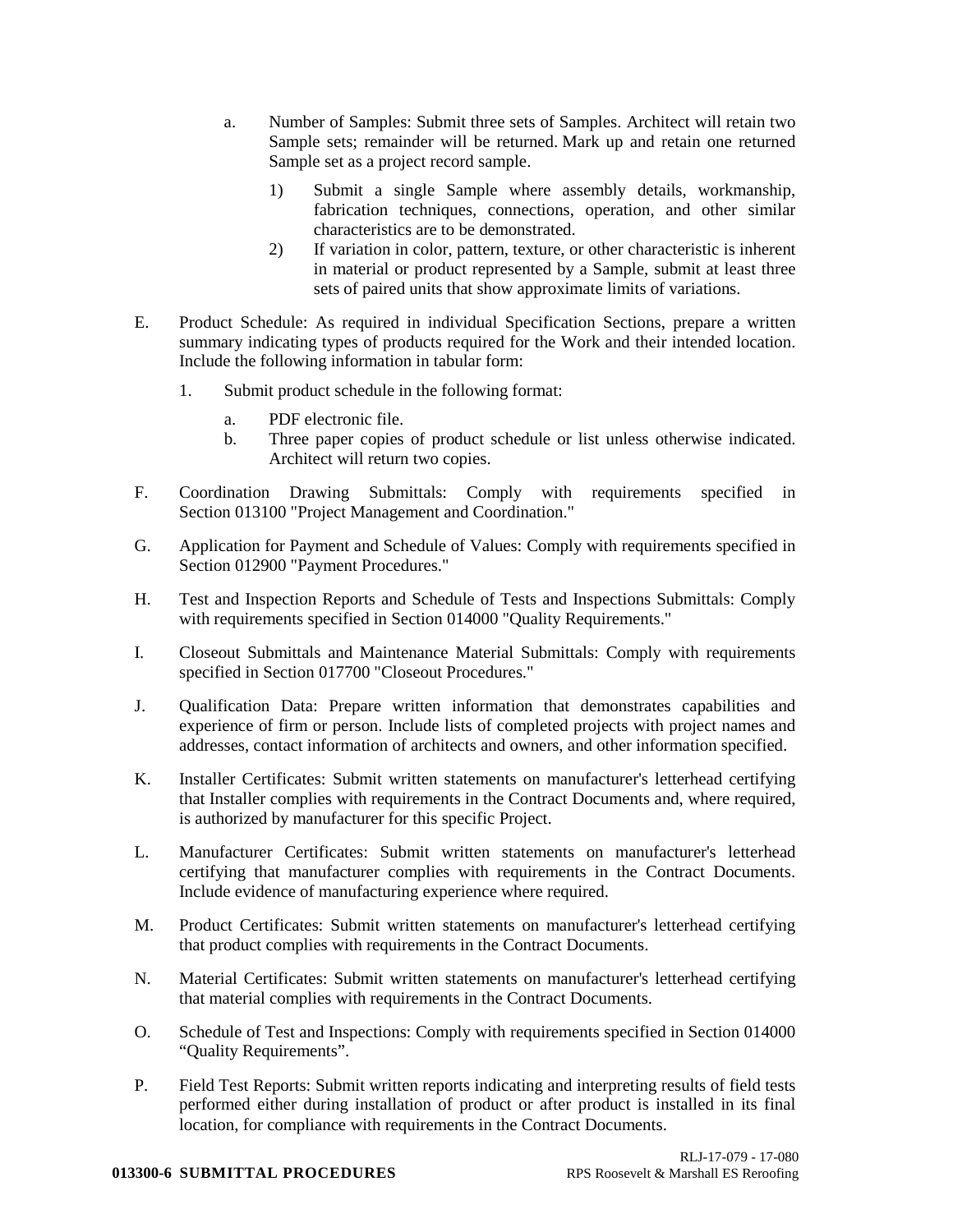## PART 3 - EXECUTION

### 3.1 CONTRACTOR'S REVIEW

- A. Action and Informational Submittals: Review each submittal and check for coordination with other Work of the Contract and for compliance with the Contract Documents. Note corrections and field dimensions. Mark with approval stamp before submitting to Architect.
- B. Project Closeout and Maintenance Material Submittals: See requirements in Section 017700 "Closeout Procedures."
- C. Contractor's Review Stamp: review each submittal with a uniform, review stamp. Include Project name and location, submittal number, Specification Section title and number, name of reviewer, date of Contractor's approval, and statement certifying that submittal has been reviewed, checked, and approved for compliance with the Contract Documents.

## 3.2 ARCHITECT'S ACTION

- A. General: Architect will not review submittals that do not bear Contractor's review stamp and will return them without action.
- B. Action Submittals: Architect's review is performed to determine general conformance with the design concept set forth in the Contract Documents. Review does not relieve Contractor of sole responsibility for means, methods, sequencing, scheduling of work, verification of quantities and dimensions or the performance of the work in a safe manner. No comments on the shop drawings will relieve the Contractor from performing the work in a manner consistent with the Contract Documents. Architect's review will indicate action mark as follows:
	- 1. Reviewed.
	- 2. Note Comments.
	- 3. Rejected.
	- 4. Not reviewed/Outside scope of Services.
	- 5. Resubmit After Required General Contractor Review.
	- 6. Revise.
	- 7. Resubmit.
- C. Subcontractors are not to use shop drawings and submittals to ask questions or request information. All questions must be asked through the RFI.
- D. Architect is not responsible for correcting errors in the shop drawings or submittals.
- E. Informational Submittals: Architect will review each submittal and will not return it, or will return it if it does not comply with requirements. Architect will forward each submittal to appropriate party.
- F. Incomplete submittals are unacceptable, will be considered nonresponsive, and will be returned for resubmittal without review.
- G. Submittals not required by the Contract Documents may be returned by the Architect without action.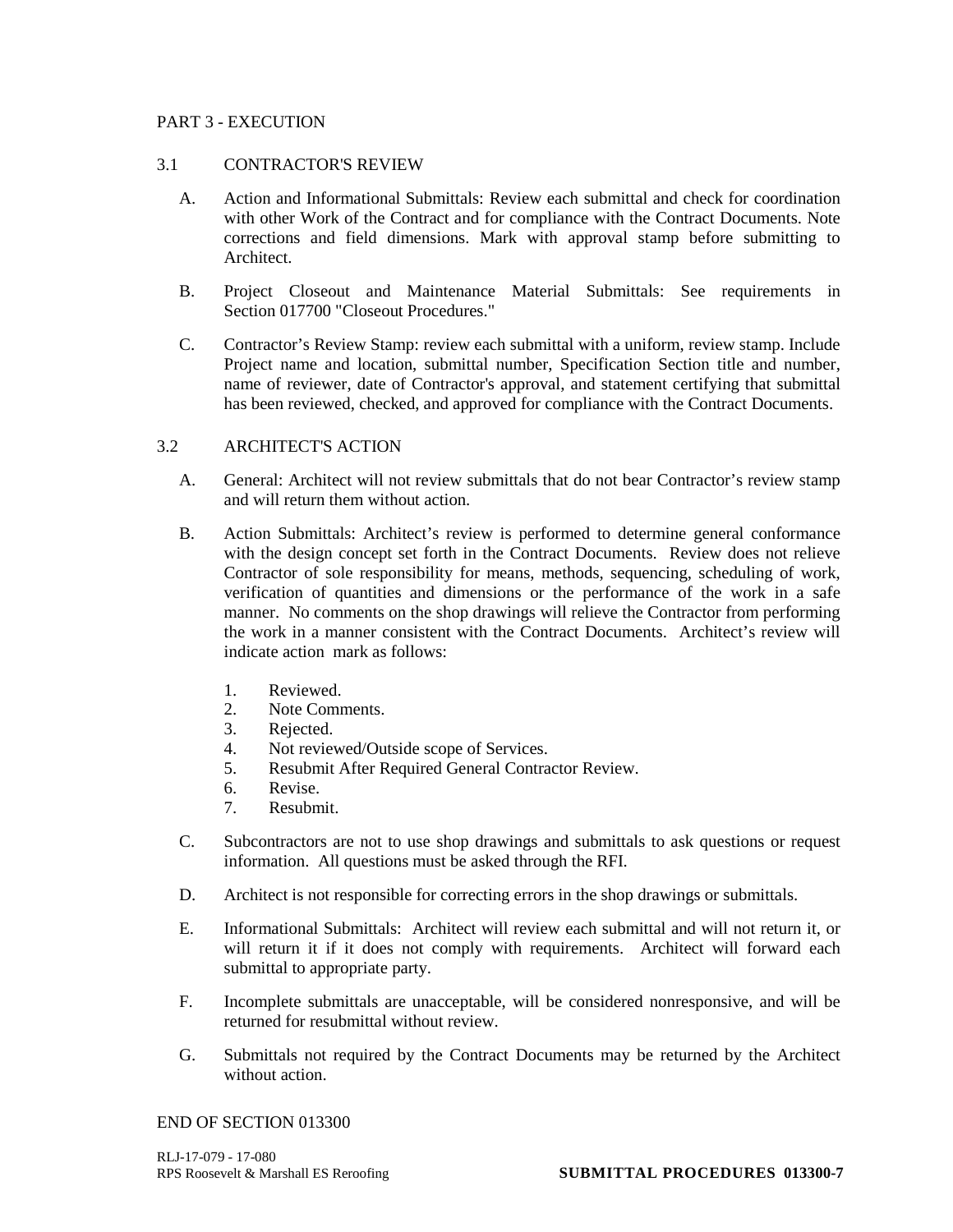**DIVISION 01 – GENERAL REQUIREMENTS**

# **SECTION 014200 REFERENCES**

## PART 1 - GENERAL

## 1.1 RELATED DOCUMENTS

A. Drawings and general provisions of the Contract, including General and Supplementary Conditions and other Division 01 Specification Sections, apply to this Section.

### 1.2 DEFINITIONS

- A. General: Basic Contract definitions are included in the Conditions of the Contract.
- B. "Approved": When used to convey Architect's action on Contractor's submittals, applications, and requests, "approved" is limited to Architect's duties and responsibilities as stated in the Conditions of the Contract.
- C. "Directed": A command or instruction by Architect. Other terms including "requested," "authorized," "selected," "required," and "permitted" have the same meaning as "directed."
- D. "Indicated": Requirements expressed by graphic representations or in written form on Drawings, in Specifications, and in other Contract Documents. Other terms including "shown," "noted," "scheduled," and "specified" have the same meaning as "indicated."
- E. "Regulations": Laws, ordinances, statutes, and lawful orders issued by authorities having jurisdiction, and rules, conventions, and agreements within the construction industry that control performance of the Work.
- F. "Furnish": Supply and deliver to Project site, ready for unloading, unpacking, assembly, installation, and similar operations.
- G. "Install": Unload, temporarily store, unpack, assemble, erect, place, anchor, apply, work to dimension, finish, cure, protect, clean, and similar operations at Project site.
- H. "Provide": Furnish and install, complete and ready for the intended use.
- I. "Project Site": Space available for performing construction activities. The extent of Project site is shown on Drawings and may or may not be identical with the description of the land on which Project is to be built.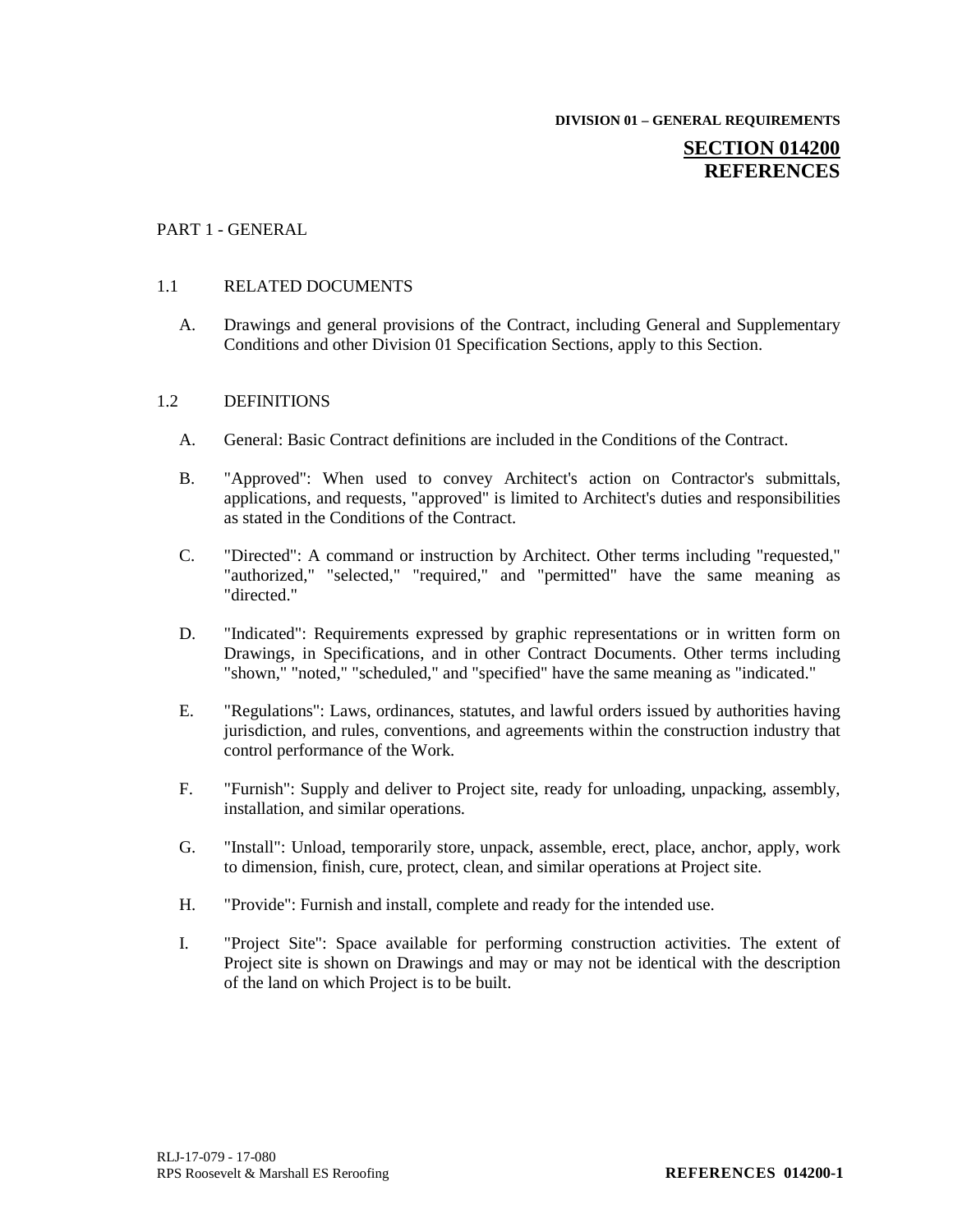## 1.3 INDUSTRY STANDARDS

- A. Applicability of Standards: Unless the Contract Documents include more stringent requirements, applicable construction industry standards have the same force and effect as if bound or copied directly into the Contract Documents to the extent referenced. Such standards are made a part of the Contract Documents by reference.
- B. Publication Dates: Comply with standards in effect as of date of the Contract Documents unless otherwise indicated.
- C. Copies of Standards: Each entity engaged in construction on Project should be familiar with industry standards applicable to its construction activity. Copies of applicable standards are not bound with the Contract Documents.
	- 1. Where copies of standards are needed to perform a required construction activity, obtain copies directly from publication source.

## 1.4 ABBREVIATIONS AND ACRONYMS

- A. Industry Organizations: Where abbreviations and acronyms are used in Specifications or other Contract Documents, they shall mean the recognized name of the entities indicated in the following list:
	- 1. AIA American Institute of Architects (The)[; www.aia.org.](http://www.aia.org/)
	- 2. AISC American Institute of Steel Construction; [www.aisc.org.](http://www.aisc.org/)
	- 3. AISI American Iron and Steel Institute; [www.steel.org.](http://www.steel.org/)
	- 4. ANSI American National Standards Institute; [www.ansi.org.](http://www.ansi.org/)
	- 5. ASTM ASTM International; [www.astm.org.](http://www.astm.org/)
	- 6. AWPA American Wood Protection Association; [www.awpa.com.](http://www.awpa.com/)
	- 7. CSI Construction Specifications Institute (The); [www.csinet.org.](http://www.csinet.org/)
	- 8. ICBO International Conference of Building Officials; (See ICC).
	- 9. ICC International Code Council; [www.iccsafe.org.](http://www.iccsafe.org/)
	- 10. MPI Master Painters Institute; [www.paintinfo.com.](http://www.paintinfo.com/)
	- 11. NFPA National Fire Protection Association; [www.nfpa.org.](http://www.nfpa.org/)
	- 12. NFPA NFPA International; (See NFPA).
	- 13. NOMMA National Ornamental & Miscellaneous Metals Association; [www.nomma.org.](http://www.nomma.org/)
	- 14. SPIB Southern Pine Inspection Bureau; [www.spib.org.](http://www.spib.org/)
	- 15. SSPC SSPC: The Society for Protective Coatings; [www.sspc.org.](http://www.sspc.org/)
	- 16. UL Underwriters Laboratories Inc.; [www.ul.com.](http://www.ul.com/)
	- 17. WWPA Western Wood Products Association; [www.wwpa.org.](http://www.wwpa.org/)
- B. Code Agencies: Where abbreviations and acronyms are used in Specifications or other Contract Documents, they shall mean the recognized name of the entities in the following list. This information is believed to be accurate as of the date of the Contract Documents.
	- 1. ICC International Code Council; [www.iccsafe.org.](http://www.iccsafe.org/)
	- 2. ICC-ES ICC Evaluation Service, LLC; [www.icc-es.org.](http://www.icc-es.org/)
	- 3. IBC International Building Code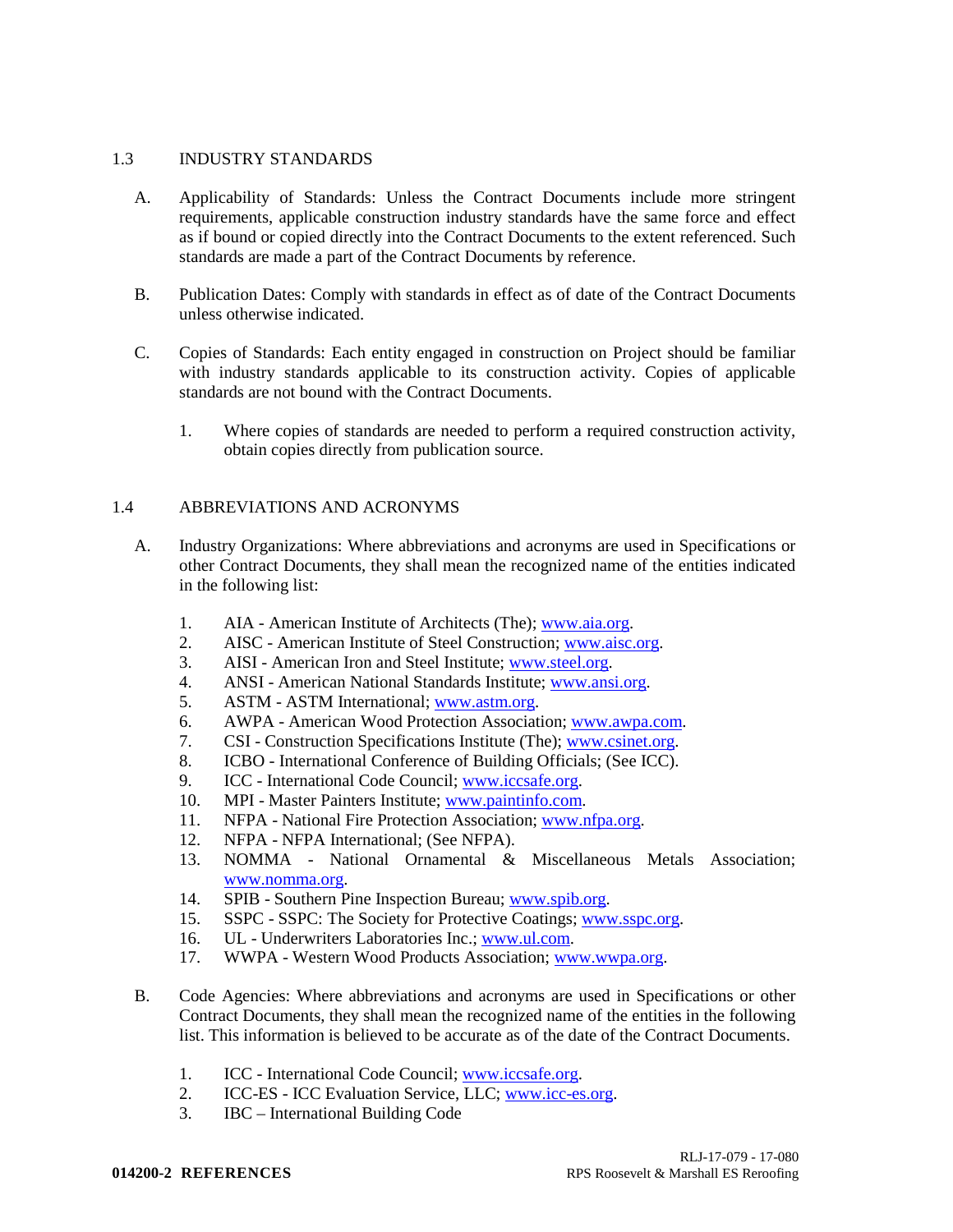- C. Federal Government Agencies: Where abbreviations and acronyms are used in Specifications or other Contract Documents, they shall mean the recognized name of the entities in the following list. Information is subject to change and is up to date as of the date of the Contract Documents.
	- 1. CPSC Consumer Product Safety Commission; [www.cpsc.gov.](http://www.cpsc.gov/)
	- 2. DOC Department of Commerce; National Institute of Standards and Technology; [www.nist.gov.](http://www.nist.gov/)
	- 3. DOE Department of Energy; [www.energy.gov.](http://www.energy.gov/)
	- 4. EPA Environmental Protection Agency; [www.epa.gov.](http://www.epa.gov/)
	- 5. FG Federal Government Publications[; www.gpo.gov.](http://www.gpo.gov/)
	- 6. LBL Lawrence Berkeley National Laboratory; Environmental Energy Technologies Division; [www.eetd.lbl.gov.](http://www.eetd.lbl.gov/)
	- 7. OSHA Occupational Safety & Health Administration; [www.osha.gov.](http://www.osha.gov/)
- D. Standards and Regulations: Where abbreviations and acronyms are used in Specifications or other Contract Documents, they shall mean the recognized name of the standards and regulations in the following list. This information is subject to change and is believed to be accurate as of the date of the Contract Documents.
	- 1. FED-STD Federal Standard; (See FS).

PART 2 - PRODUCTS (Not Used)

PART 3 - EXECUTION (Not Used)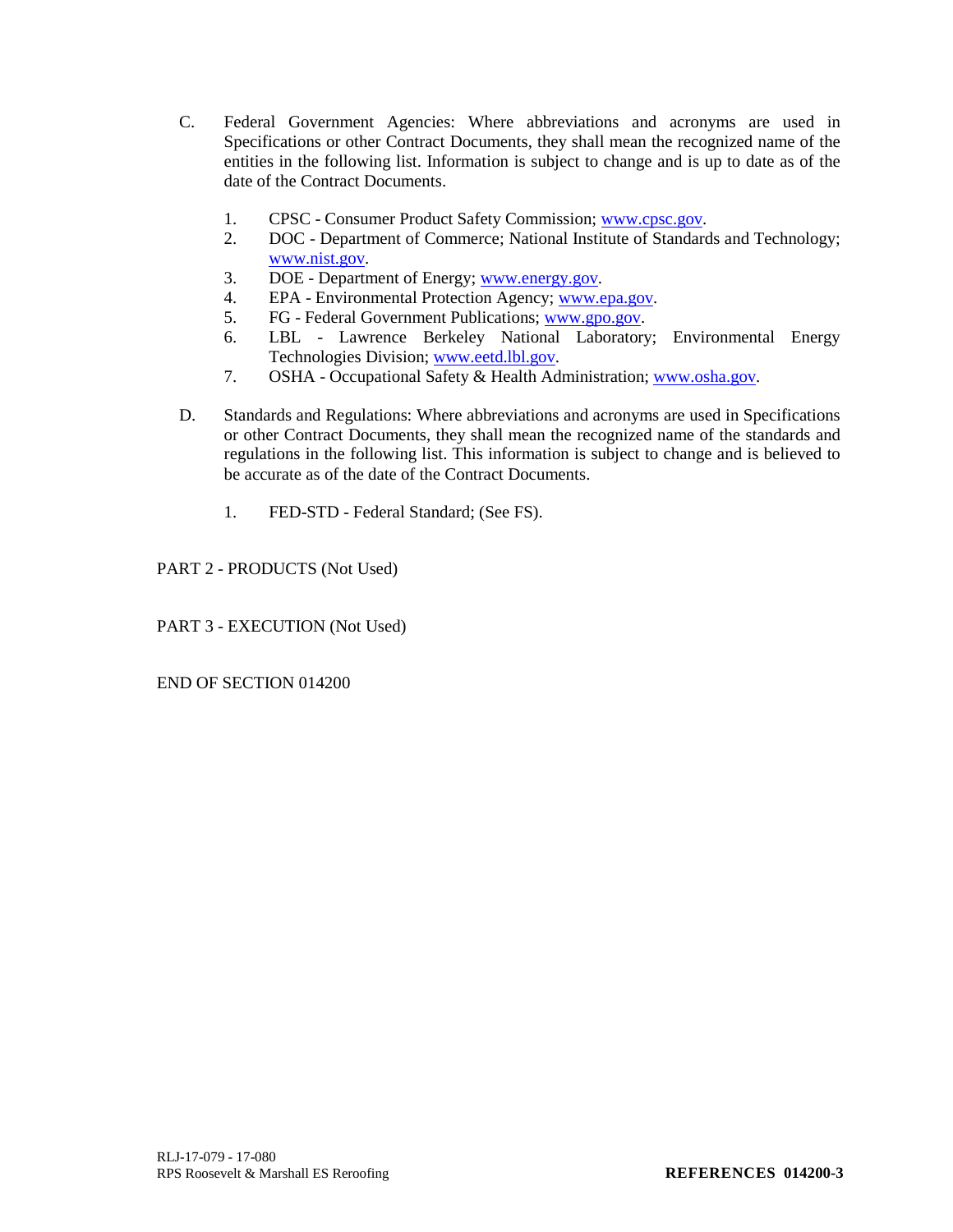# **DIVISION 01 – GENERAL REQUIREMENTS SECTION 015000 TEMPORARY FACILITIES & CONTROLS**

## PART 1 - GENERAL

## 1.1 RELATED DOCUMENTS

A. Drawings and general provisions of the Contract, including General and Supplementary Conditions and other Division 01 Specification Sections, apply to this Section.

## 1.2 SUMMARY

- A. Section includes requirements for temporary utilities, support facilities, and security and protection facilities.
- B. Contractor shall notify the Owner at least 7 days prior to any shut down of utilities.
- C. Related Requirements:
	- 1. Section 011000 "Summary" for work restrictions and limitations on utility interruptions.

### 1.3 USE CHARGES

- A. General: Installation and removal of and use charges for temporary facilities shall be included in the Contract Sum unless otherwise indicated. Allow other entities to use temporary services and facilities without cost, including, but not limited to, Architect, testing agencies, and authorities having jurisdiction.
- B. Electric Power Service from Existing System: Electric power from Owner's existing system is available for use without metering and without payment of use charges. Provide connections and extensions of services as required for construction operations.

## 1.4 INFORMATIONAL SUBMITTALS

- A. Moisture-Protection Plan: Describe procedures and controls for protecting materials and construction from water absorption and damage.
	- 1. Describe delivery, handling, and storage provisions for materials subject to water absorption or water damage.
	- 2. Indicate procedures for discarding water-damaged materials, protocols for mitigating water intrusion into completed Work, and replacing water-damaged Work.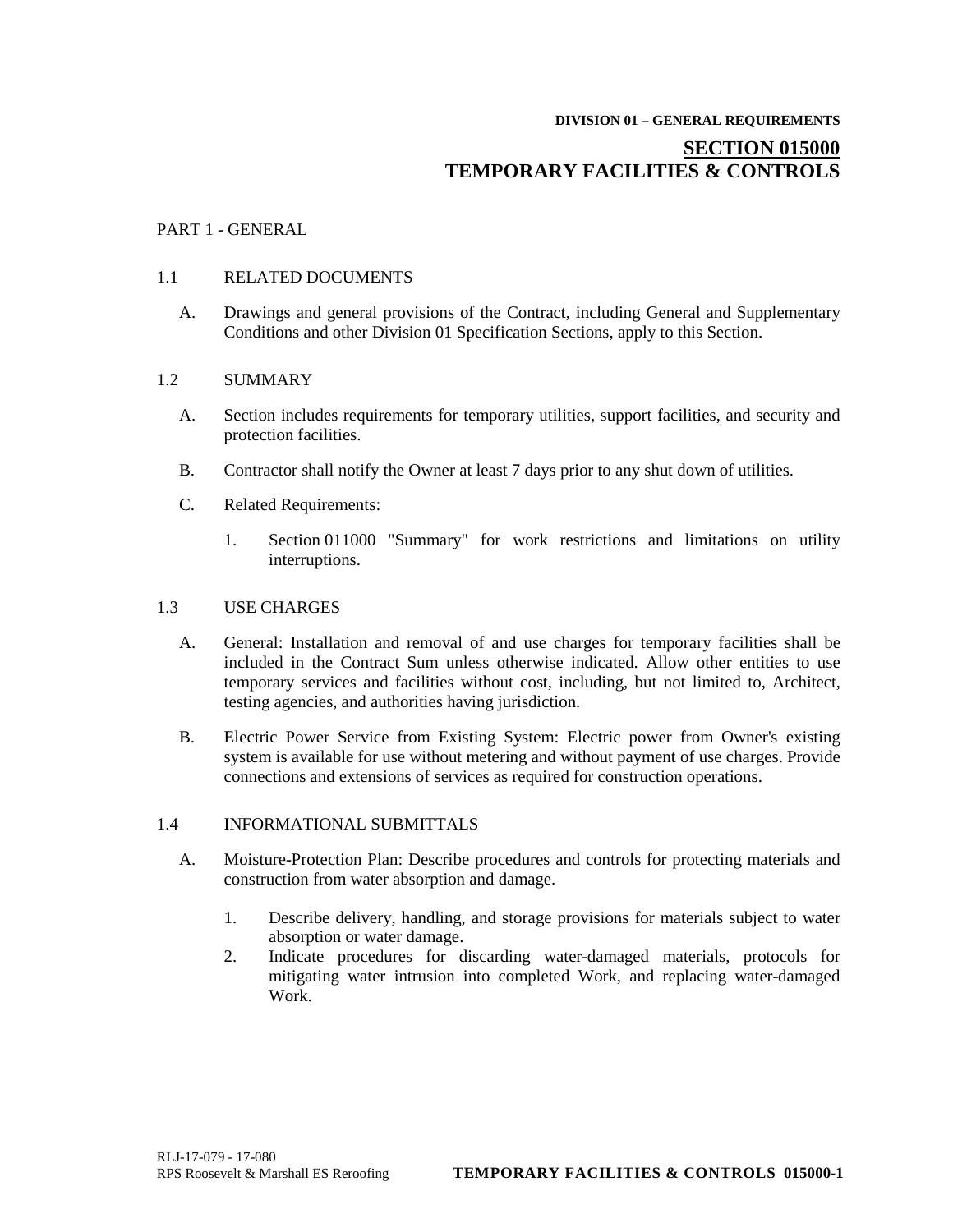## PART 2 - PRODUCTS

## 2.1 MATERIALS

A. None.

## 2.2 TEMPORARY FACILITIES

- A. Storage and Fabrication Sheds: Provide sheds sized, furnished, and equipped to accommodate materials and equipment for construction operations.
	- 1. Store combustible materials apart from building.
- B. Provide and service temporary toilets for construction operations.
- C. Provide fire protection during construction.

## 2.3 EQUIPMENT

A. Fire Extinguishers: Portable, UL rated; with class and extinguishing agent as required by locations and classes of fire exposures.

## PART 3 - EXECUTION

### 3.1 INSTALLATION, GENERAL

- A. Locate facilities where they will serve Project adequately and result in minimum interference with performance of the Work. Relocate and modify facilities as required by progress of the Work.
- B. Provide each facility ready for use when needed to avoid delay. Do not remove until facilities are no longer needed or are replaced by authorized use of completed permanent facilities.

### 3.2 SUPPORT FACILITIES INSTALLATION

- A. General: Provide sheds located within construction area or within 30 feet of building lines that is noncombustible according to ASTM E 136. Comply with NFPA 241.
- B. Parking: Use designated areas of Owner's existing parking areas for construction personnel.
- C. Waste Disposal Facilities: Comply with requirements specified in Section 017419 "Construction Waste Management and Disposal."
- D. Sanitary Facilities: Provide temporary toilets, wash facilities, and drinking water for use of construction personnel. Comply with requirements of authorities having jurisdiction for type, number, location, operation, and maintenance of fixtures and facilities.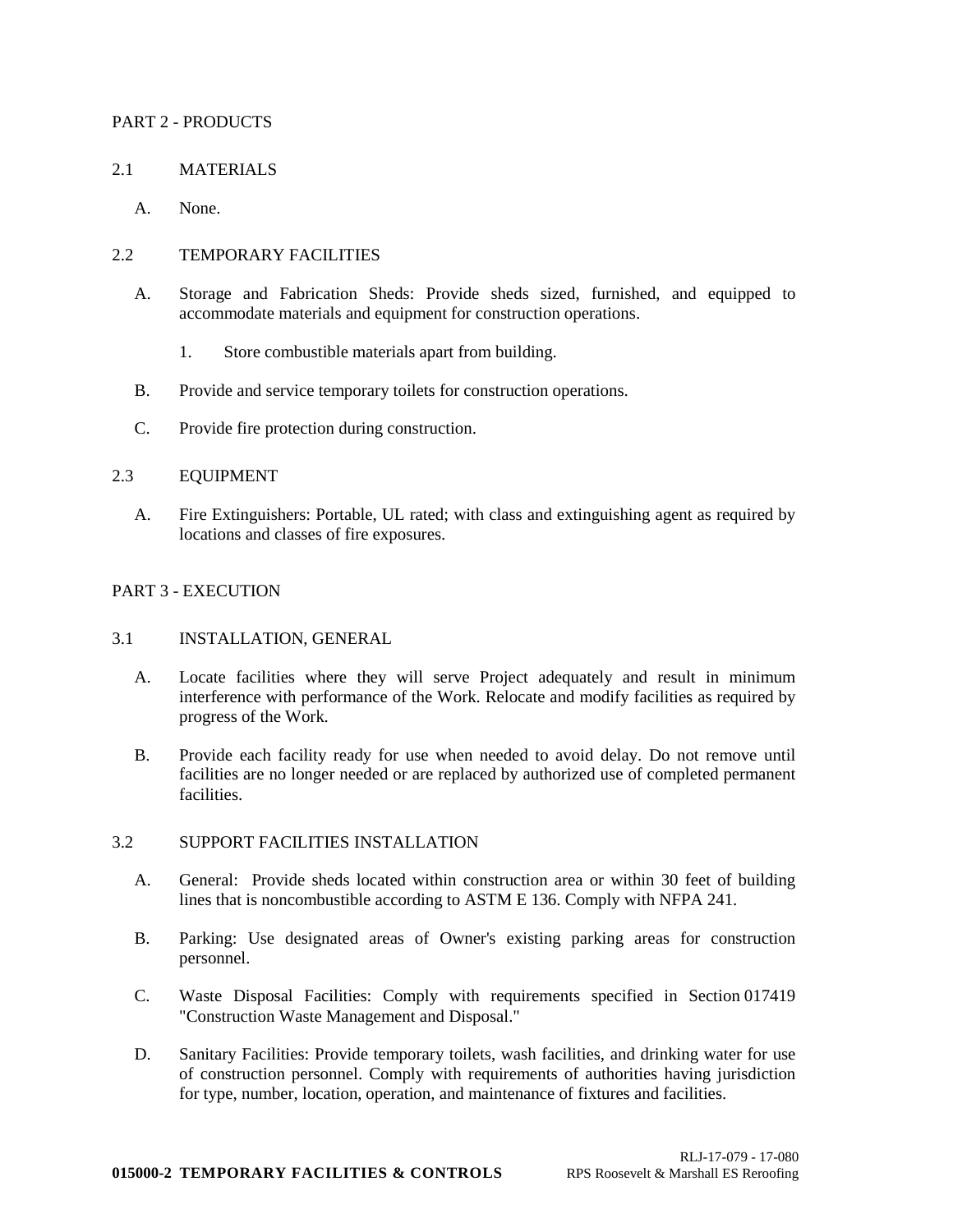- E. Lifts and Hoists: Provide facilities necessary for hoisting materials and personnel.
	- 1. Truck cranes and similar devices used for hoisting materials are considered "tools and equipment" and not temporary facilities.
- F. Temporary Elevator Use: Use of existing elevators is not permitted.

# 3.3 SECURITY AND PROTECTION FACILITIES INSTALLATION

- A. Protection of Existing Facilities: Protect existing vegetation, equipment, structures, utilities, and other improvements at Project site and on adjacent properties, except those indicated to be removed or altered. Repair damage to existing facilities.
- B. Barricades, Warning Signs, and Lights: Comply with requirements of authorities having jurisdiction for erecting structurally adequate barricades, including warning signs and lighting.
- C. Temporary Enclosures: Provide temporary enclosures for protection of construction, in progress and completed, from exposure, foul weather, other construction operations, and similar activities. Provide temporary weathertight enclosure for building exterior.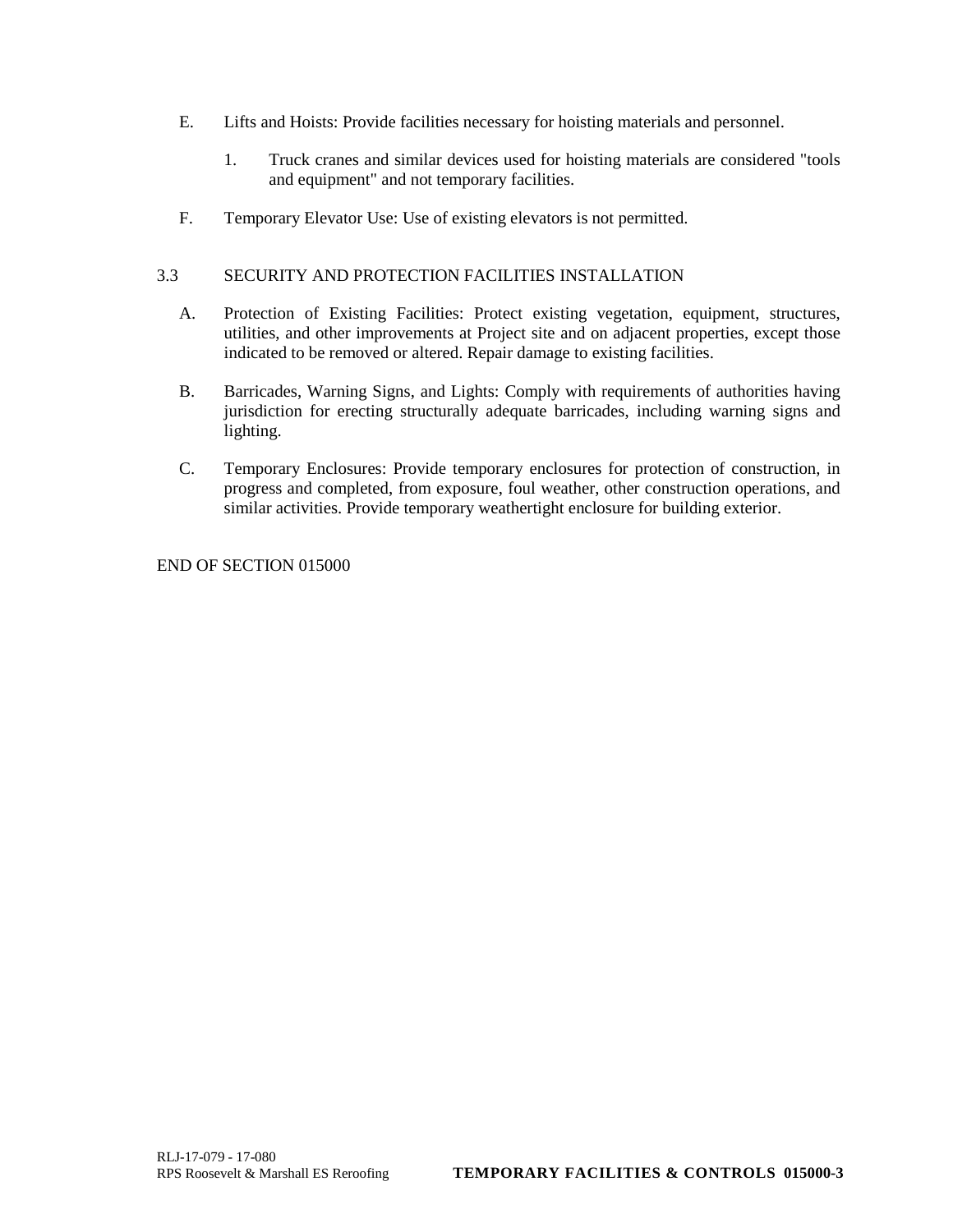# **SECTION 016000 PRODUCT REQUIREMENTS**

## PART 1 - GENERAL

### 1.1 RELATED DOCUMENTS

A. Drawings and general provisions of the Contract, including General and Supplementary Conditions and other Division 01 Specification Sections, apply to this Section.

### 1.2 SUMMARY

- A. Section includes administrative and procedural requirements for selection of products for use in Project; product delivery, storage, and handling; manufacturers' standard warranties on products; special warranties; and comparable products.
- B. Related Requirements:
	- 1. Section 014200 "References" for applicable industry standards for products specified.

## 1.3 DEFINITIONS

- A. Products: Items obtained for incorporating into the Work, whether purchased for Project or taken from previously purchased stock. The term "product" includes the terms "material," "equipment," "system," and terms of similar intent.
	- 1. Named Products: Items identified by manufacturer's product name, including make or model number or other designation shown or listed in manufacturer's published product literature, that is current as of date of the Contract Documents.
	- 2. New Products: Items that have not previously been incorporated into another project or facility. Products salvaged or recycled from other projects are not considered new products.
	- 3. Comparable Product: Product that is demonstrated and approved through submittal process to have the indicated qualities related to type, function, dimension, inservice performance, physical properties, appearance, and other characteristics that equal or exceed those of specified product.
- B. Basis-of-Design Product Specification: A specification in which a specific manufacturer's product is named and accompanied by the words "basis-of-design product," including make or model number or other designation, to establish the significant qualities related to type, function, dimension, in-service performance, physical properties, appearance, and other characteristics for purposes of evaluating comparable products of additional manufacturers named in the specification.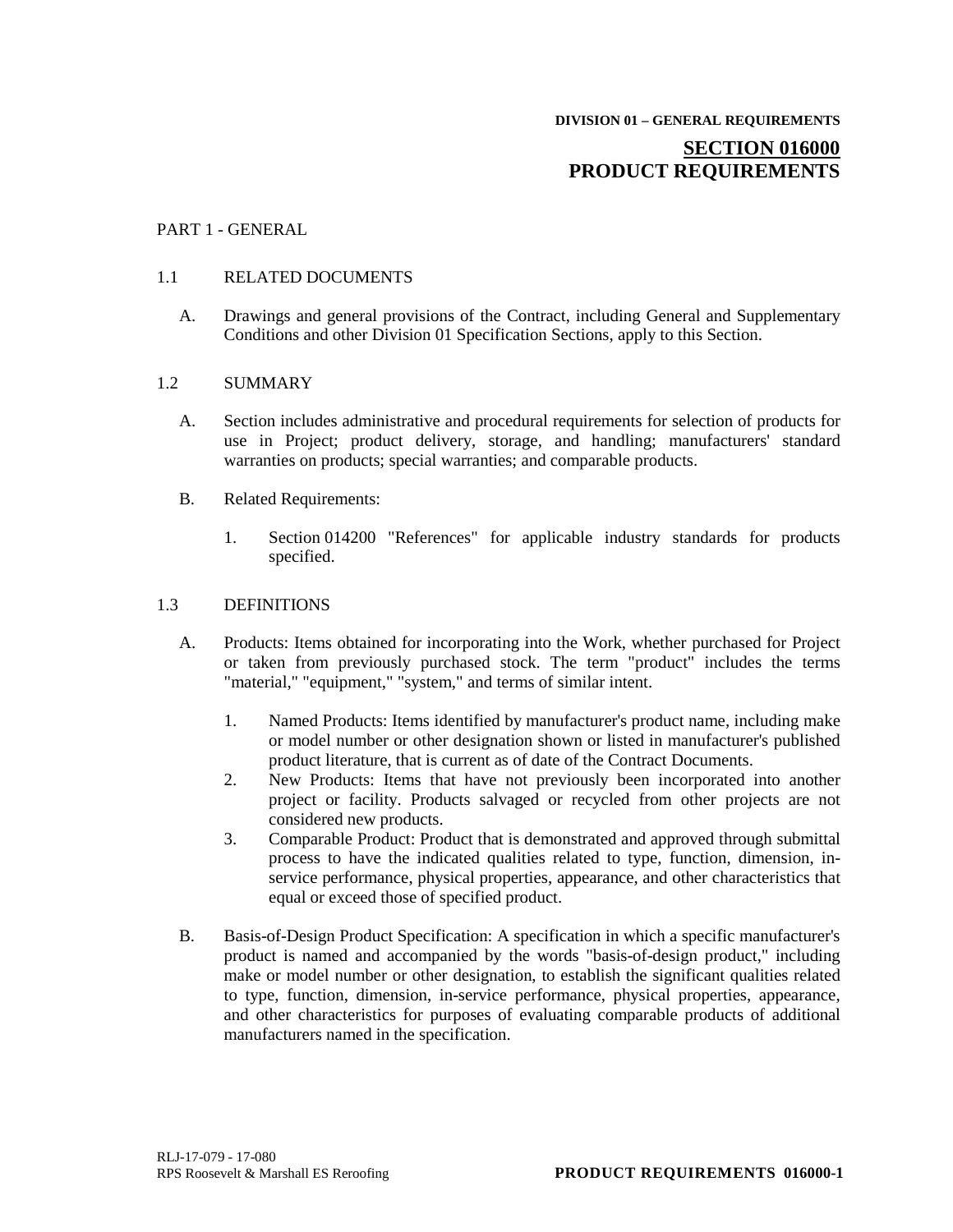## 1.4 ACTION SUBMITTALS

- A. Comparable Product Requests: Submit request for consideration of each comparable product. Identify product or fabrication or installation method to be replaced. Include Specification Section number and title and Drawing numbers and titles.
	- 1. Include data to indicate compliance with the requirements specified in "Comparable Products" Article.
	- 2. Architect's Action: If necessary, Architect will request additional information or documentation for evaluation within one week of receipt of a comparable product request. Architect will notify Contractor of approval or rejection of proposed comparable product request within 15 days of receipt of request, or seven days of receipt of additional information or documentation, whichever is later.
		- a. Form of Approval: As specified in Section 013300 "Submittal Procedures."
		- b. Use product specified if Architect does not issue a decision on use of a comparable product request within time allocated.
- B. Basis-of-Design Product Specification Submittal: Comply with requirements in Section 013300 "Submittal Procedures." Show compliance with requirements.

## 1.5 QUALITY ASSURANCE

A. Compatibility of Options: If Contractor is given option of selecting between two or more products for use on Project, select product compatible with products previously selected, even if previously selected products were also options.

## 1.6 PRODUCT DELIVERY, STORAGE, AND HANDLING

- A. Deliver, store, and handle products using means and methods that will prevent damage, deterioration, and loss, including theft and vandalism. Comply with manufacturer's written instructions.
- B. Delivery and Handling:
	- 1. Schedule delivery to minimize long-term storage at Project site and to prevent overcrowding of construction spaces.
	- 2. Coordinate delivery with installation time to ensure minimum holding time for items that are flammable, hazardous, easily damaged, or sensitive to deterioration, theft, and other losses.
	- 3. Deliver products to Project site in an undamaged condition in manufacturer's original sealed container or other packaging system, complete with labels and instructions for handling, storing, unpacking, protecting, and installing.
	- 4. Inspect products on delivery to determine compliance with the Contract Documents and to determine that products are undamaged and properly protected.

## C. Storage:

- 1. Store products to allow for inspection and measurement of quantity or counting of units.
- 2. Store materials in a manner that will not endanger Project structure.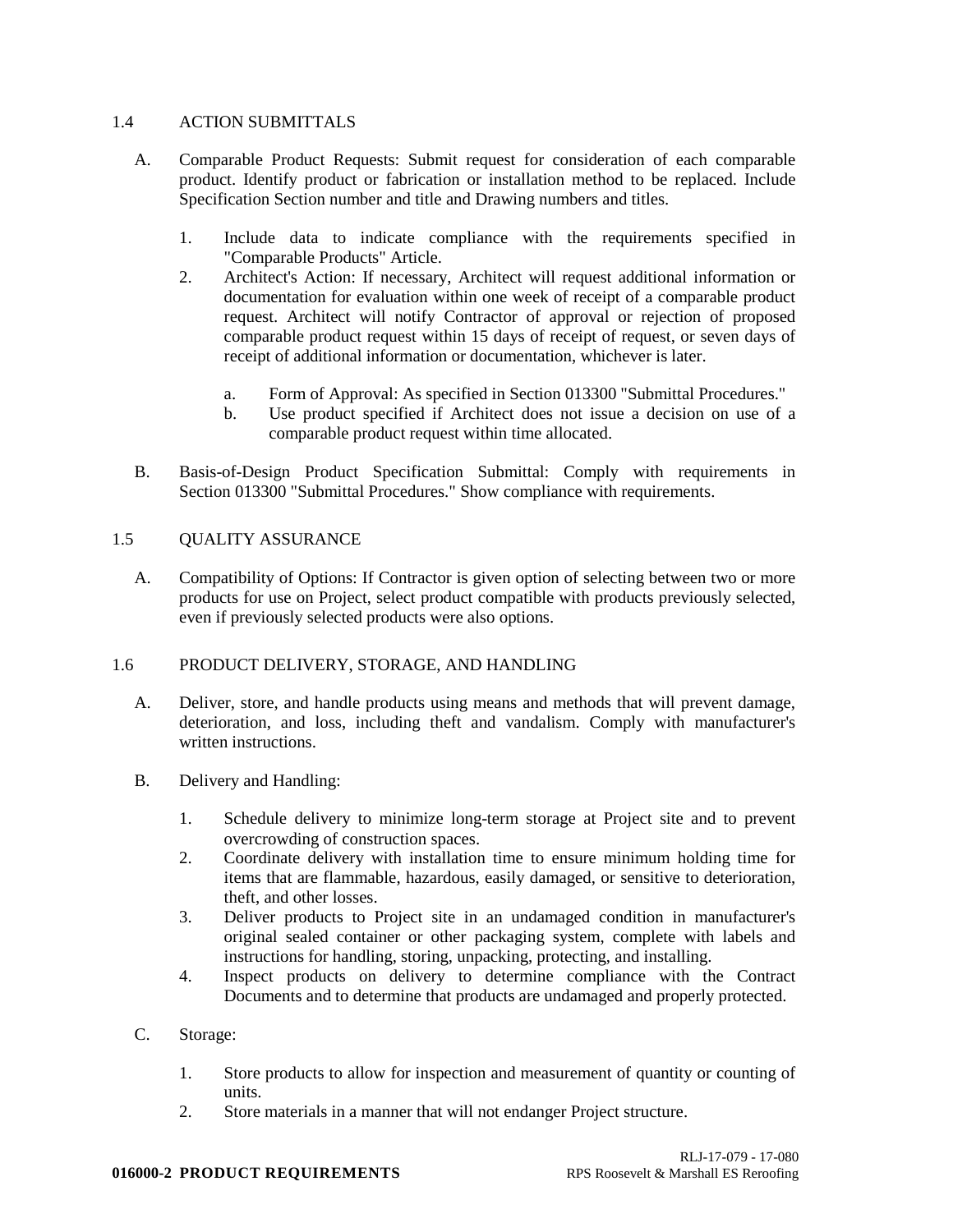- 3. Store products that are subject to damage by the elements, under cover in a weathertight enclosure above ground, with ventilation adequate to prevent condensation.
- 4. Protect foam plastic from exposure to sunlight, except to extent necessary for period of installation and concealment.
- 5. Comply with product manufacturer's written instructions for temperature, humidity, ventilation, and weather-protection requirements for storage.
- 6. Protect stored products from damage and liquids from freezing.

# 1.7 PRODUCT WARRANTIES

- A. Warranties specified in other Sections shall be in addition to, and run concurrent with, other warranties required by the Contract Documents. Manufacturer's disclaimers and limitations on product warranties do not relieve Contractor of obligations under requirements of the Contract Documents.
	- 1. Manufacturer's Warranty: Written warranty furnished by individual manufacturer for a particular product and specifically endorsed by manufacturer to Owner.
	- 2. Special Warranty: Written warranty required by the Contract Documents to provide specific rights for Owner.
- B. Special Warranties: Prepare a written document that contains appropriate terms and identification, ready for execution.
	- 1. Manufacturer's Standard Form: Modified to include Project-specific information and properly executed.
	- 2. Specified Form: When specified forms are included with the Specifications, prepare a written document using indicated form properly executed.
	- 3. See other Sections for specific content requirements and particular requirements for submitting special warranties.
- C. Submittal Time: Comply with requirements in Section 017700 "Closeout Procedures."

# PART 2 - PRODUCTS

## 2.1 PRODUCT SELECTION PROCEDURES

- A. General Product Requirements: Provide products that comply with the Contract Documents, are undamaged and, unless otherwise indicated, are new at time of installation.
	- 1. Provide products complete with accessories, trim, finish, fasteners, and other items needed for a complete installation and indicated use and effect.
	- 2. Standard Products: If available, and unless custom products or nonstandard options are specified, provide standard products of types that have been produced and used successfully in similar situations on other projects.
	- 3. Owner reserves the right to limit selection to products with warranties not in conflict with requirements of the Contract Documents.
	- 4. Where products are accompanied by the term "as selected," Architect will make selection.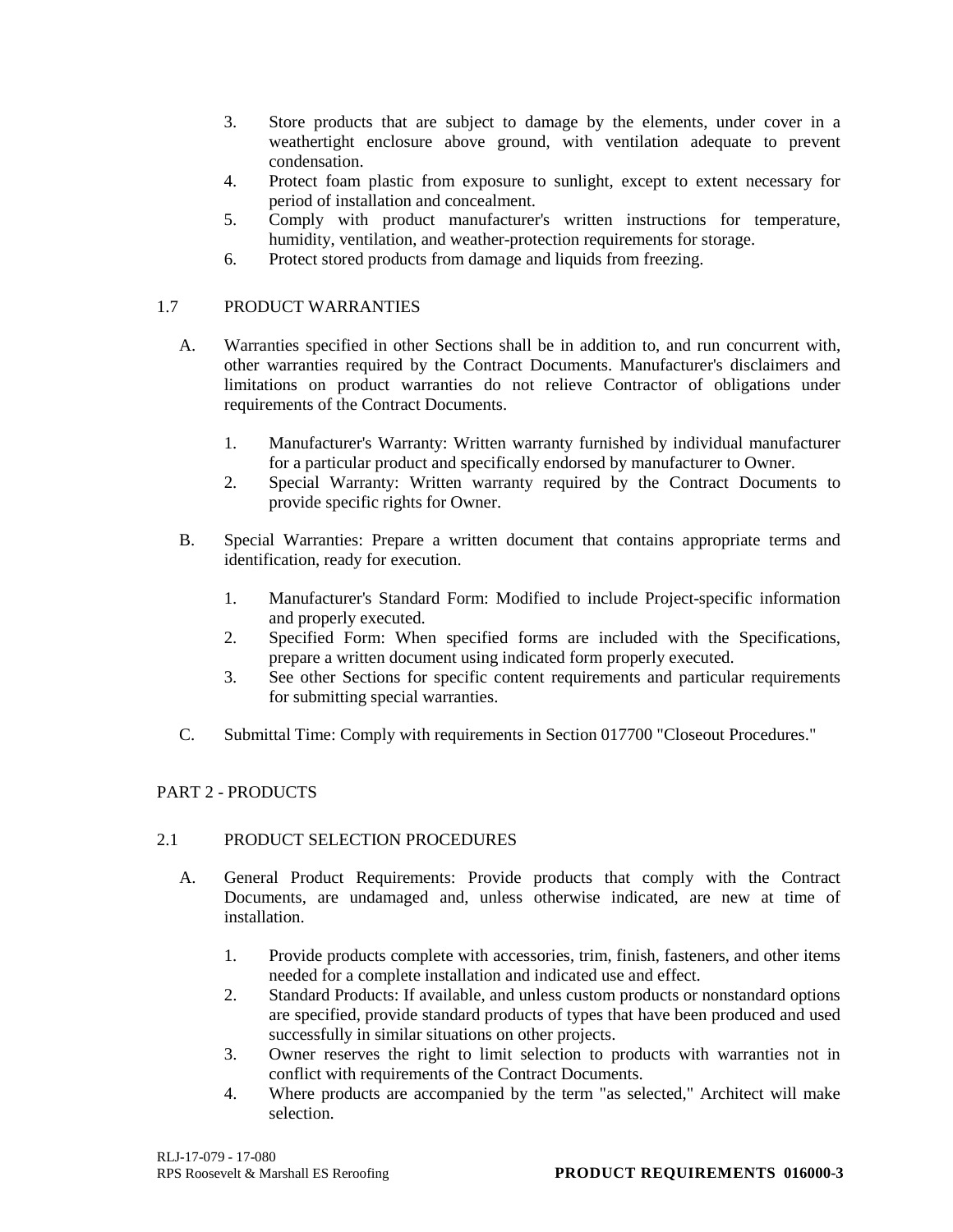- 5. Descriptive, performance, and reference standard requirements in the Specifications establish salient characteristics of products.
- 6. Or Equal: For products specified by name and accompanied by the term "or equal," or "or approved equal," or "or approved," comply with requirements in "Comparable Products" Article to obtain approval for use of an unnamed product during the bidding phase.
- B. Product Selection Procedures:
	- 1. Product: Where Specifications name a single manufacturer and product, provide the named product that complies with requirements. Comparable products or substitutions for Contractor's convenience will not be considered.
	- 2. Manufacturer/Source: Where Specifications name a single manufacturer or source, provide a product by the named manufacturer or source that complies with requirements. Comparable products or substitutions for Contractor's convenience will not be considered.
	- 3. Products: Where Specifications include a list of names of both manufacturers and products, provide one of the products listed that complies with requirements. Comparable products or substitutions for Contractor's convenience will not be considered.
	- 4. Manufacturers: Where Specifications include a list of manufacturers' names, provide a product by one of the manufacturers listed that complies with requirements. Comparable products or substitutions for Contractor's convenience will not be considered.
	- 5. Basis-of-Design Product: Where Specifications name a product, or refer to a product indicated on Drawings, and include a list of manufacturers, provide the specified or indicated product or a comparable product by one of the other named manufacturers. Drawings and Specifications indicate sizes, profiles, dimensions, and other characteristics that are based on the product named. Comply with requirements in "Comparable Products" Article for consideration of an unnamed product by one of the other named manufacturers.
- C. Visual Selection Specification: Where Specifications include the phrase "as selected by Architect from manufacturer's full range" or similar phrase, select a product that complies with requirements. Architect will select color, gloss, pattern, density, or texture from manufacturer's product line that includes both standard and premium items.

# PART 3 - EXECUTION (Not Used)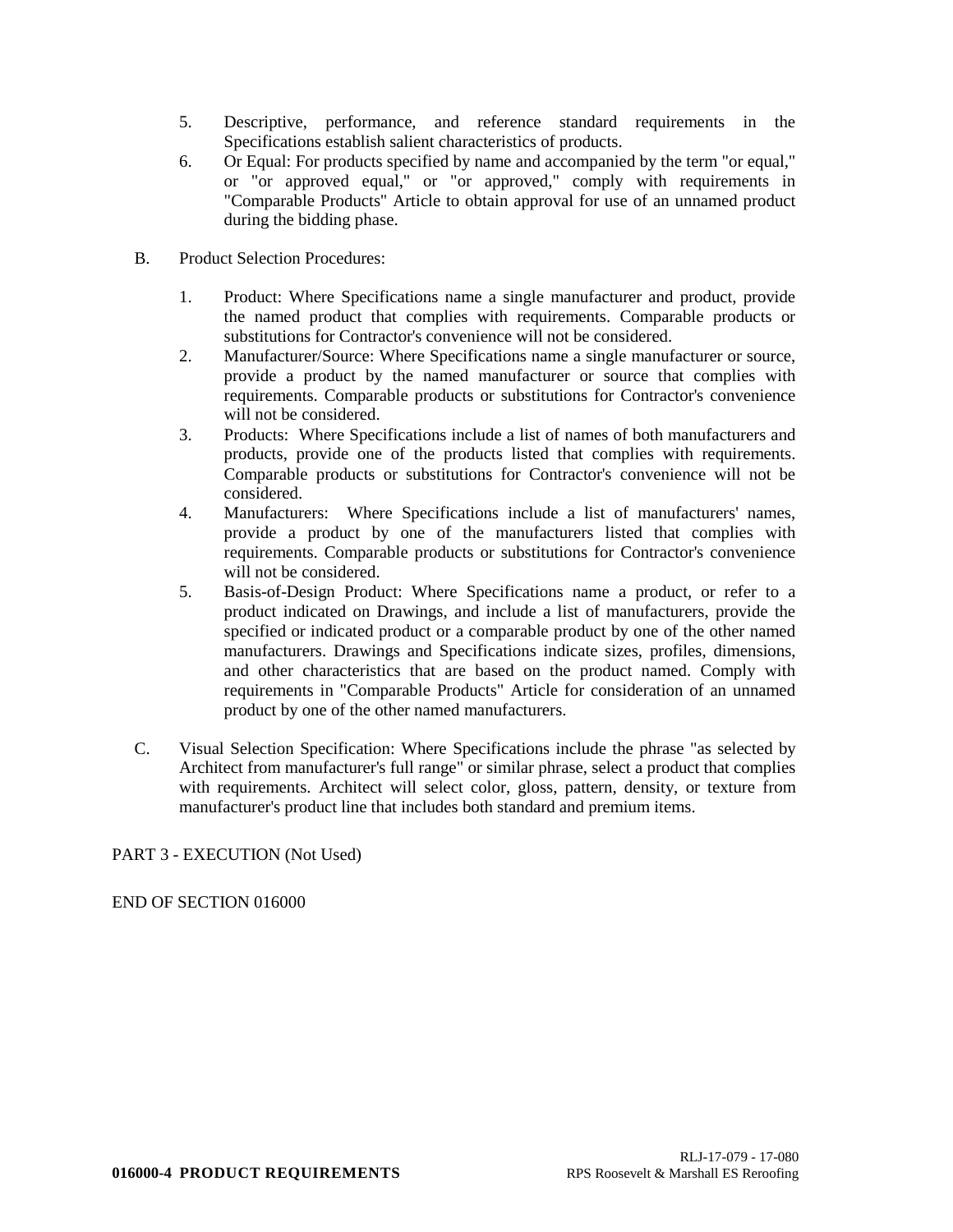#### **DIVISION 01 – GENERAL REQUIREMENTS**

# **SECTION 017300 EXECUTION**

## PART 1 - GENERAL

## 1.1 RELATED DOCUMENTS

A. Drawings and general provisions of the Contract, including General and Supplementary Conditions and other Division 01 Specification Sections, apply to this Section.

### 1.2 SUMMARY

- A. Section includes general administrative and procedural requirements governing execution of the Work including, but not limited to, the following:
	- 1. Construction layout.<br>2. Field engineering and
	- Field engineering and surveying.
	- 3. Installation of the Work.
	- 4. Cutting and patching.
	- 5. Coordination of Owner-installed products.
	- 6. Progress cleaning.
	- 7. Starting and adjusting.
	- 8. Protection of installed construction.
- B. Related Requirements:
	- 1. Section 011000 "Summary" for limits on use of Project site.
	- 2. Section 017700 "Closeout Procedures" for submitting final property survey with Project Record Documents, recording of Owner-accepted deviations from indicated lines and levels, and final cleaning.

### 1.3 DEFINITIONS

- A. Cutting: Removal of in-place construction necessary to permit installation or performance of other work.
- B. Patching: Fitting and repair work required to restore construction to original conditions after installation of other work.

## 1.4 QUALITY ASSURANCE

A. Cutting and Patching: Comply with requirements for and limitations on cutting and patching of construction elements.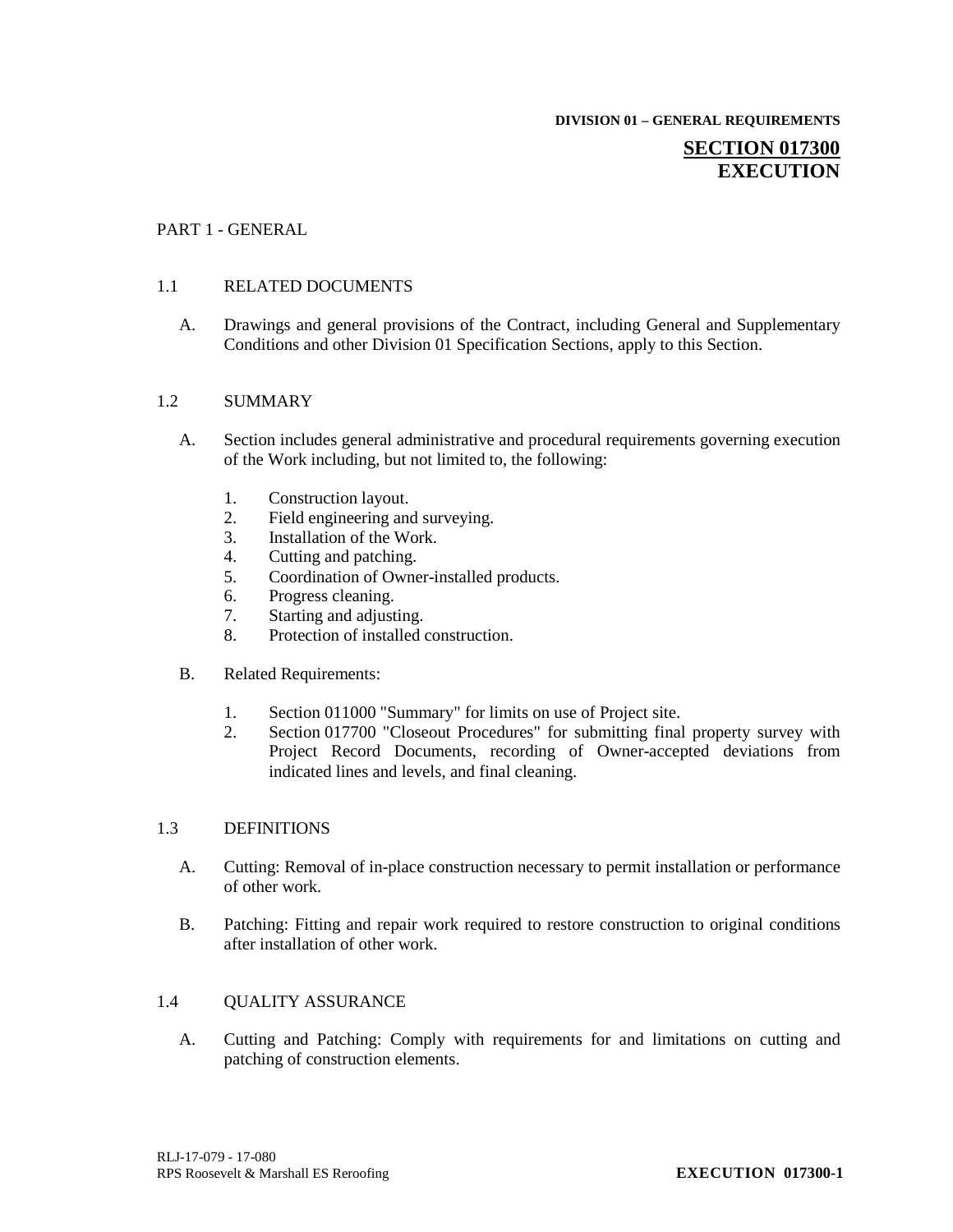- 1. Structural Elements: When cutting and patching structural elements, notify Architect of locations and details of cutting and await directions from Architect before proceeding. Shore, brace, and support structural elements during cutting and patching. Do not cut and patch structural elements in a manner that could change their load-carrying capacity or increase deflection
	- a. Refer to Unit Specifications.
- 2. Visual Elements: Do not cut and patch construction in a manner that results in visual evidence of cutting and patching. Do not cut and patch exposed construction in a manner that would, in Architect's opinion, reduce the building's aesthetic qualities. Remove and replace construction that has been cut and patched in a visually unsatisfactory manner.

# PART 2 - PRODUCTS

## 2.1 MATERIALS

- A. In-Place Materials: Use materials for patching identical to in-place materials. For exposed surfaces, use materials that visually match in-place adjacent surfaces to the fullest extent possible.
	- 1. If identical materials are unavailable or cannot be used, use materials that, when installed, will provide a match acceptable to Architect for the visual and functional performance of in-place materials.

## PART 3 - EXECUTION

## 3.1 EXAMINATION

- A. Examination and Acceptance of Conditions: Before proceeding with each component of the Work, examine substrates, areas, and conditions, with Installer or Applicator present where indicated, for compliance with requirements for installation tolerances and other conditions affecting performance. Record observations.
	- 1. Examine walls for suitable conditions where products and systems are to be installed.
	- 2. Verify compatibility with and suitability of substrates, including compatibility with existing finishes or primers.
- B. Proceed with installation only after unsatisfactory conditions have been corrected. Proceeding with the Work indicates acceptance of surfaces and conditions.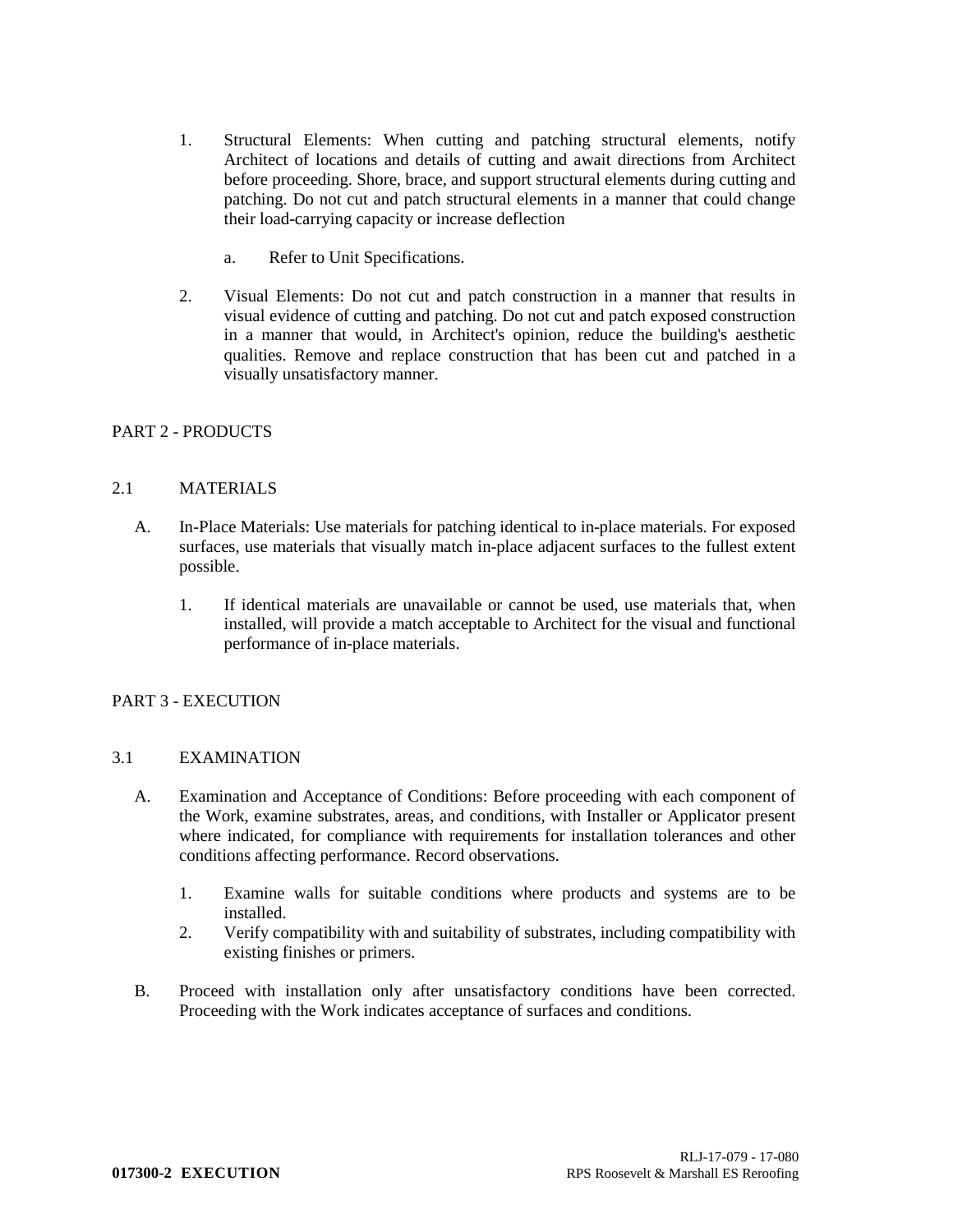# 3.2 PREPARATION

- A. Field Measurements: Take field measurements as required to fit the Work properly. Recheck measurements before installing each product. Where portions of the Work are indicated to fit to other construction, verify dimensions of other construction by field measurements before fabrication. Coordinate fabrication schedule with construction progress to avoid delaying the Work.
- B. Space Requirements: Verify space requirements and dimensions of items shown diagrammatically on Drawings.
- C. Review of Contract Documents and Field Conditions: Immediately on discovery of the need for clarification of the Contract Documents caused by differing field conditions outside the control of Contractor, submit a request for information to Architect according to requirements in Section 013100 "Project Management and Coordination."

## 3.3 CONSTRUCTION LAYOUT

A. Verification: Before proceeding to lay out the Work, verify layout information shown on Drawings, in relation to the property survey and existing benchmarks. If discrepancies are discovered, notify Architect promptly.

## 3.4 INSTALLATION

- A. General: Locate the Work and components of the Work accurately, in correct alignment and elevation, as indicated.
	- 1. Make vertical work plumb and make horizontal work level.<br>2. Where space is limited, install components to maximize
	- 2. Where space is limited, install components to maximize space available for maintenance and ease of removal for replacement.
- B. Comply with manufacturer's written instructions and recommendations for installing products in applications indicated.
- C. Install products at the time and under conditions that will ensure the best possible results. Maintain conditions required for product performance until Substantial Completion.
- D. Conduct construction operations so no part of the Work is subjected to damaging operations or loading in excess of that expected during normal conditions of occupancy.
- E. Sequence the Work and allow adequate clearances to accommodate movement of construction items on site and placement in permanent locations.
- F. Tools and Equipment: Do not use tools or equipment that produce harmful noise levels.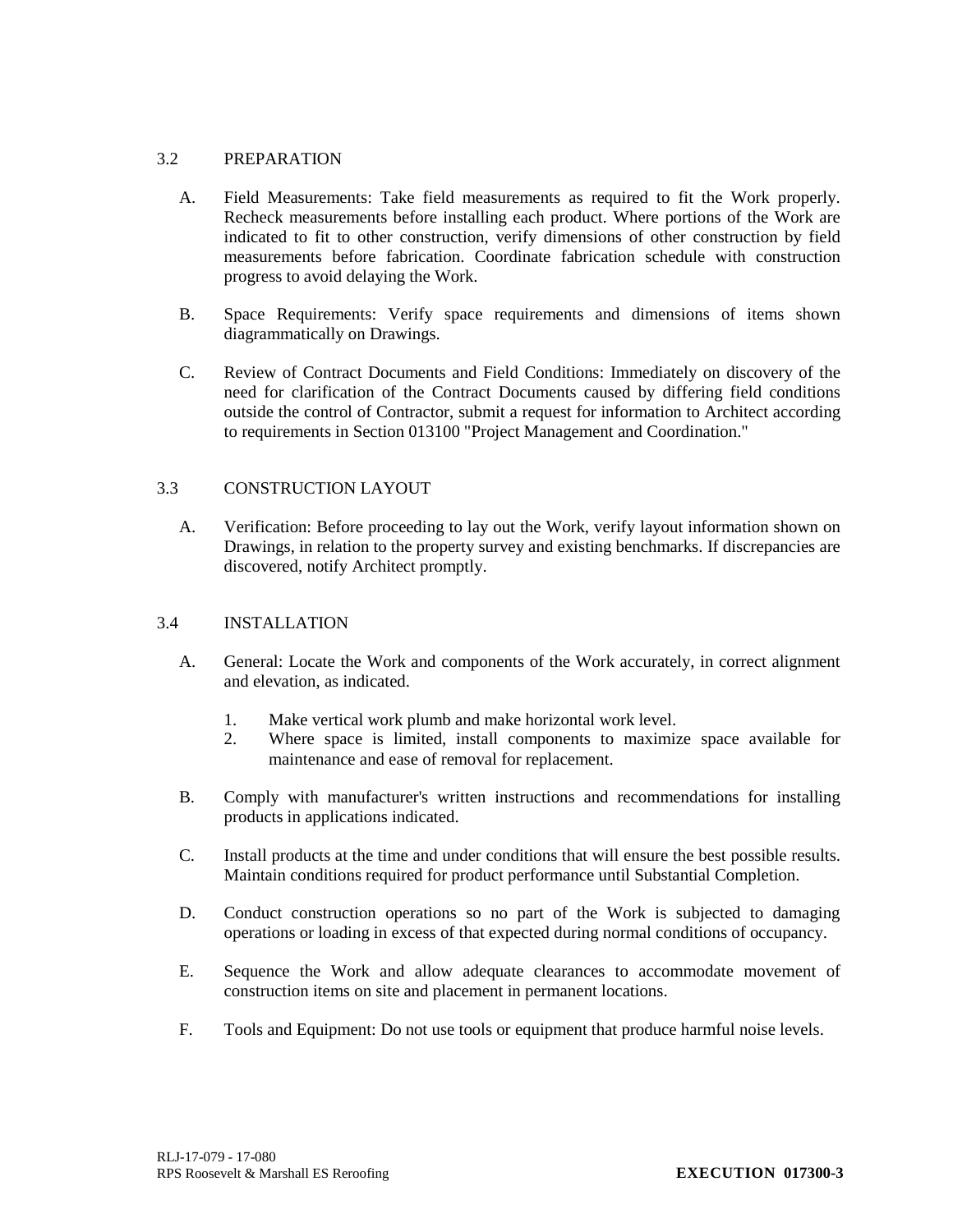- G. Templates: Obtain and distribute to the parties involved templates for work specified to be factory prepared and field installed. Check Shop Drawings of other work to confirm that adequate provisions are made for locating and installing products to comply with indicated requirements.
- H. Attachment: Provide blocking and attachment plates and anchors and fasteners of adequate size and number to securely anchor each component in place, accurately located and aligned with other portions of the Work. Where size and type of attachments are not indicated, verify size and type required for load conditions.
	- 1. Mounting Heights: Where mounting heights are not indicated, mount components at heights directed by Architect.
	- 2. Allow for building movement, including thermal expansion and contraction.
	- 3. Coordinate installation of anchorages.
- I. Joints: Make joints of uniform width. Where joint locations in exposed work are not indicated, arrange joints for the best visual effect. Fit exposed connections together to form hairline joints.
- J. Hazardous Materials: Use products, cleaners, and installation materials that are not considered hazardous.

## 3.5 CUTTING AND PATCHING

- A. Cutting and Patching, General: Employ skilled workers to perform cutting and patching. Proceed with cutting and patching at the earliest feasible time, and complete without delay.
	- 1. Cut in-place construction to provide for installation of other components or performance of other construction, and subsequently patch as required to restore surfaces to their original condition.
- B. Temporary Support: Provide temporary support of work to be cut.
- C. Protection: Protect in-place construction during cutting and patching to prevent damage. Provide protection from adverse weather conditions for portions of Project that might be exposed during cutting and patching operations.
- D. Adjacent Occupied Areas: Where interference with use of adjoining areas or interruption of free passage to adjoining areas is unavoidable, coordinate cutting and patching according to requirements in Section 011000 "Summary."
- E. Cutting: Cut in-place construction by sawing, drilling, breaking, chipping, grinding, and similar operations, including excavation, using methods least likely to damage elements retained or adjoining construction. If possible, review proposed procedures with original Installer; comply with original Installer's written recommendations.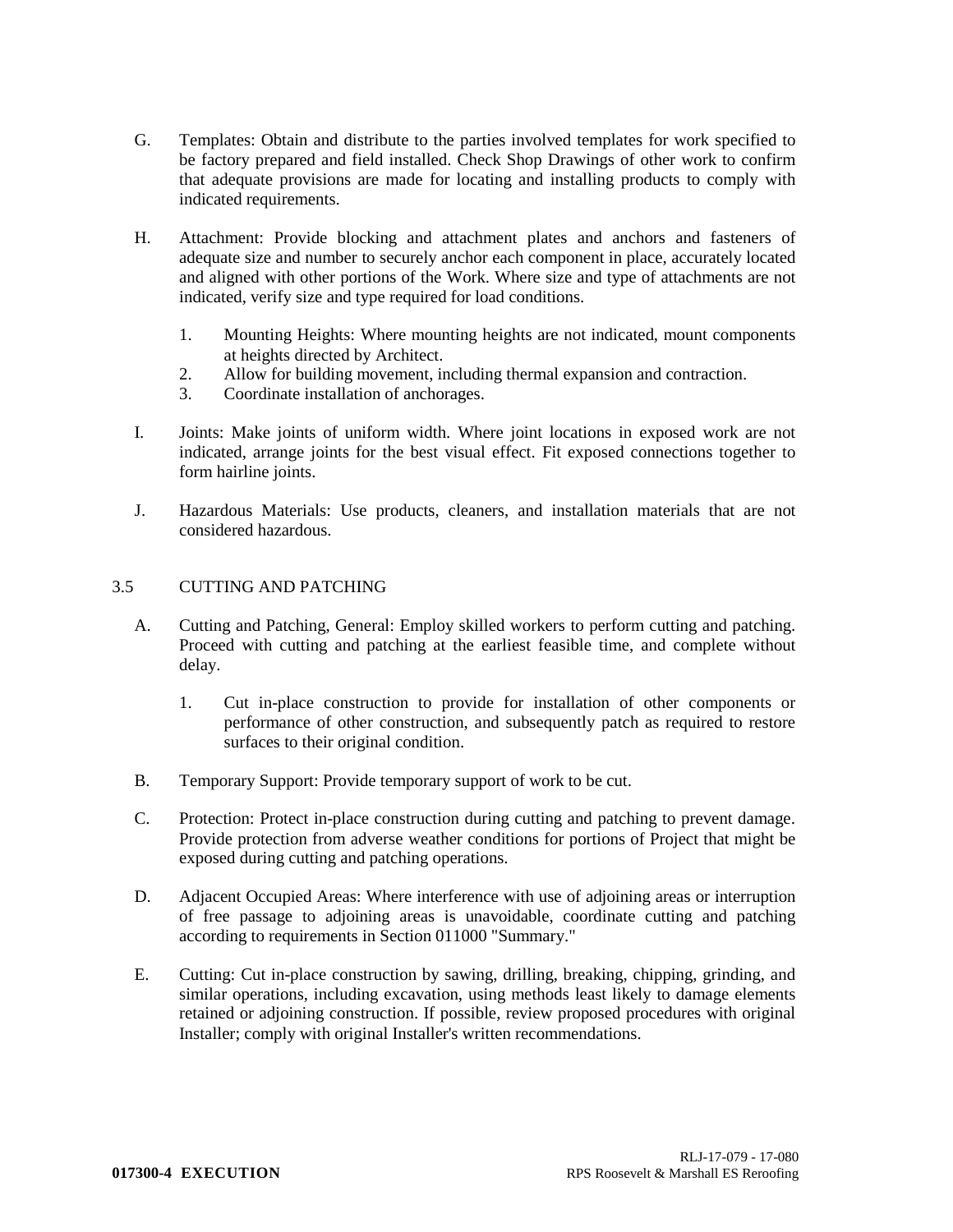- 1. In general, use hand or small power tools designed for sawing and grinding, not hammering and chopping. Cut holes and slots neatly to minimum size required, and with minimum disturbance of adjacent surfaces. Temporarily cover openings when not in use.
- 2. Finished Surfaces: Cut or drill from the exposed or finished side into concealed surfaces.
- 3. Proceed with patching after construction operations requiring cutting are complete.
- F. Patching: Patch construction by filling, repairing, refinishing, closing up, and similar operations following performance of other work. Patch with durable seams that are as invisible as practicable. Provide materials and comply with installation requirements specified in other Sections, where applicable.
	- 1. Inspection: Where feasible, test and inspect patched areas after completion to demonstrate physical integrity of installation.
	- 2. Exposed Finishes: Restore exposed finishes of patched areas and extend finish restoration into retained adjoining construction in a manner that will minimize evidence of patching and refinishing.
	- 3. Exterior Building Enclosure: Patch components in a manner that restores enclosure to a weathertight condition and ensures thermal and moisture integrity of building enclosure.
- G. Cleaning: Clean areas and spaces where cutting and patching are performed. Remove paint, mortar, oils, putty, and similar materials from adjacent finished surfaces.

## 3.6 PROGRESS CLEANING

- A. General: Clean Project site and work areas daily, including common areas. Enforce requirements strictly. Dispose of materials lawfully.
	- 1. Comply with requirements in NFPA 241 for removal of combustible waste materials and debris.
	- 2. Do not hold waste materials more than seven days during normal weather or three days if the temperature is expected to rise above 80 deg F (27 deg C).
	- 3. Coordinate progress cleaning for joint-use areas where Contractor and other contractors are working concurrently.
- B. Site: Maintain Project site free of waste materials and debris.
- C. Work Areas: Clean areas where work is in progress to the level of cleanliness necessary for proper execution of the Work.
	- 1. Remove liquid spills promptly.
	- 2. Where dust would impair proper execution of the Work, broom-clean or vacuum the entire work area, as appropriate.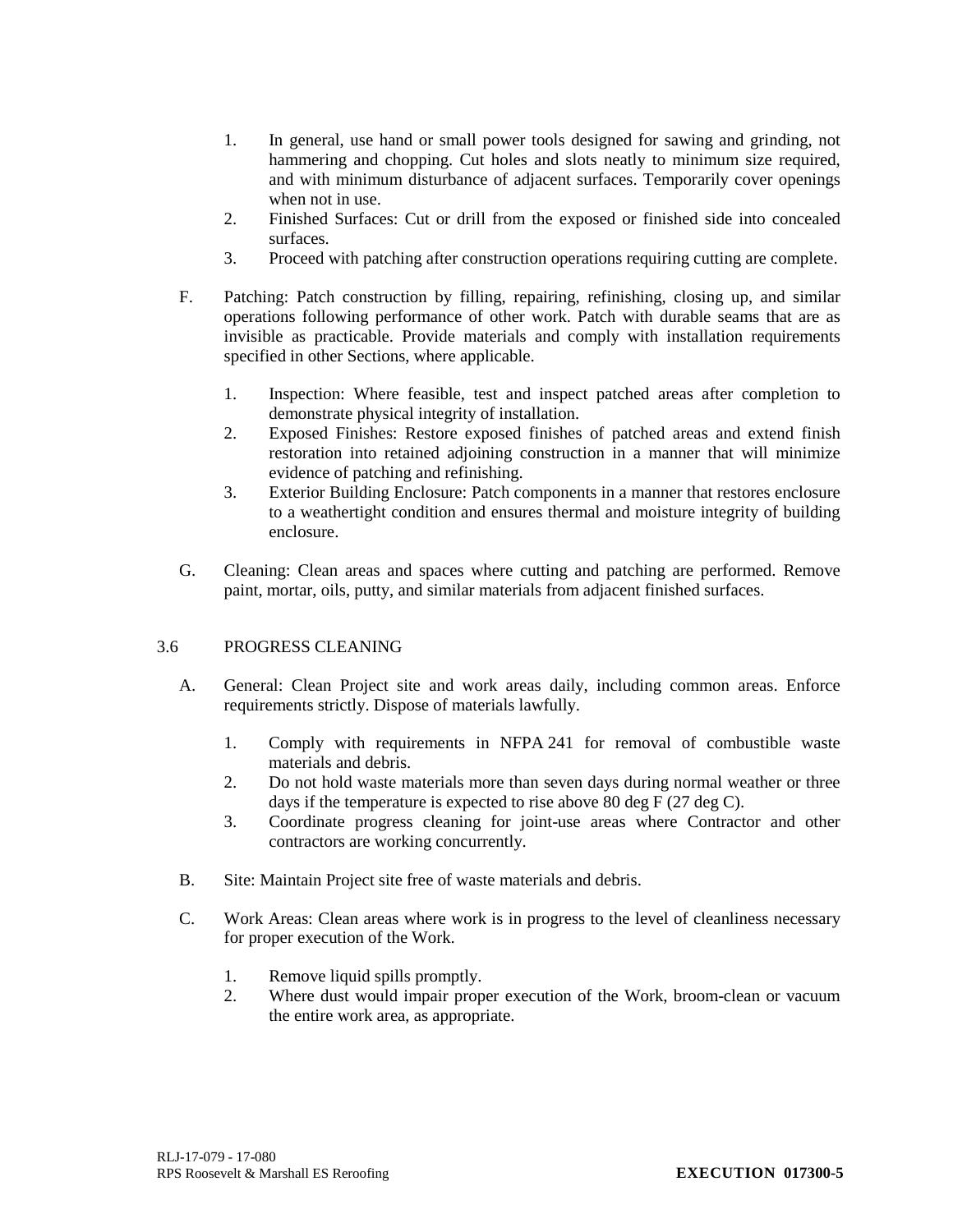- D. Installed Work: Keep installed work clean. Clean installed surfaces according to written instructions of manufacturer or fabricator of product installed, using only cleaning materials specifically recommended. If specific cleaning materials are not recommended, use cleaning materials that are not hazardous to health or property and that will not damage exposed surfaces.
- E. Concealed Spaces: Remove debris from concealed spaces before enclosing the space.
- F. Exposed Surfaces in Finished Areas: Clean exposed surfaces and protect as necessary to ensure freedom from damage and deterioration at time of Substantial Completion.
- G. Waste Disposal: Do not bury or burn waste materials on-site. Do not wash waste materials down sewers or into waterways. Comply with waste disposal requirements in Section 017419 "Construction Waste Management and Disposal."
- H. During handling and installation, clean and protect construction in progress and adjoining materials already in place. Apply protective covering where required to ensure protection from damage or deterioration at Substantial Completion.
- I. Clean and provide maintenance on completed construction as frequently as necessary through the remainder of the construction period. Adjust and lubricate operable components to ensure operability without damaging effects.
- J. Limiting Exposures: Supervise construction operations to assure that no part of the construction, completed or in progress, is subject to harmful, dangerous, damaging, or otherwise deleterious exposure during the construction period.
- K. Provide final cleaning of all disturbed areas

## 3.7 STARTING AND ADJUSTING

- A. Confirm proper operation of components. Remove malfunctioning units, replace with new units and retest.
- B. Adjust equipment for proper operation. Adjust operating components for proper operation without binding.
- C. Test each piece of equipment to verify proper operation. Test and adjust controls and safeties. Replace damaged and malfunctioning controls and equipment.

#### 3.8 PROTECTION OF INSTALLED CONSTRUCTION

A. Provide final protection and maintain conditions that ensure installed Work is without damage or deterioration at time of Substantial Completion.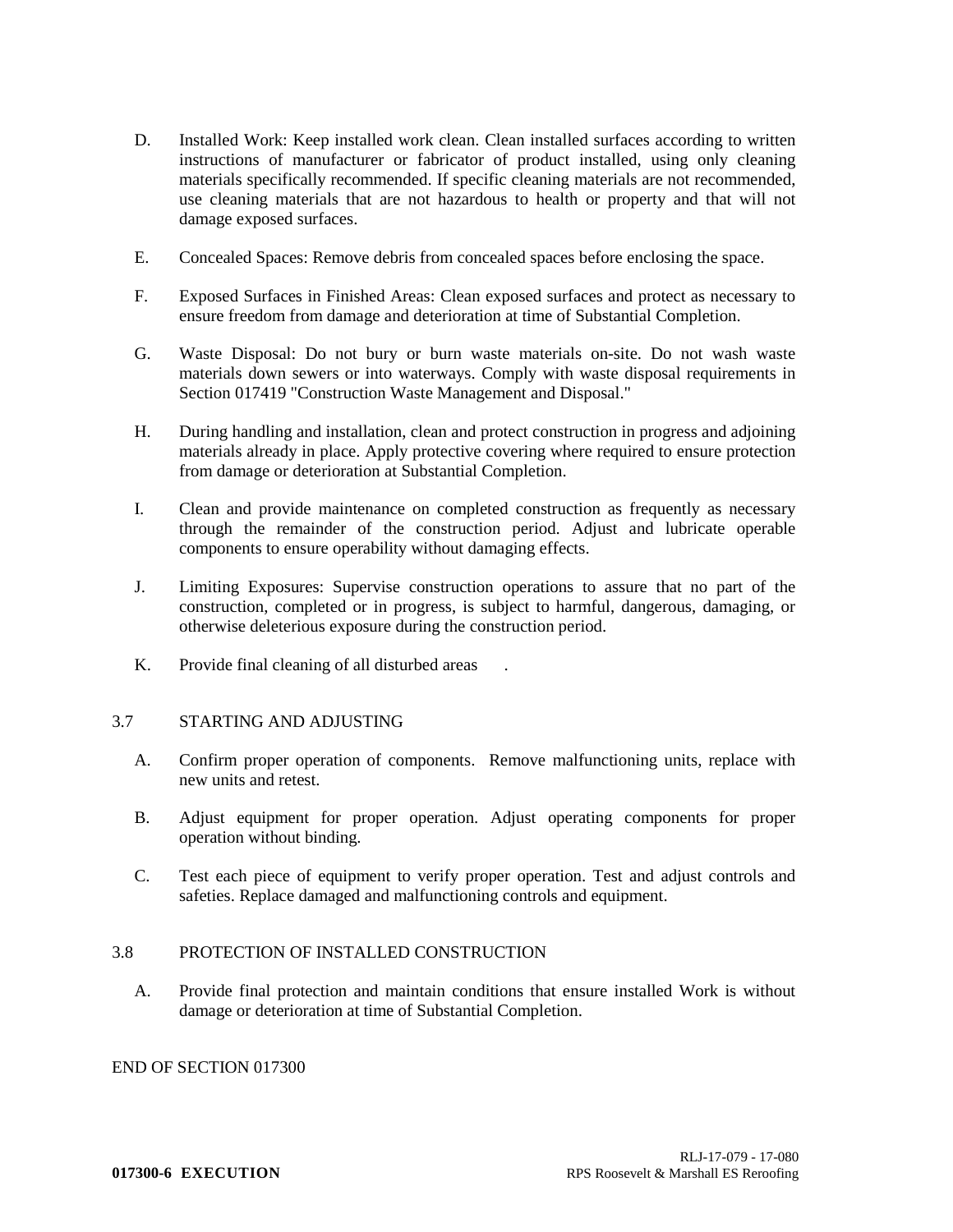#### **DIVISION 01 – GENERAL REQUIREMENTS**

## **SECTION 017419 CONSTRUCTION WASTE MANAGEMENT & DISPOSAL**

## PART 1 - GENERAL

## 1.1 RELATED DOCUMENTS

A. Drawings and general provisions of the Contract, including General and Supplementary Conditions and other Division 01 Specification Sections, apply to this Section.

#### 1.2 SUMMARY

A. Section includes administrative and procedural requirements for the disposing of nonhazardous construction waste.

### 1.3 DEFINITIONS

- A. Construction Waste: Building and site improvement materials and other solid waste resulting from construction, remodeling, renovation, or repair operations. Construction waste includes packaging.
- B. Demolition Waste: Building and site improvement materials resulting from demolition or selective demolition operations.
- C. Disposal: Removal off-site of demolition and construction waste and subsequent sale, recycling, reuse, or deposit in landfill or incinerator acceptable to authorities having jurisdiction.

## PART 2 - PRODUCTS (Not Used)

## PART 3 - EXECUTION

#### 3.1 PLAN IMPLEMENTATION

- A. General: Implement approved waste management plan. Provide handling, containers, storage, signage, transportation, and other items as required to implement waste management plan during the entire duration of the Contract.
	- 1. Comply with operation, termination, and removal requirements in Section 015000 "Temporary Facilities and Controls."
- B. Site Access and Temporary Controls: Conduct waste management operations to ensure minimum interference with roads, streets, walks, walkways, and other adjacent occupied and used facilities.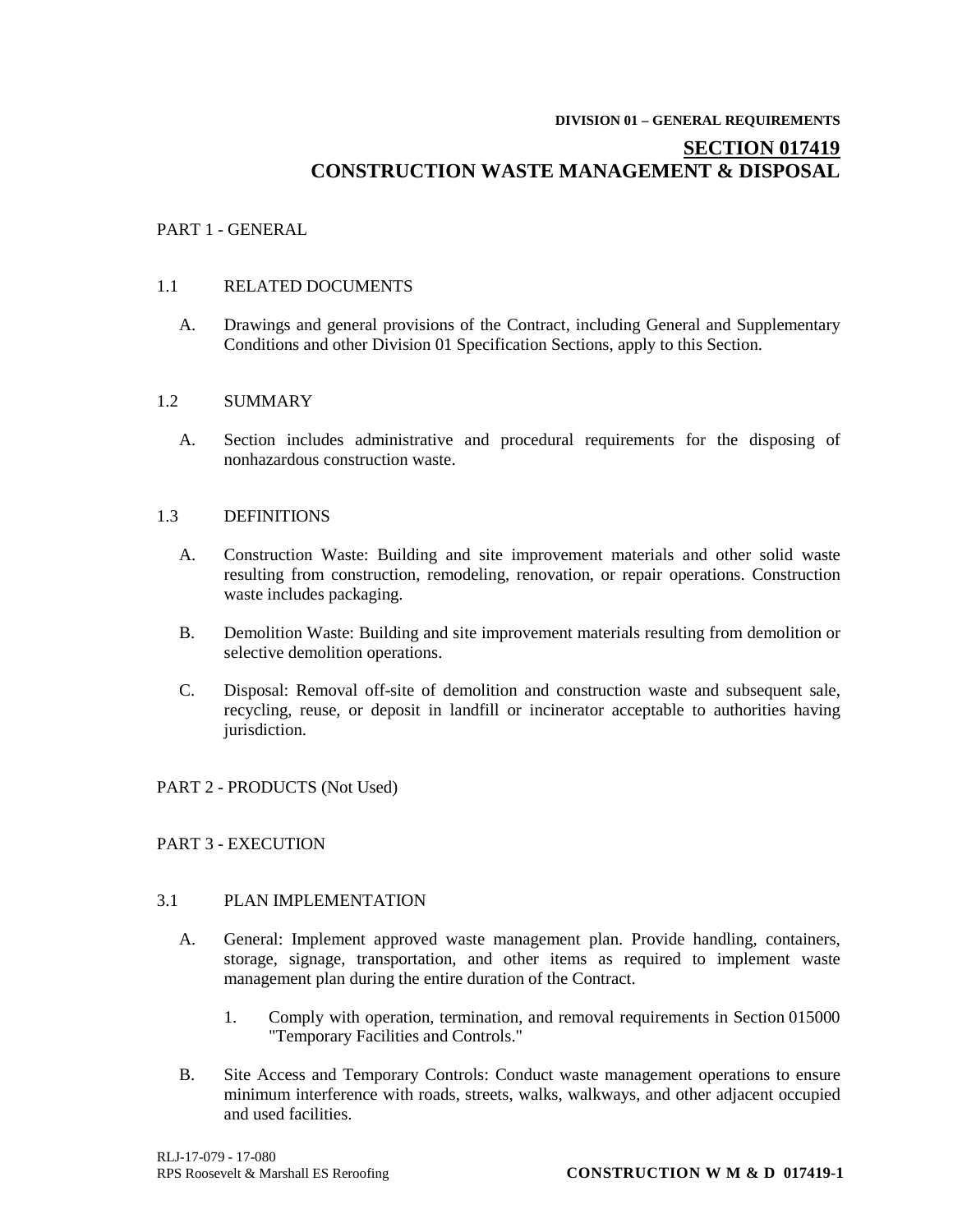## 3.2 DISPOSAL OF WASTE

- A. General: Except for items or materials to be salvaged, recycled, or otherwise reused, remove waste materials from Project site and legally dispose of them in a landfill or incinerator acceptable to authorities having jurisdiction.
	- 1. Except as otherwise specified, do not allow waste materials that are to be disposed of accumulate on-site.
	- 2. Remove and transport debris in a manner that will prevent spillage on adjacent surfaces and areas.
- B. Burning: Do not burn waste materials.
- C. Disposal: Remove waste materials from Owner's property and legally dispose of them.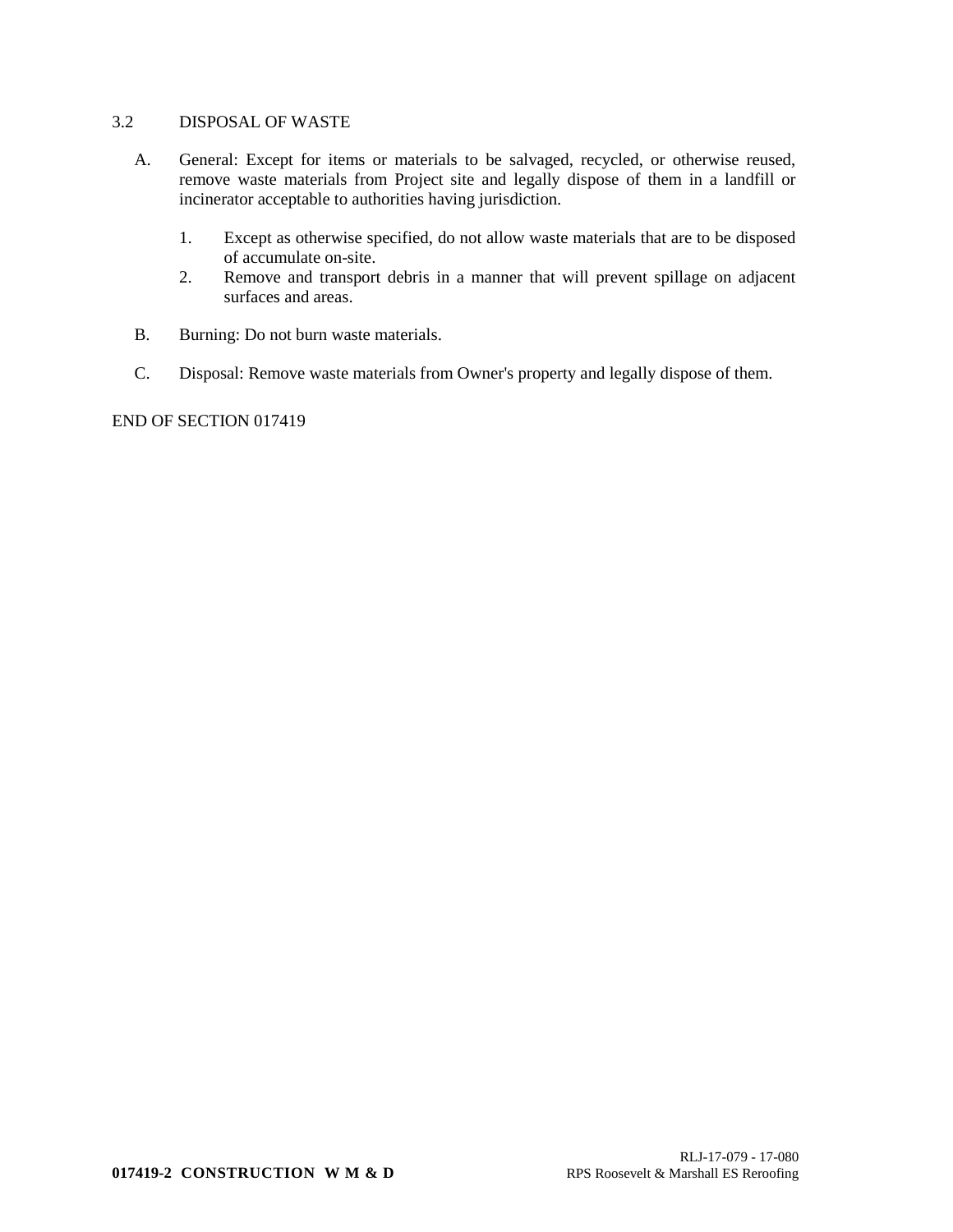## **SECTION 017700 CLOSEOUT PROCEDURES**

#### PART 1 - GENERAL

#### 1.1 RELATED DOCUMENTS

A. Drawings and general provisions of the Contract, including General and Supplementary Conditions and other Division 01 Specification Sections, apply to this Section.

#### 1.2 SUMMARY

- A. Section includes administrative and procedural requirements for contract closeout, including, but not limited to, the following:
	- 1. Substantial Completion procedures.<br>2. Final completion procedures.
	- Final completion procedures.
	- 3. Warranties.
	- 4. Final cleaning.
	- 5. Repair of the Work.
- B. Related Requirements:
	- 1. Section 017300 "Execution" for progress cleaning of Project site.
	- 2. Section 017839 "Project Record Documents" for submitting record Drawings, record Specifications, and record Product Data.

### 1.3 ACTION SUBMITTALS

- A. Product Data: For cleaning agents.
- B. Contractor's List of Incomplete Items: Initial submittal at Substantial Completion.
- C. Certified List of Incomplete Items: Final submittal at Final Completion.

#### 1.4 CLOSEOUT SUBMITTALS

- A. Certificates of Release: From authorities having jurisdiction.
- B. Certificate of Insurance: For continuing coverage.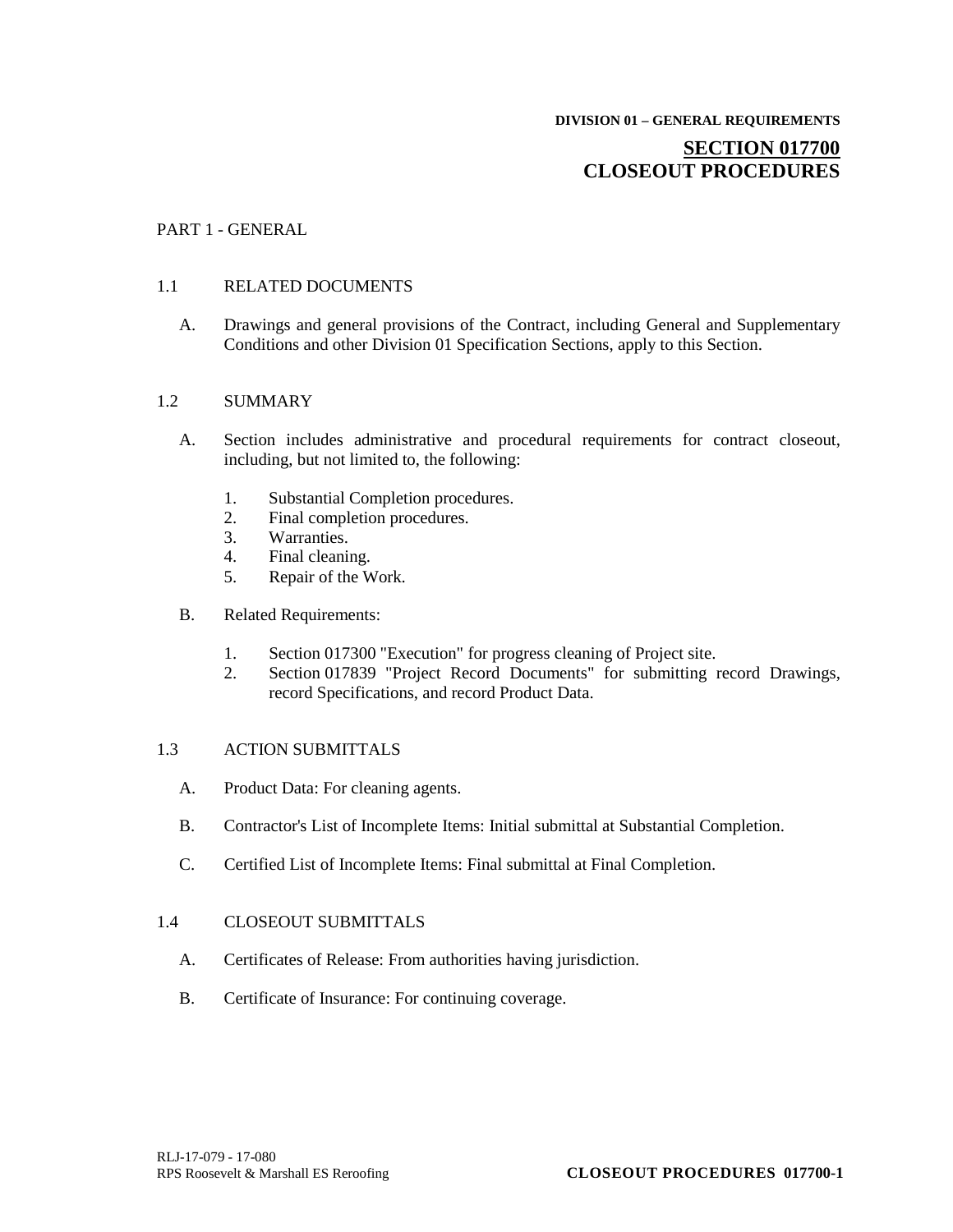## 1.5 MAINTENANCE MATERIAL SUBMITTALS

A. Schedule of Maintenance Material Items: For maintenance material submittal items specified in other Sections.

## 1.6 SUBSTANTIAL COMPLETION PROCEDURES

- A. Contractor's List of Incomplete Items: Prepare and submit a list of items to be completed and corrected (Contractor's punch list), indicating the value of each item on the list and reasons why the Work is incomplete.
- B. Submittals Prior to Substantial Completion: Complete the following a minimum of 10 days prior to requesting inspection for determining date of Substantial Completion. List items below that are incomplete at time of request.
	- 1. Certificates of Release: Obtain and submit releases from authorities having jurisdiction permitting Owner unrestricted use of the Work and access to services and utilities. Include occupancy permits, operating certificates, and similar releases.
	- 2. Submit closeout submittals specified in other Division 01 Sections, including project record documents, operation and maintenance manuals, final completion construction photographic documentation, damage or settlement surveys, and similar final record information.
	- 3. Submit closeout submittals specified in individual Sections, including specific warranties, workmanship bonds, maintenance service agreements, final certifications, and similar documents.
	- 4. Submit maintenance material submittals specified in individual Sections, including tools, spare parts, extra materials, and similar items, and deliver to location designated by Architect. Label with manufacturer's name and model number where applicable.
	- 5. Submit test/adjust/balance records.
- C. Procedures Prior to Substantial Completion: Complete the following a minimum of 10 days prior to requesting inspection for determining date of Substantial Completion. List items below that are incomplete at time of request.
	- 1. Advise Owner of pending insurance changeover requirements.
	- 2. Perform preventive maintenance on equipment used prior to Substantial Completion.
	- 3. Instruct Owner's personnel in operation, adjustment, and maintenance of products, equipment, and systems.
	- 4. Participate with Owner in conducting inspection and walkthrough.
	- 5. Terminate and remove temporary facilities from Project site, along with mockups, construction tools, and similar elements.
	- 6. Complete final cleaning requirements, including touchup painting.
	- 7. Touch up and otherwise repair and restore marred exposed finishes to eliminate visual defects.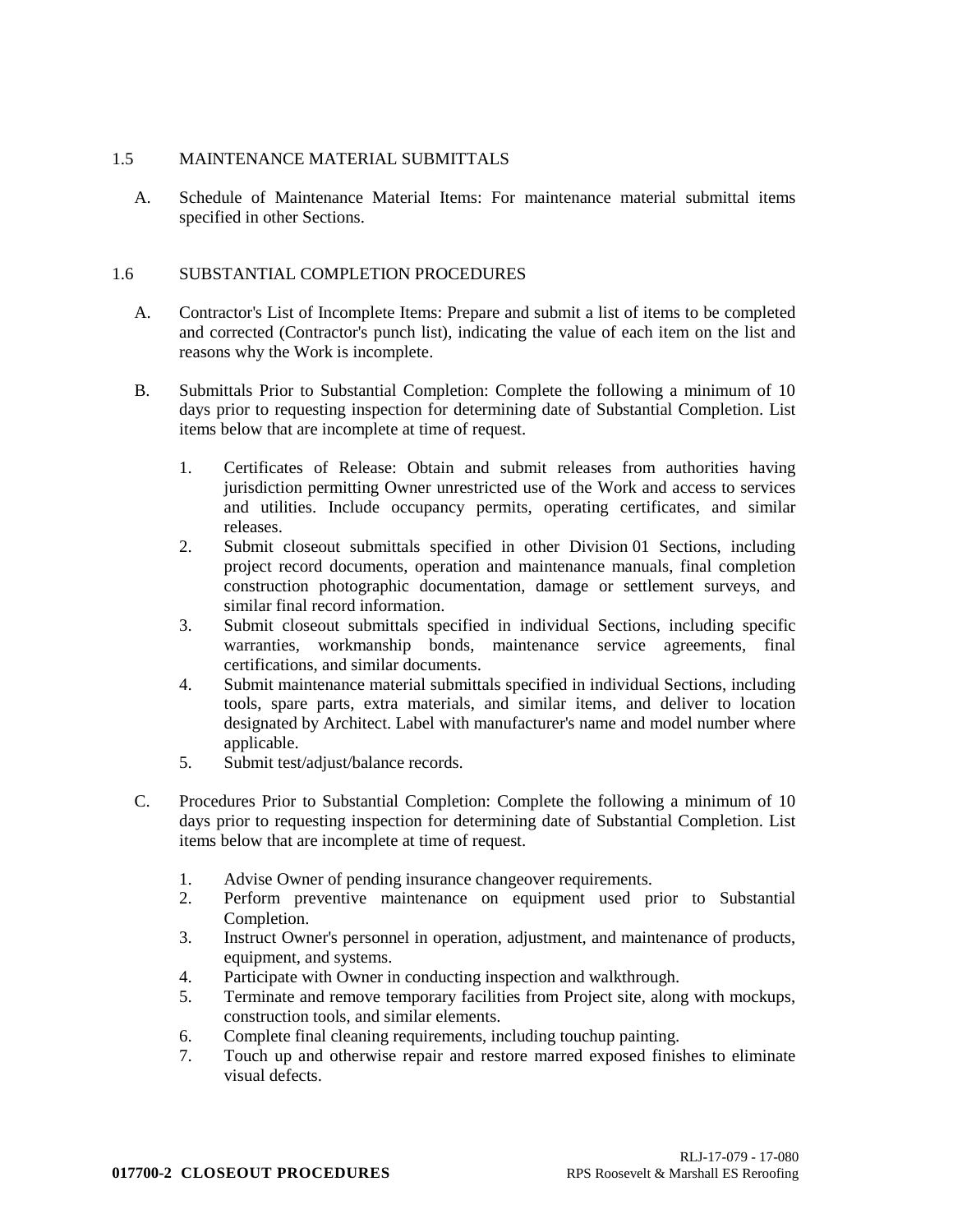- D. Inspection: Submit a written request for inspection to determine Substantial Completion a minimum of 10 days prior to date the work will be completed and ready for final inspection and tests. On receipt of request, Architect will either proceed with inspection or notify Contractor of unfulfilled requirements. Architect will prepare the Certificate of Substantial Completion after inspection or will notify Contractor of items, either on Contractor's list or additional items identified by Architect, that must be completed or corrected before certificate will be issued.
	- 1. Reinspection: Request reinspection when the Work identified in previous inspections as incomplete is completed or corrected.
	- 2. Results of completed inspection will form the basis of requirements for final completion.

## 1.7 FINAL COMPLETION PROCEDURES

- A. Preliminary procedures: Before requesting final inspection for determining final completion, complete the following:
	- 1. Submit a final Application for Payment according to Section 012900 "Payment Procedures."
	- 2. Certified List of Incomplete Items: Submit certified copy of Architect's Substantial Completion inspection list of items to be completed or corrected (punch list), endorsed and dated by Architect. Certified copy of the list shall state that each item has been completed or otherwise resolved for acceptance.
	- 3. Certificate of Insurance: Submit evidence of final, continuing insurance coverage complying with insurance requirements.
- B. Inspection: Submit a written request for final inspection to determine acceptance a minimum of 10 days prior to date the work will be completed and ready for final inspection and tests. On receipt of request, Architect will either proceed with inspection or notify Contractor of unfulfilled requirements. Architect will prepare a final Certificate for Payment after inspection or will notify Contractor of construction that must be completed or corrected before certificate will be issued.
	- 1. Reinspection: Request reinspection when the Work identified in previous inspections as incomplete is completed or corrected.

## 1.8 LIST OF INCOMPLETE ITEMS (PUNCH LIST)

- A. Organization of List: Include name and identification of each space and area affected by construction operations for incomplete items and items needing correction including, if necessary, areas disturbed by Contractor that are outside the limits of construction.
	- 1. Organize list of spaces in sequential order, starting with exterior areas first and proceeding from lowest floor to highest floor.
	- 2. Organize items applying to each space by major element, including categories for ceiling, individual walls, floors, equipment, and building systems.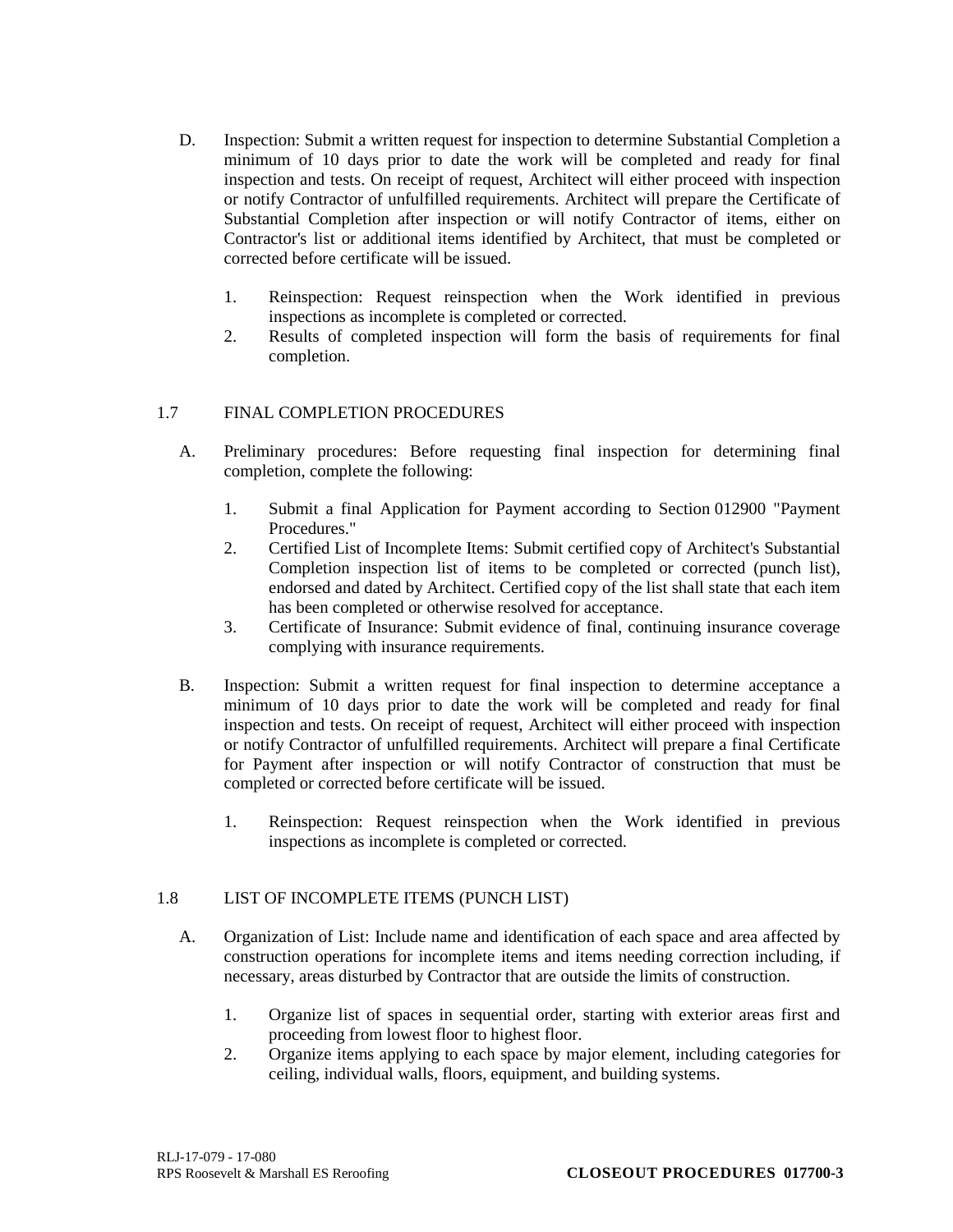- 3. Submit list of incomplete items in the following format:
	- a. MS Excel electronic file. Architect, will return annotated file.
	- b. Three paper copies. Architect will return two copies.

## 1.9 SUBMITTAL OF PROJECT WARRANTIES

- A. Time of Submittal: Submit written warranties on request of Architect for designated portions of the Work where commencement of warranties other than date of Substantial Completion is indicated, or when delay in submittal of warranties might limit Owner's rights under warranty.
- B. Organize warranty documents into an orderly sequence based on the table of contents of Project Manual.
	- 1. Bind warranties and bonds in heavy-duty, three-ring, vinyl-covered, loose-leaf binders, thickness as necessary to accommodate contents, and sized to receive 8- 1/2-by-11-inch (215-by-280-mm) paper.
	- 2. Provide heavy paper dividers with plastic-covered tabs for each separate warranty. Mark tab to identify the product or installation. Provide a typed description of the product or installation, including the name of the product and the name, address, and telephone number of Installer.
	- 3. Identify each binder on the front and spine with the typed or printed title "WARRANTIES," Project name, and name of Contractor.
	- 4. Warranty Electronic File: Scan warranties and bonds and assemble complete warranty and bond submittal package into a single indexed electronic PDF file with links enabling navigation to each item. Provide bookmarked table of contents at beginning of document.

## 1.10 ELECTRONIC CLOSEOUT DOCUMENTATION

- A. General: Provide a complete project Closeout Documentation Package in electronic format. This package shall include:
	- 1. Project Record Documents.
	- 2. Approved submittals.
	- 3. Operation and Maintenance Manuals.
	- 4. Warranties.
	- 5. Owner Training DVDs
	- 6. Project Contact Directory.
- B. The electronic Closeout Document shall be prepared by BHFX,LLC at 815-397-8800 Rockford@bhfx.net.
- C. In order to facilitate the Electronic Closeout Documentation process, comply with the following:
	- 1. Contact BHFX a minimum of 3 months prior to the date of substantial Completion to schedule a pre-close out meeting. Review the following: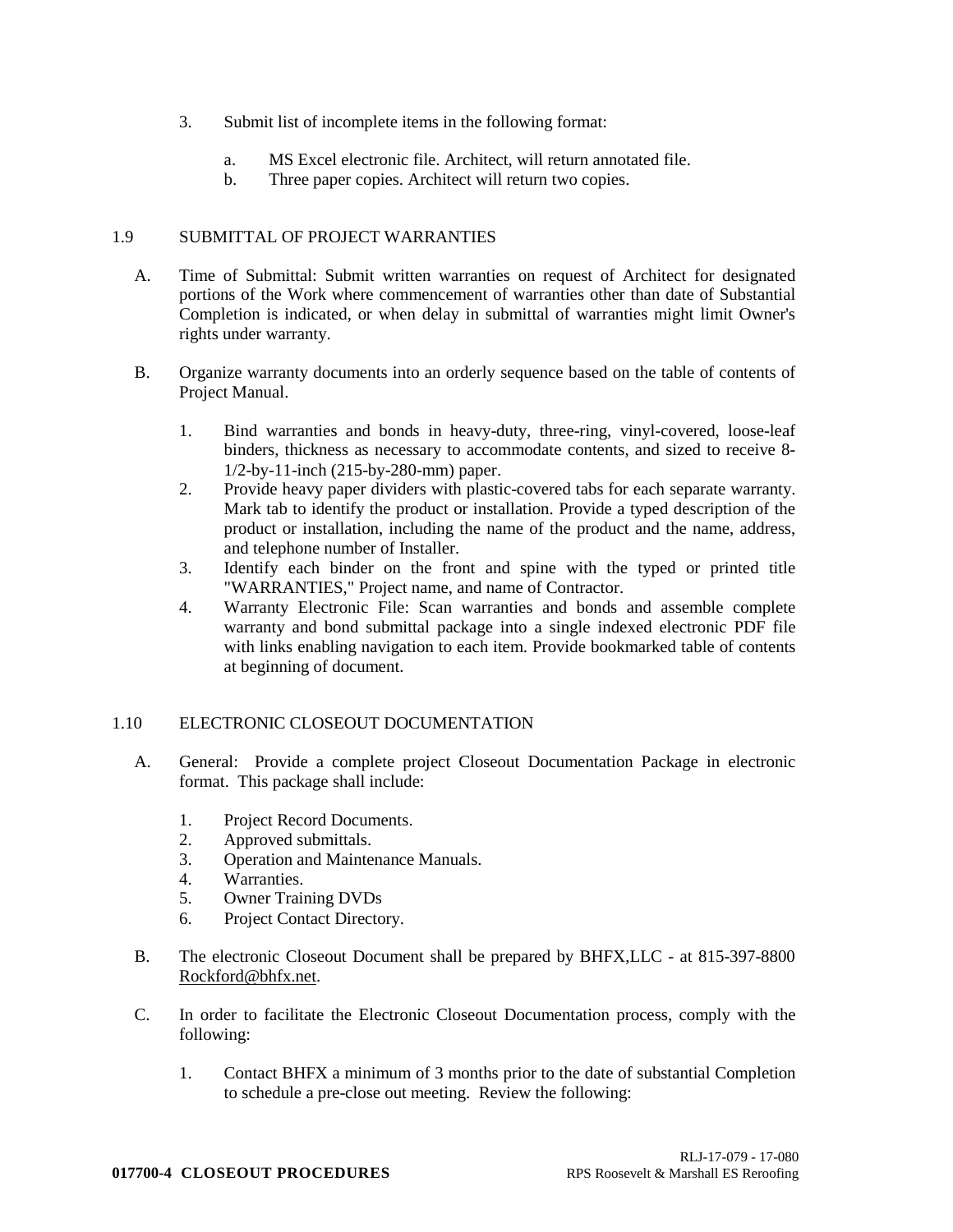- a. Format of documents: PDF electronic format for all documents.
- b. Folder structure for storage and transfer of files.
- c. Schedule of collection and turn-over of closeout documentation.
- d. Record Document format procedures: Provide clean and accurate paper copies of the marked up Record Documents (drawings and specifications) for scanning.
- e. Provide contact information for the individual responsible for the collection and transfer of the electronic Closeout Documentation Package contents.
- f. Review a complete listing of Closeout Documentation Package contents.
- 2. Provide all documentation to BHFX, LLC for processing no later than 30 days after the date of substantial completion.
- 3. Schedule a training conference with the Owner's representative, Architect, Aand BHFX to present the completed Electronic Closeout Documentation Package.

## PART 2 - PRODUCTS

## 2.1 MATERIALS

A. Cleaning Agents: Use cleaning materials and agents recommended by manufacturer or fabricator of the surface to be cleaned. Do not use cleaning agents that are potentially hazardous to health or property or that might damage finished surfaces.

## PART 3 - EXECUTION

## 3.1 FINAL CLEANING

- A. General: Perform final cleaning. Conduct cleaning and waste-removal operations to comply with local laws and ordinances and Federal and local environmental and antipollution regulations.
- B. Cleaning: Employ experienced workers or professional cleaners for final cleaning. Clean each surface or unit to condition expected in an average commercial building cleaning and maintenance program. Comply with manufacturer's written instructions.
	- 1. Complete the following cleaning operations before requesting inspection for certification of Substantial Completion for entire Project or for a designated portion of Project:
		- a. Clean Project site, yard, and grounds, in areas disturbed by construction activities, including landscape development areas, of rubbish, waste material, litter, and other foreign substances.
		- b. Rake grounds that are neither planted nor paved to a smooth, even-textured surface.
		- c. Remove tools, construction equipment, machinery, and surplus material from Project site.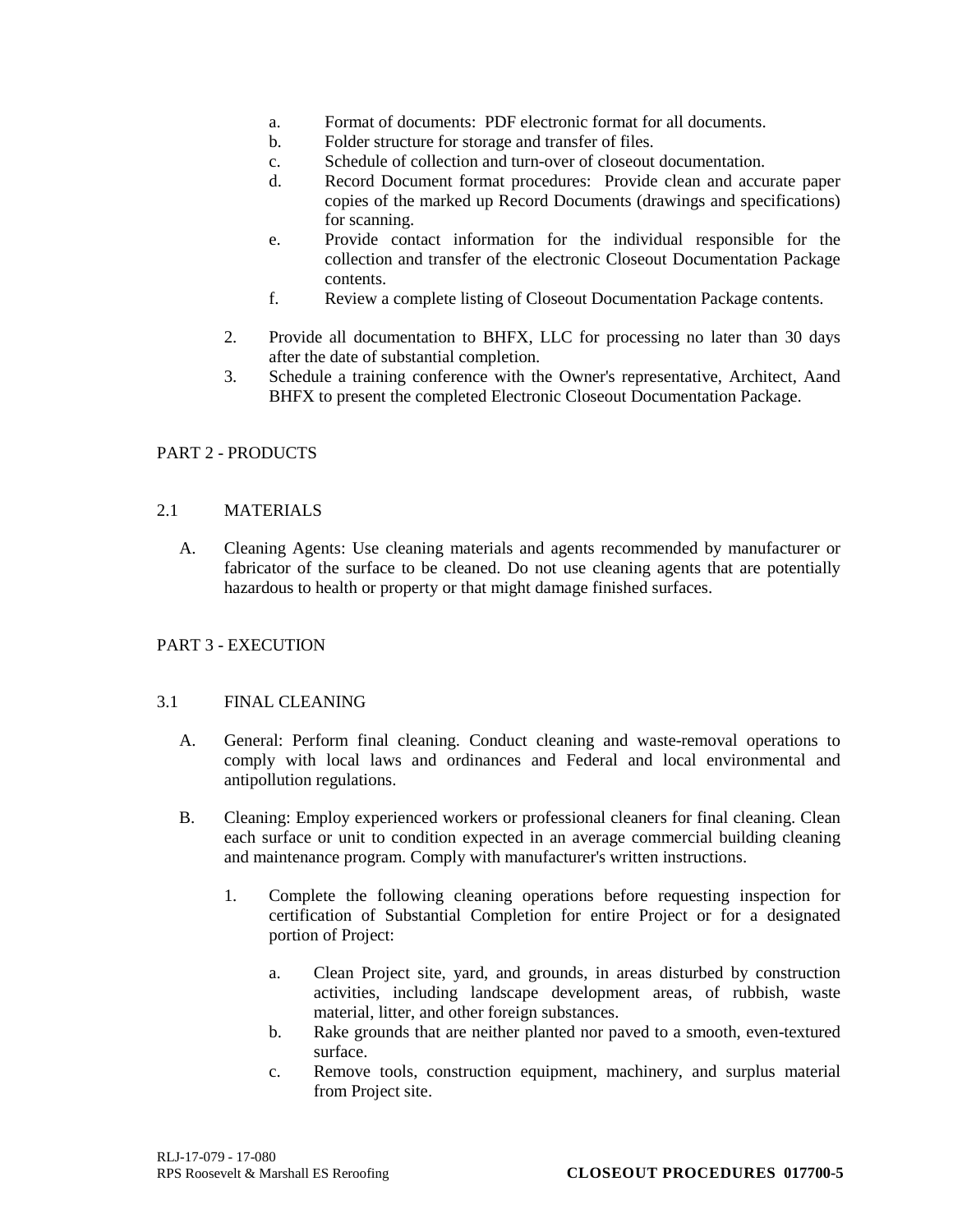- d. Clean exposed exterior and interior hard-surfaced finishes to a dirt-free condition, free of stains, films, and similar foreign substances. Avoid disturbing natural weathering of exterior surfaces. Restore reflective surfaces to their original condition.
- e. Remove debris and surface dust from limited access spaces.
- f. Clean any transparent materials disturber by reroofing work
- g. Leave Project clean and ready for occupancy.
- C. Construction Waste Disposal: Comply with waste disposal requirements in Section 017419 "Construction Waste Management and Disposal."

## 3.2 REPAIR OF THE WORK

- A. Complete repair and restoration operations before requesting inspection for determination of Substantial Completion.
- B. Repair or remove and replace defective construction. Repairing includes replacing defective parts, refinishing damaged surfaces, touching up with matching materials, and properly adjusting operating equipment. Where damaged or worn items cannot be repaired or restored, provide replacements. Remove and replace operating components that cannot be repaired. Restore damaged construction and permanent facilities used during construction to specified condition.
	- 1. Remove and replace chipped, scratched, and broken glass, reflective surfaces, and other damaged transparent materials.
	- 2. Touch up and otherwise repair and restore marred or exposed finishes and surfaces. Replace finishes and surfaces that that already show evidence of repair or restoration.
		- a. Do not paint over "UL" and other required labels and identification, including mechanical and electrical nameplates. Remove paint applied to required labels and identification.
	- 3. Replace parts subject to operating conditions during construction that may impede operation or reduce longevity.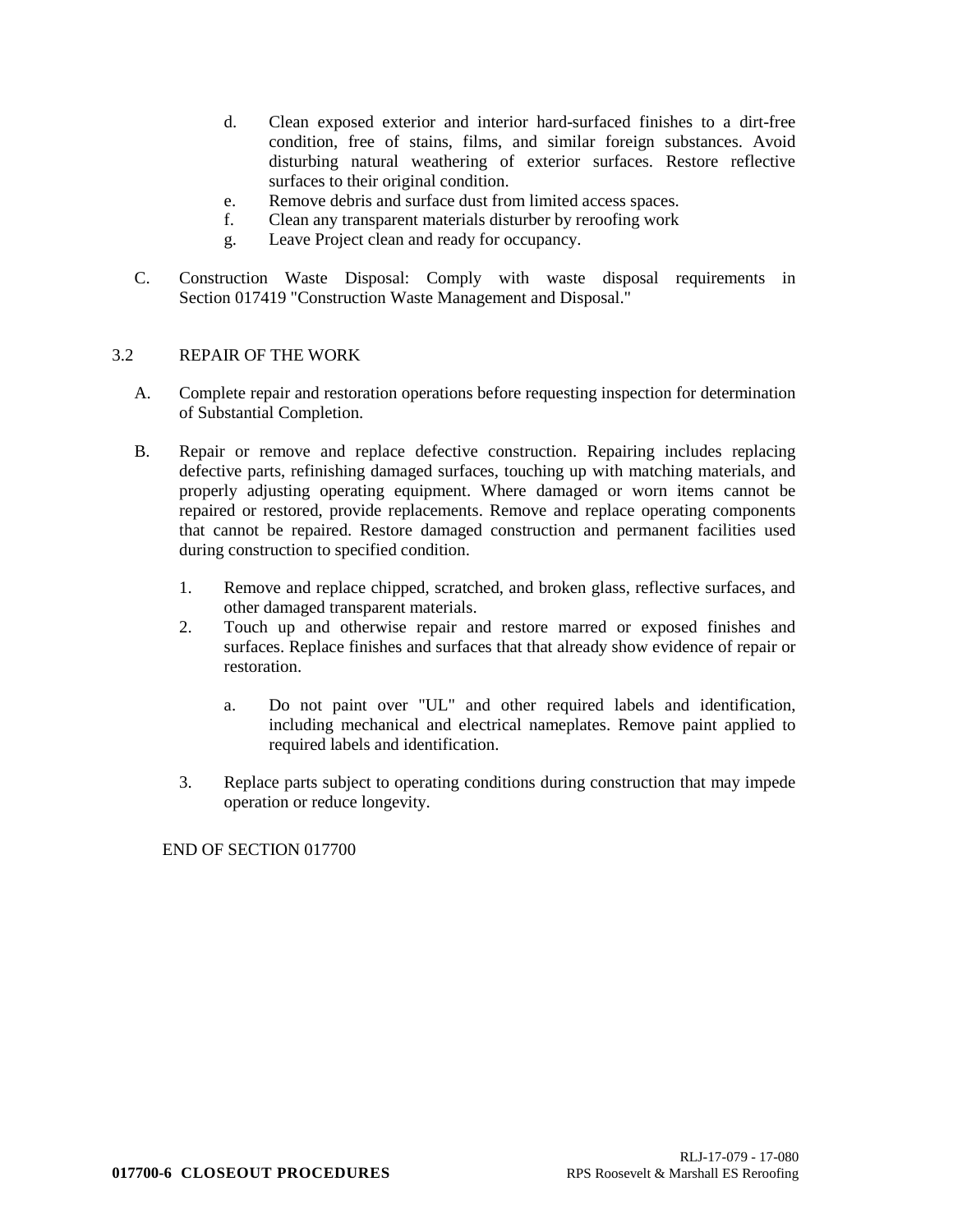# **DIVISION 01 – GENERAL REQUIREMENTS**

## **SECTION 017839 PROJECT RECORD DOCUMENTS**

## PART 1 - GENERAL

## 1.1 RELATED DOCUMENTS

A. Drawings and general provisions of the Contract, including General and Supplementary Conditions and other Division 01 Specification Sections, apply to this Section.

## 1.2 SUMMARY

- A. Section includes administrative and procedural requirements for project record documents, including the following:
	- 1. Record Drawings.<br>2. Record Specificati
	- Record Specifications.
	- 3. Record Product Data.
- B. Related Requirements:
	- 1. Section 017700 "Closeout Procedures" for general closeout procedures.

## 1.3 CLOSEOUT SUBMITTALS

- A. Record Drawings: Comply with the following:
	- 1. Number of Copies: Submit one set of marked-up record prints.
	- 2. Number of Copies: Submit copies of record Drawings as follows:
		- a. Initial Submittal:
			- 1) Submit one paper-copy set(s) of marked-up record prints.
			- 2) Submit PDF electronic files of scanned record prints and one of file prints.
			- 3) Submit record digital data files and one set of plots.
			- 4) Architect will indicate whether general scope of changes, additional information recorded, and quality of drafting are acceptable.
		- b. Final Submittal:
			- 1) Submit one paper-copy sets of marked-up record prints.
			- 2) Submit PDF electronic files of scanned record prints.
			- 3) Print each drawing, whether or not changes and additional information were recorded.
- B. Record Specifications: Submit one paper copy and PDF electronic files of Project's Specifications, including addenda and contract modifications.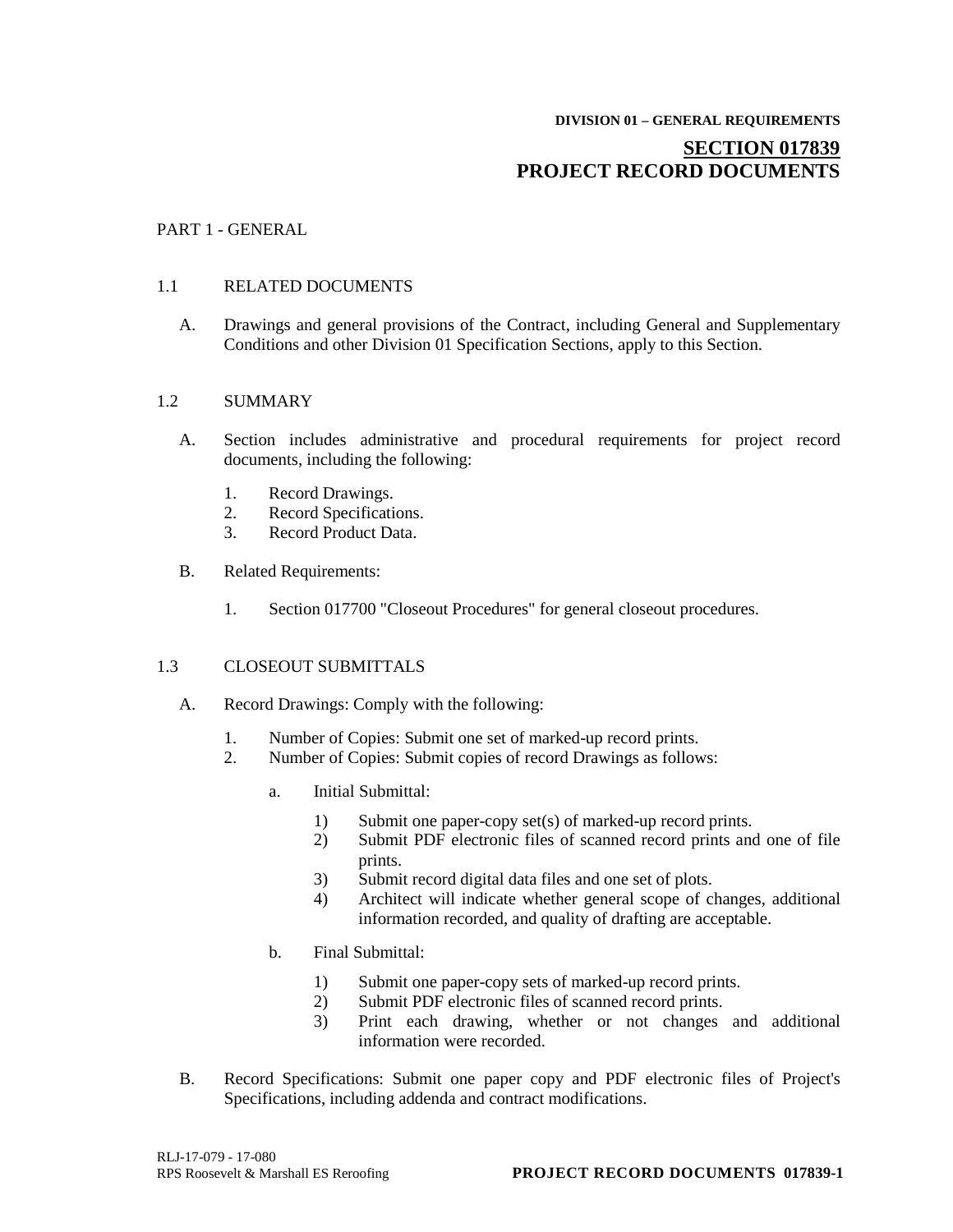- C. Record Product Data: Submit one paper copy and PDF electronic files and directories of each submittal.
	- 1. Where record Product Data are required as part of operation and maintenance manuals, submit duplicate marked-up Product Data as a component of manual.

## PART 2 - PRODUCTS

## 2.1 RECORD DRAWINGS

- A. Record Prints: Maintain one set of marked-up paper copies of the Contract Drawings and Shop Drawings, incorporating new and revised drawings as modifications are issued.
	- 1. Preparation: Mark record prints to show the actual installation where installation varies from that shown originally. Require individual or entity who obtained record data, whether individual or entity is Installer, subcontractor, or similar entity, to provide information for preparation of corresponding marked-up record prints.
		- a. Give particular attention to information on concealed elements that would be difficult to identify or measure and record later.
		- b. Accurately record information in an acceptable drawing technique.
		- c. Record data as soon as possible after obtaining it.
	- 2. Mark the Contract Drawings and Shop Drawings completely and accurately. Use personnel proficient at recording graphic information in production of marked-up record prints.
	- 3. Mark record sets with erasable, red-colored pencil. Use other colors to distinguish between changes for different categories of the Work at same location.
	- 4. Note Construction Change Directive numbers, alternate numbers, Change Order numbers, and similar identification, where applicable.
- B. Format: Identify and date each record Drawing; include the designation "PROJECT RECORD DRAWING" in a prominent location.
	- 1. Record Prints: Organize record prints and newly prepared record Drawings into manageable sets. Bind each set with durable paper cover sheets. Include identification on cover sheets.
	- 2. Format: Annotated PDF electronic file with comment function enabled.
	- 3. Identification: As follows:
		- a. Project name.
		- b. Date.
		- c. Designation "PROJECT RECORD DRAWINGS."
		- d. Name of Architect.
		- e. Name of Contractor.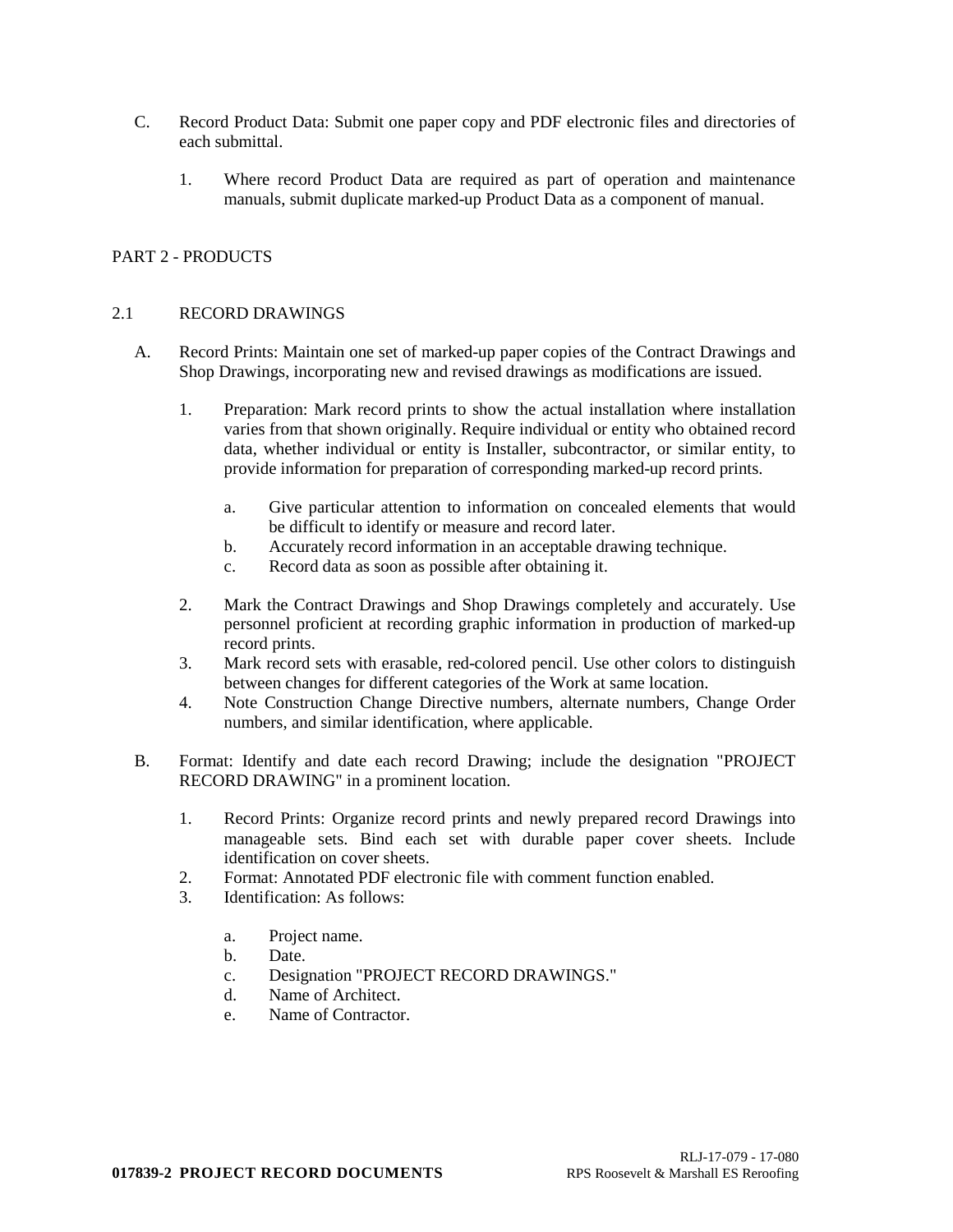## 2.2 RECORD SPECIFICATIONS

- A. Preparation: Mark Specifications to indicate the actual product installation where installation varies from that indicated in Specifications, addenda, and contract modifications.
	- 1. Give particular attention to information on concealed products and installations that cannot be readily identified and recorded later.
	- 2. Mark copy with the proprietary name and model number of products, materials, and equipment furnished, including substitutions and product options selected.
	- 3. Record the name of manufacturer, supplier, Installer, and other information necessary to provide a record of selections made.
	- 4. Note related Change Orders, record Product Data, and record Drawings where applicable.
- B. Format: Submit record Specifications as scanned PDF electronic file(s) of marked-up paper copy of Specifications.

## 2.3 RECORD PRODUCT DATA

- A. Preparation: Mark Product Data to indicate the actual product installation where installation varies substantially from that indicated in Product Data submittal.
	- 1. Give particular attention to information on concealed products and installations that cannot be readily identified and recorded later.
	- 2. Include significant changes in the product delivered to Project site and changes in manufacturer's written instructions for installation.
	- 3. Note related Change Orders, record Specifications, and record Drawings where applicable.
- B. Format: Submit record Product Data as annotated PDF electronic file and paper copy.

## PART 3 - EXECUTION

## 3.1 RECORDING AND MAINTENANCE

- A. Recording: Maintain one copy of each submittal during the construction period for project record document purposes. Post changes and revisions to project record documents as they occur; do not wait until end of Project.
- B. Maintenance of Record Documents and Samples: Store record documents and Samples in the field office apart from the Contract Documents used for construction. Do not use project record documents for construction purposes. Maintain record documents in good order and in a clean, dry, legible condition, protected from deterioration and loss. Provide access to project record documents for Architect's reference during normal working hours.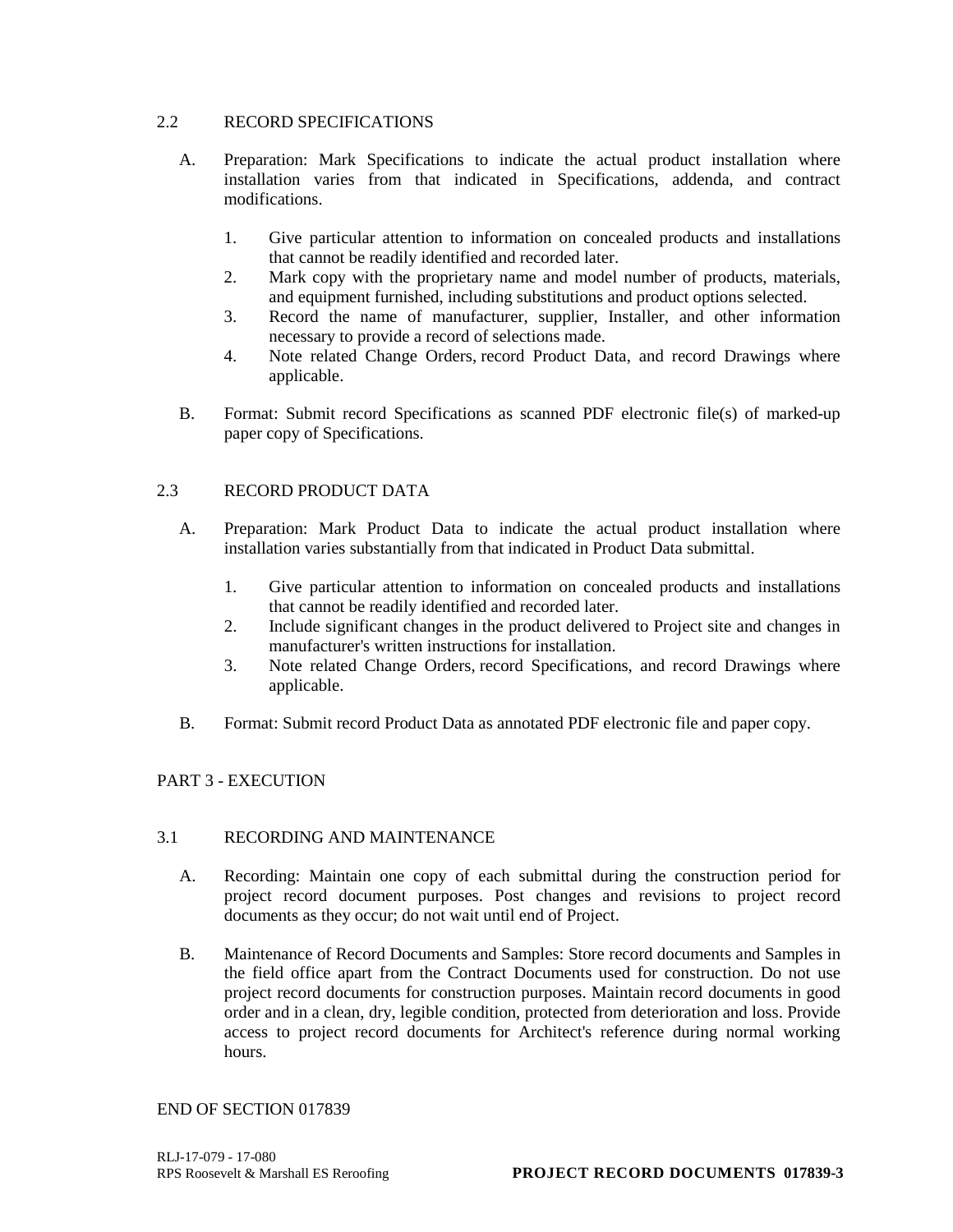## **DIVISION 08 – OPENINGS SECTION 061000 ROUGH CARPENTRY**

## PART 1 - GENERAL

## 1.1 RELATED DOCUMENTS

A. Drawings and general provisions of the Contract, including General and Supplementary Conditions and Division 01 Specification Sections, apply to this Section.

## 1.2 SUMMARY

- A. Wood blocking and nailers.
- B. Related Requirements:
	- 1. Section 070150 "Preparation for Re-roofing": for replacement of deteriorated wood blocking/nailers.
	- 2. Section 076123 "Sheet Metal Work: for metal fascia, and edge trim.

## 1.3 ACTION SUBMITTALS

- A. Product Data: Include data for wood-preservative treatment from chemical treatment manufacturer and certification by treating plant that treated materials comply with requirements. Indicate type of preservative used and net amount of preservative retained.
- B. Evaluation Reports: For wood-preservative-treated wood, from ICC-ES.

## PART 2 - PRODUCTS

## 2.1 WOOD PRODUCTS, GENERAL

- 1. Factory mark each piece of lumber with grade stamp of grading agency.
- 2. Dress lumber, S4S, unless otherwise indicated.
- B. Maximum Moisture Content of Lumber: 19 percent unless otherwise indicated.
- C. Nailers and Blocking:
	- 1. Factory mark each piece of lumber with grade stamp of grading agency.
	- 2. Dress lumber, S4S, unless otherwise indicated.
	- 3. Maximum Moisture Content of Lumber: 19 percent unless otherwise indicated.
	- 4. For blocking not used for attachment of other construction, Utility, Stud, or No. 3 grade lumber of any species may be used provided that it is cut and selected to eliminate defects that will interfere with its attachment and purpose.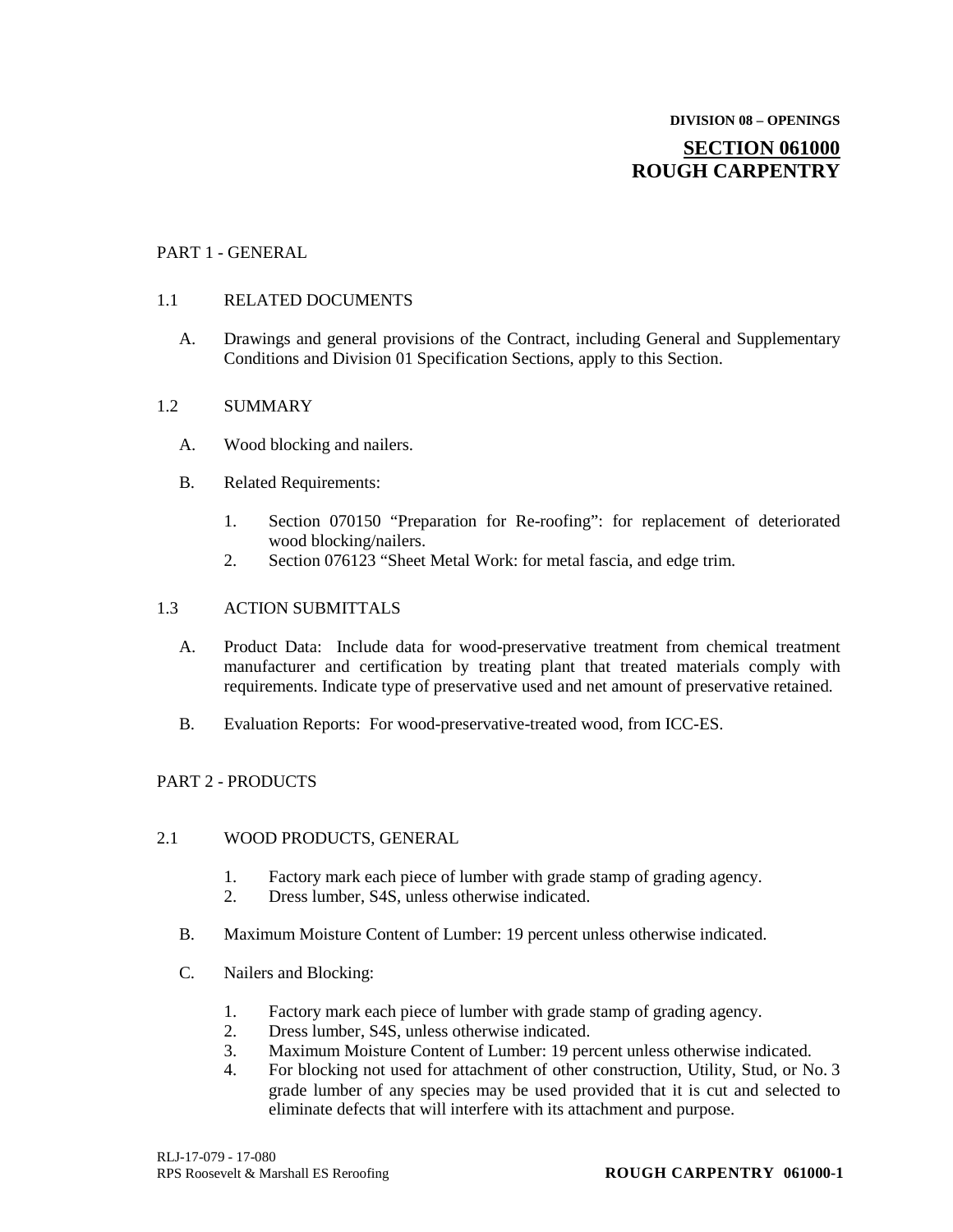5. For blocking and nailers used for attachment of other construction, select and cut lumber to eliminate knots and other defects that will interfere with attachment of other work.

## 2.2 WOOD-PRESERVATIVE-TREATED LUMBER

- A. Preservative Treatment by Pressure Process: AWPA U1; Use Category UC2 for interior construction. Use Category UC3b for exterior construction.
	- 1. Preservative Chemicals: Acceptable to authorities having jurisdiction and containing no arsenic or chromium.
- B. Kiln-dry lumber after treatment to a maximum moisture content of 19 percent. Do not use material that is warped or that does not comply with requirements for untreated material.
- C. Mark lumber with treatment quality mark of an inspection agency approved by the ALSC Board of Review.
- D. Application: Treat all rough carpentry unless otherwise indicated**.**

## 2.3 FASTENERS

- A. General: Fasteners shall be of size and type indicated and shall comply with requirements specified in this article for material and manufacture.
	- 1. Where rough carpentry is pressure-preservative treated provide fasteners with hotdip zinc coating complying with ASTM A 153/A 153M.
- B. Nails, Brads, and Staples: ASTM F 1667.
- C. Power-Driven Fasteners: Fastener systems with an evaluation report acceptable to authorities having jurisdiction, based on ICC-ES AC70.

## PART 3 - EXECUTION

## 3.1 INSTALLATION

- A. Wood Framing: Comply with recommendations of NFPA **"**Manual for House Framing**,"** NFPA **"**Recommended Nailing Schedule**,"** and NFPA **"**National Design Specifications for Wood Construction.**"** Place work accurately**,** level**,** plumb and true.
- B. Nailers and Blocking: Execute in a manner to achieve greatest stability.
	- 1. General: Use 2x wood studs spaced 16" o.c.
	- 2. Plates: Joints in top plates shall be lapped at least 6"**;** do not join over wall openings.
	- 3. Anchorage at Exterior Walls: Anchor the bottom plate.
	- 4. Corners and Intersections: Construct with not less than 3 studs.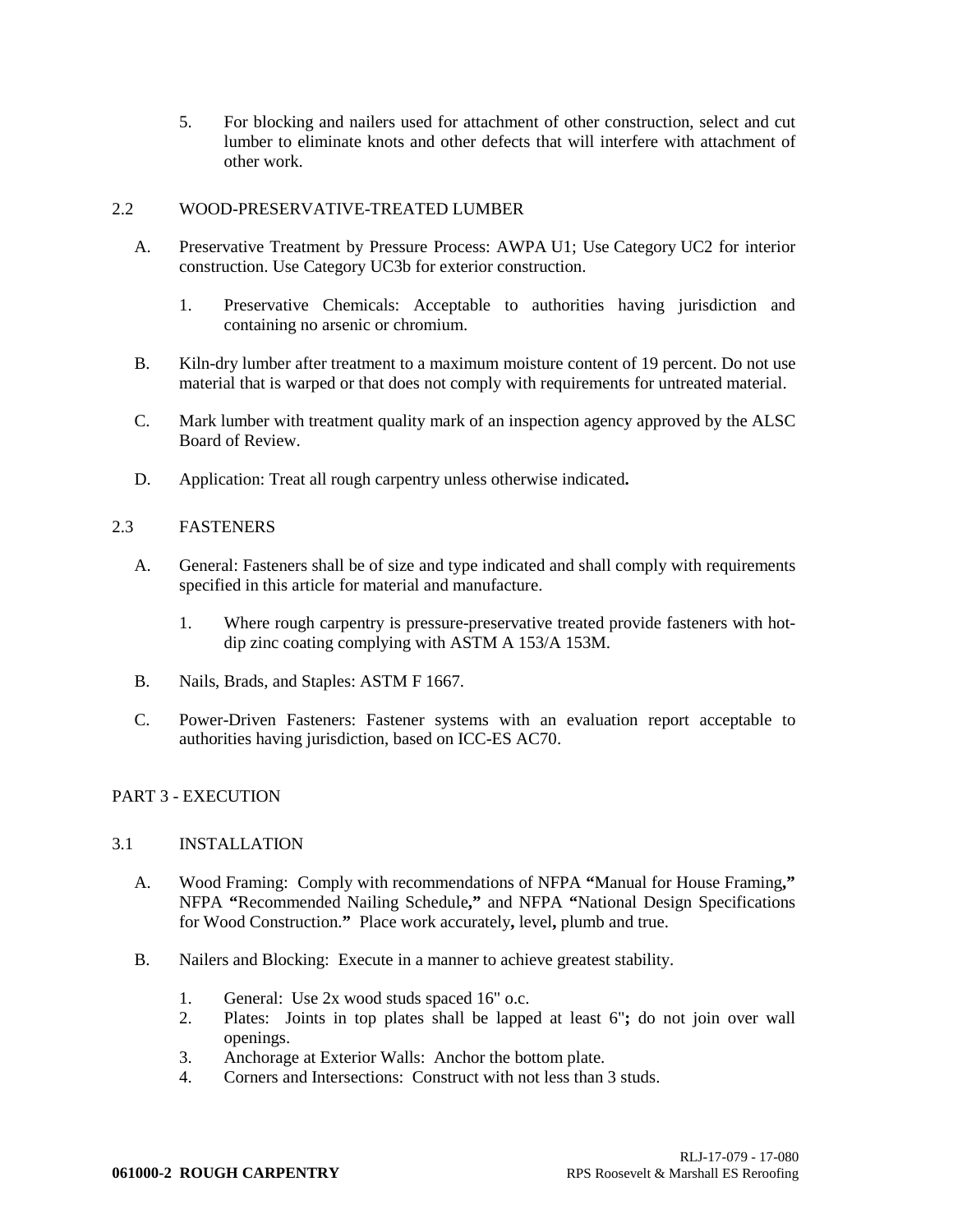- C. Install where indicated and where required for attaching other work. Form to shapes indicated and cut as required for true line and level of attached work. Coordinate locations with other work involved.
- D. Attach items to substrates to support applied loading. Recess bolts and nuts flush with surfaces unless otherwise indicated.

## 3.2 PROTECTION

- A. Protect wood that has been treated with inorganic boron (SBX) from weather. If, despite protection, inorganic boron-treated wood becomes wet, apply EPA-registered borate treatment. Apply borate solution by spraying to comply with EPA-registered label.
- B. Protect rough carpentry from weather. If, despite protection, rough carpentry becomes wet enough that moisture content exceeds that specified, apply EPA-registered borate treatment. Apply borate solution by spraying to comply with EPA-registered label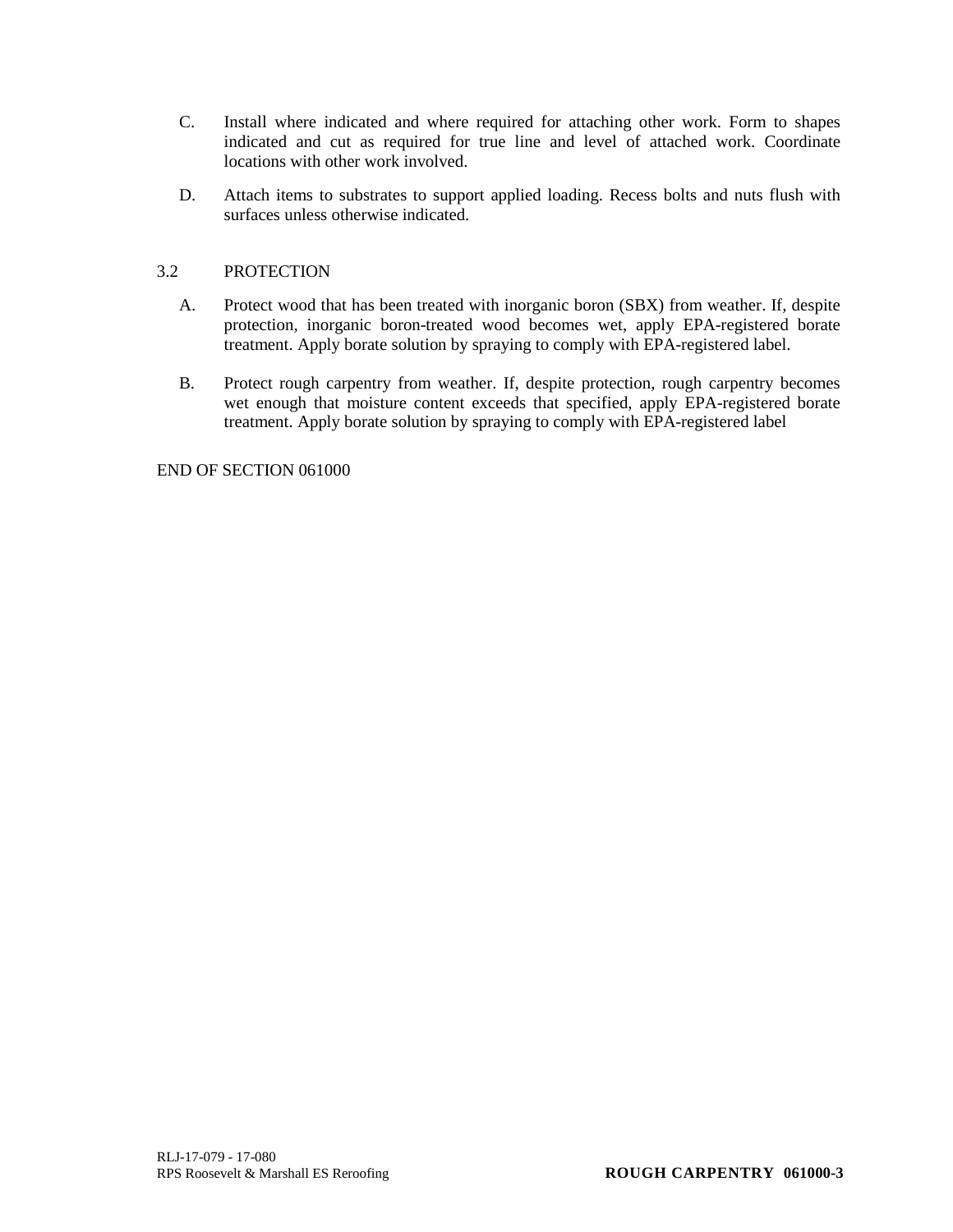## **SECTION 070150 PREPARATION FOR REROOFING**

## PART 1 - GENERAL

#### 1.1 RELATED DOCUMENTS

A. Drawings and general provisions of the Contract, including General and Supplementary Conditions and Division 01 Specification Sections, apply to this Section.

#### 1.2 SUMMARY

- A. Section Includes:
	- 1. Removal of existing roofing material**,** roof sheet metal work and related accessories in preparation for installation of new roof membrane systems.
	- 2. Protection of existing rooftop structures designated to remain.

#### B. Related Requirements:

- 1. Section 011000 "Summary" for use of the premises and phasing requirements.
- 2. Section 015000 "Temporary Facilities and Controls" for temporary construction and environmental-protection measures for reroofing preparation.
- 3. Section 075423 "Adhered TPO Roofing" for new reroofing work
- 4. Section 076200 "Sheet Metal Work" for sheet metal work related to reroofing.

#### 1.3 DEFINITIONS

- A. Roofing Terminology: Definitions in ASTM D 1079 and glossary of NRCA's "The NRCA Roofing and Waterproofing Manual" apply to work of this Section.
- B. Removal of selected components and accessories from existing roofing system as follows:
	- 1. Roosevelt Community Education Center:
		- a. Remove existing ballast 3 feet away from parapet wall around the entire perimeter of the building. Store ballast for reinstallation.
		- b. Existing Roof Composition: Refer to drawings.
	- 2. Marshall Elementary School:
		- a. Remove existing roofing system down to the top of existing roof deck, perimeter flashings**,** base flashings**,** counter flashings**,** vent stack flashings, sheet metal edge trim/fascia, and any wood blocking around perimeter of roof as required.
		- b. Existing Roofs Composition: Refer to drawings.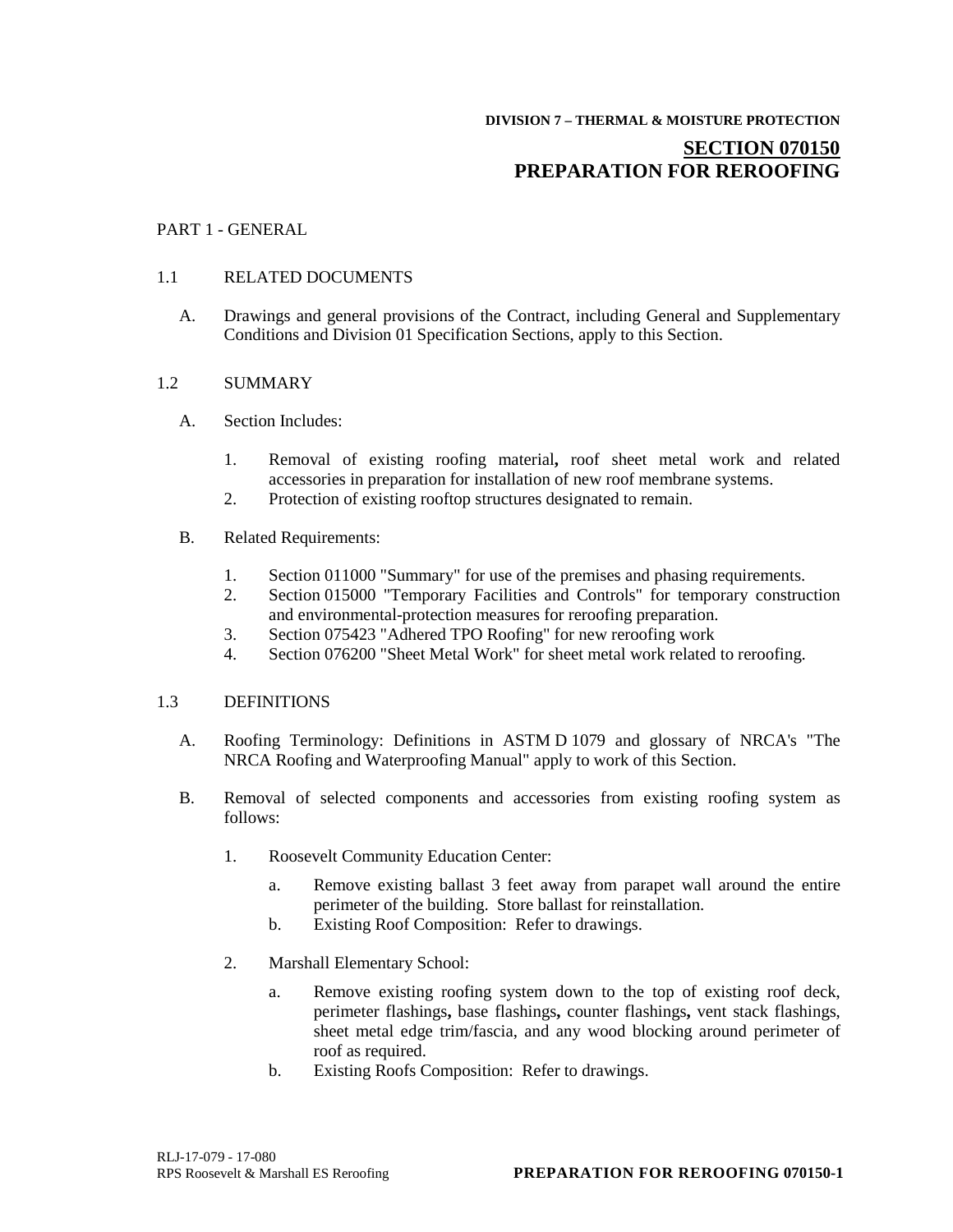#### 1.4 ACTION SUBMITTALS

- A. Product Data: For each type of product.
- B. Shop Drawings: Include plans, sections, and details.

#### 1.5 INFORMATIONAL SUBMITTALS

- A. Fastener pull-out test report.
- 1.6 QUALITY ASSURANCE
	- A. Regulatory Requirements: Comply with governing EPA notification regulations before beginning roofing removal. Comply with hauling and disposal regulations of authorities having jurisdiction.

## 1.7 FIELD CONDITIONS

- A. Existing Roofing System: (Refer to drawings for location of composition of existing roofing system to be reroofed).
- B. Owner will occupy portions of building immediately below reroofing area. Conduct reroofing so Owner's operations are not disrupted. Provide Owner with not less than 72 hours' notice of activities that may affect Owner's operations.
	- 1. Coordinate work activities daily with Owner so Owner can place protective dust and water-leakage covers over sensitive equipment and furnishings, shut down HVAC and fire-alarm or -detection equipment if needed, and evacuate occupants from below work area.
- C. Protect building to be reroofed, adjacent buildings, walkways, site improvements, exterior plantings, and landscaping from damage or soiling from reroofing operations.
- D. Maintain access to existing walkways, corridors, and other adjacent occupied or used facilities.
- E. Weather Limitations: Proceed with reroofing preparation only when existing and forecasted weather conditions permit Work to proceed without water entering existing roofing system or building.
	- 1. Remove only as much roofing in one day as can be made watertight in the same day.

## PART 2 - PRODUCTS

#### 2.1 TEMPORARY PROTECTION MATERIALS

A. Sheet polyethylene or fiber reinforced plastic sheeting. Provide weights to retain sheeting in position.

#### **070150-2 PREPARATION FOR REROOFING** RPS Roosevelt & Marshall ES Reroofing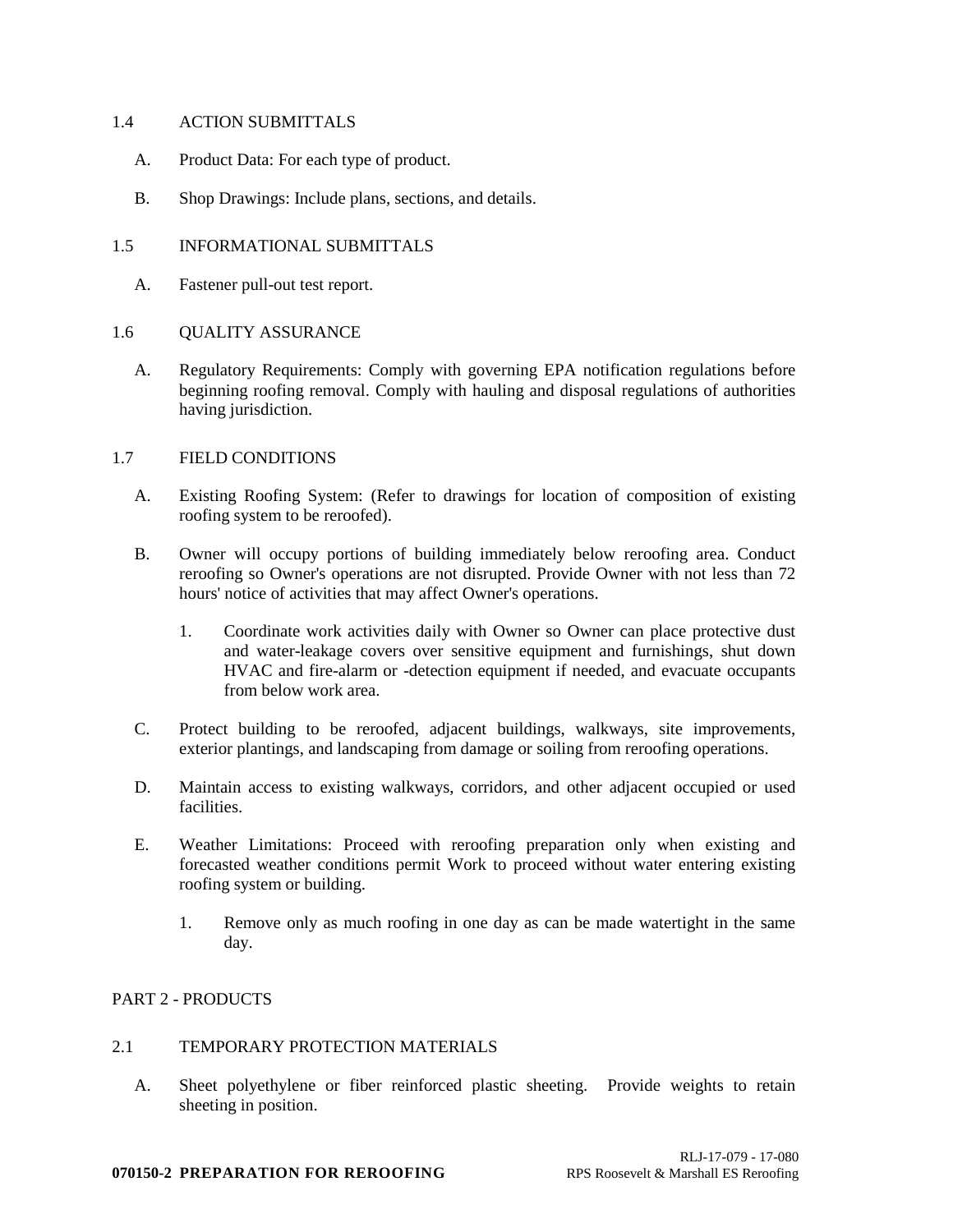## 2.2 INFILL AND REPLACEMENT MATERIALS

A. Use infill materials matching existing roofing system materials unless otherwise indicated.

## 2.3 AUXILIARY REROOFING MATERIALS

A. General: Use auxiliary reroofing preparation materials recommended by roofing system manufacturer for intended use and compatible with components of existing and new roofing system.

## PART 3 - EXECUTION

## 3.1 PREPARATION

- A. Shut off rooftop utilities and service piping, if any, before beginning the Work.
- B. Protect existing roofing system that is not to be reroofed.
- C. Coordinate with Owner to shut down air-intake equipment in the vicinity of the Work. Cover air-intake louvers before proceeding with reroofing work that could affect indoor air quality or activate smoke detectors in the ductwork.
- D. During removal operations, have sufficient and suitable materials on-site to facilitate rapid installation of temporary protection in the event of unexpected rain.

## 3.2 ROOF TEAR-OFF

- A. Remove accessories from roofing as required.
- B. Roof Tear-Off: Remove existing roofing and other roofing system components down to the existing roof decks (metal, gypsum and cementitious).

## 3.3 DECK PREPARATION

- A. Inspect deck after tear-off of roofing system.
- B. If deck surface is unsuitable for receiving new roofing or if structural integrity of deck is suspect, immediately notify Architect. Do not proceed with installation until directed by Architect.

## 3.4 BASE FLASHING REMOVAL

- A. Remove existing base flashings. Clean substrates of contaminants, such as asphalt, sheet materials, dirt, and debris.
- B. Do not damage metal counterflashings that are to remain. Replace metal counterflashings damaged during removal with counterflashings of same metal, weight or thickness, and finish.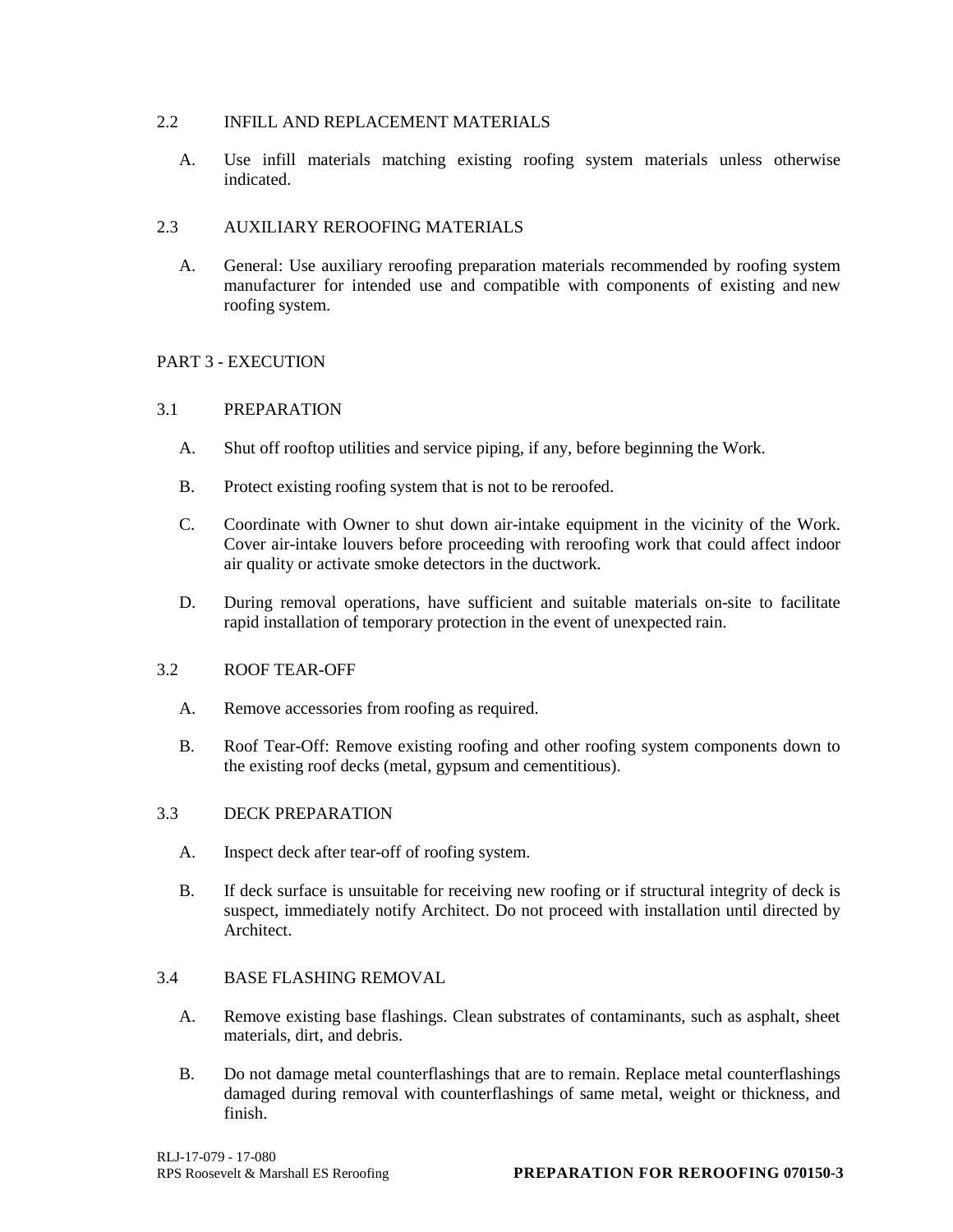- C. Inspect wood blocking, curbs, and nailers for deterioration and damage. If wood blocking, curbs, or nailers have deteriorated, immediately notify Architect.
- D. When directed by Architect, replace wood blocking, curbs, and nailers to comply with Section 061000 "Rough Carpentry."

## 3.5 FASTENER PULL-OUT TESTING

- A. Perform fastener pull-out tests and submit test report to Architect and roofing manufacturer before installing new roofing system.
- B. Obtain roofing manufacturer approval to proceed with specified fastening pattern. Roofing manufacturer may furnish revised fastening pattern commensurate with pull-out test results.

## 3.6 DISPOSAL

- A. Collect demolished materials and place in containers. Promptly dispose of demolished materials. Do not allow demolished materials to accumulate on-site.
	- 1. Storage or sale of demolished items or materials on-site is not permitted.
- B. Transport and legally dispose of demolished materials off Owner's property.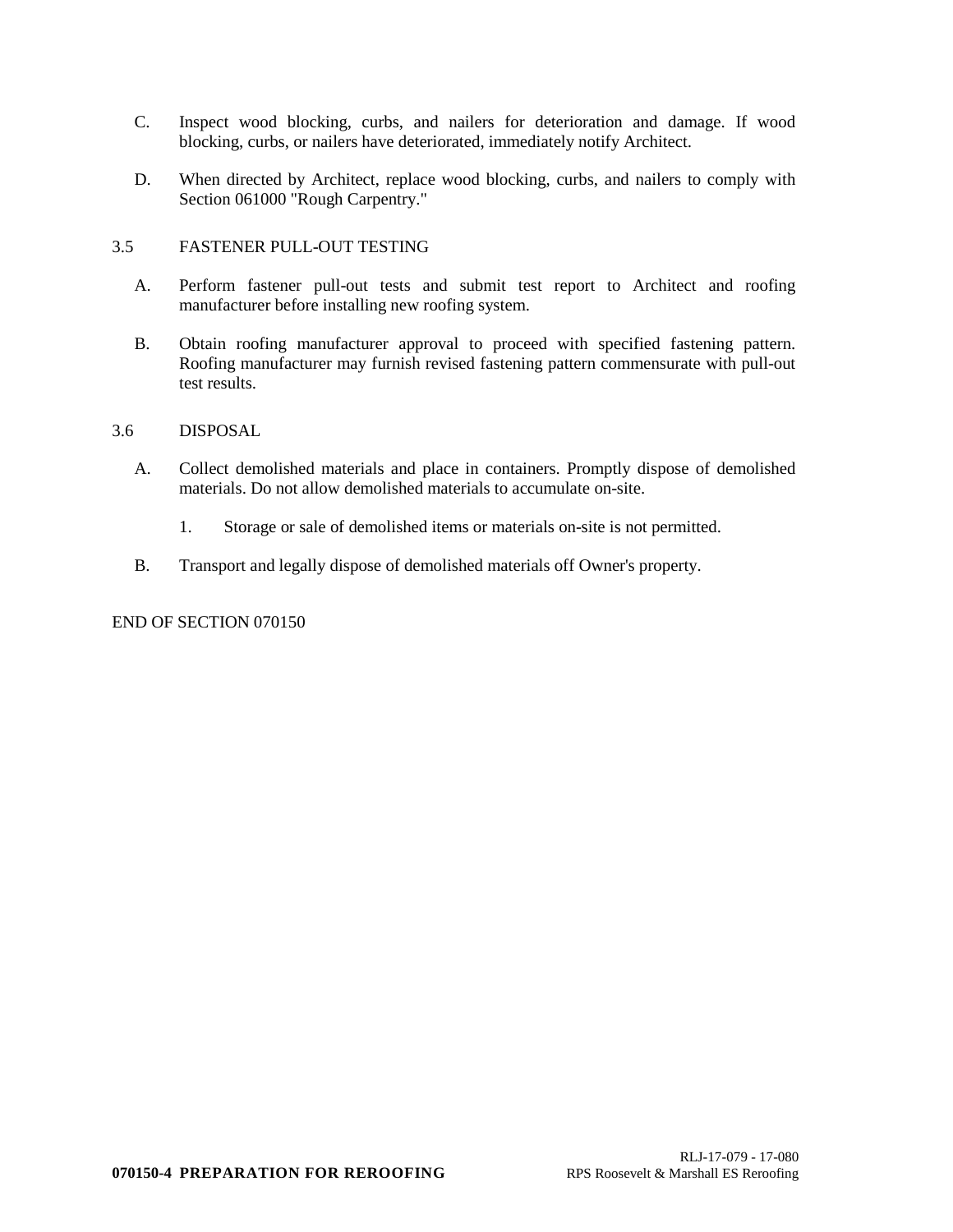# **DIVISION 7 – THERMAL & MOISTURE PROTECTION SECTION 075320 ADHERED TPO ROOFING**

## PART 1 - GENERAL

## 1.1 RELATED DOCUMENTS

A. Drawings and general provisions of the Contract, including General and Supplementary Conditions and Division 01 Specification Sections, apply to this Section.

#### 1.2 SUMMARY

- A. Section Includes:
	- 1. Fully adhered TPO sheet roofing systems.
	- 2. Board insulation.
	- 3. Membrane roof flashings, base flashings and parapet flashings.
	- 4. Elastomeric flashing boots at pipe penetrations.
	- 5. Fasteners and adhesives.
	- 6. Sealants.
	- 7. Walkway pads.
	- 8. Expansion joints.
	- 9. Aluminum access ladders.
- B. Related Work Specified In Other Sections:
	- 1. Section 013300 "Submittal Procedures" for submittal of required items.
	- 2. Section 075423 "Preparation for Reroofing" for removal of existing roofing materials and preparation of new roofing.
	- 3. Section 076200 "Sheet Metal Work" for new sheet metal work and roof trim.
	- 4. Section 077100 "Roof Hatch" for new roof hatch.

#### 1.3 OUALITY ASSURANCE

- A. Roofing Contractor: Illinois licensed, specializing for at least 5 years in the type of membrane system involved, who is approved by Architect and is certified/licensed by new roofing membrane system producer and who can furnish for this installation a foreman factory trained by the roof membrane system producer.
- B. Source of Supply: Membrane system materials shall be obtained from a single source of supply except as authorized otherwise by membrane producer.
- C. Standards of Installation: All components of roof system shall be furnished and installed to meet the wind 72 mph wind warranty.
- D. Scheduling and Coordination:
	- 1. Coordinate roofing installation with mechanical and electrical work associated with roof penetrations.
	- 2. No phased construction will be considered or approved.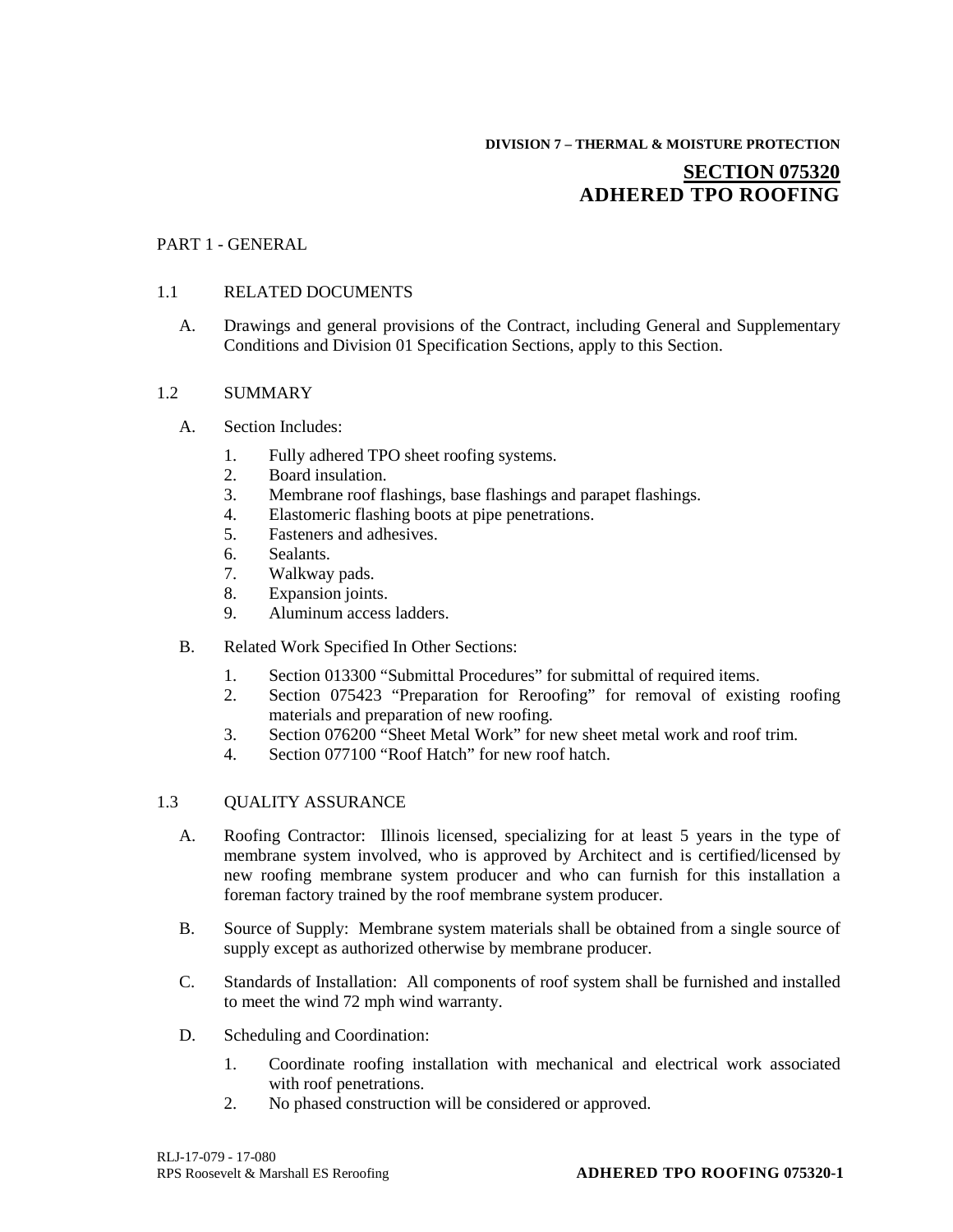#### 1.4 SUBMITTALS

- A. Process all submittals as required in Section 01300 Submittals.
- B. Product Data: Submit 3 copies of roofing materials producer's specifications, material characteristics and installation instructions for each product required including fasteners.
- C. Shop Drawings: Indicate:
	- 1. Outline of roof and dimensions.
	- 2. Typical and special details for flashings, roof curbs, penetrations, perimeter conditions, termination details, etc. Reference the locations of details on the roof outline.
	- 3. Number and mark of each factory prepared roofing sheet and flashing.
	- 4. Layout of tapered insulation saddle areas.
	- 5. Provide fastener locations and spacing for insulation installation.

#### 1.5 PRODUCT DELIVERY, STORAGE AND HANDLING

- A. Packaging: Deliver materials to the job site in their original containers or packages, sealed, with legible labels intact, brand name, lot number, warning labels and reference standards clearly shown.
- B. Temperatures Prior to Use: Store materials in the dry and in accordance with membrane producer's instructions. Other than roof membrane, all materials furnished by membrane producer shall be stored between 60°F and 80°F. If exposed to lower temperatures, restore to 60 - 80°F prior to use.
- C. Warped or Broken Insulation Boards: Shall be removed from site.

#### 1.6 JOB CONDITIONS

- A. Ambient Conditions: Do not apply adhesives below adhesive manufacturers' recommended ambient temperature ranges.
- B. Cold Weather: Follow membrane producer's special recommendations when cold weather retards free flow of adhesives and sealants. Do not apply adhesives below adhesive manufacturers' recommended ambient temperature ranges.
- C. Electrical Power: Furnish power for heat welders by way of portable generator(s) producing at least 30 amps per welder supplied or furnish power to 220V heat welders by way of #10 x 3 or greater power cords and boost the power with a step-up transformer when cord length exceeds 150 feet.
- D. Fire Prevention: Take every precaution to prevent fire.
	- 1. Maintain at least 2 portable fire extinguishers, rated 10-B:C-20 pounds, near area where adhesives are being used and train applicators in their proper use.
	- 2. Do not use open flames to heat adhesives. Allow solvents to air-dry.
	- 3. Use only grounded spray equipment.
- E. Coordinate with Owner to shut off or block vents which may allow solvents or adhesives vapors to be drawn inside the building.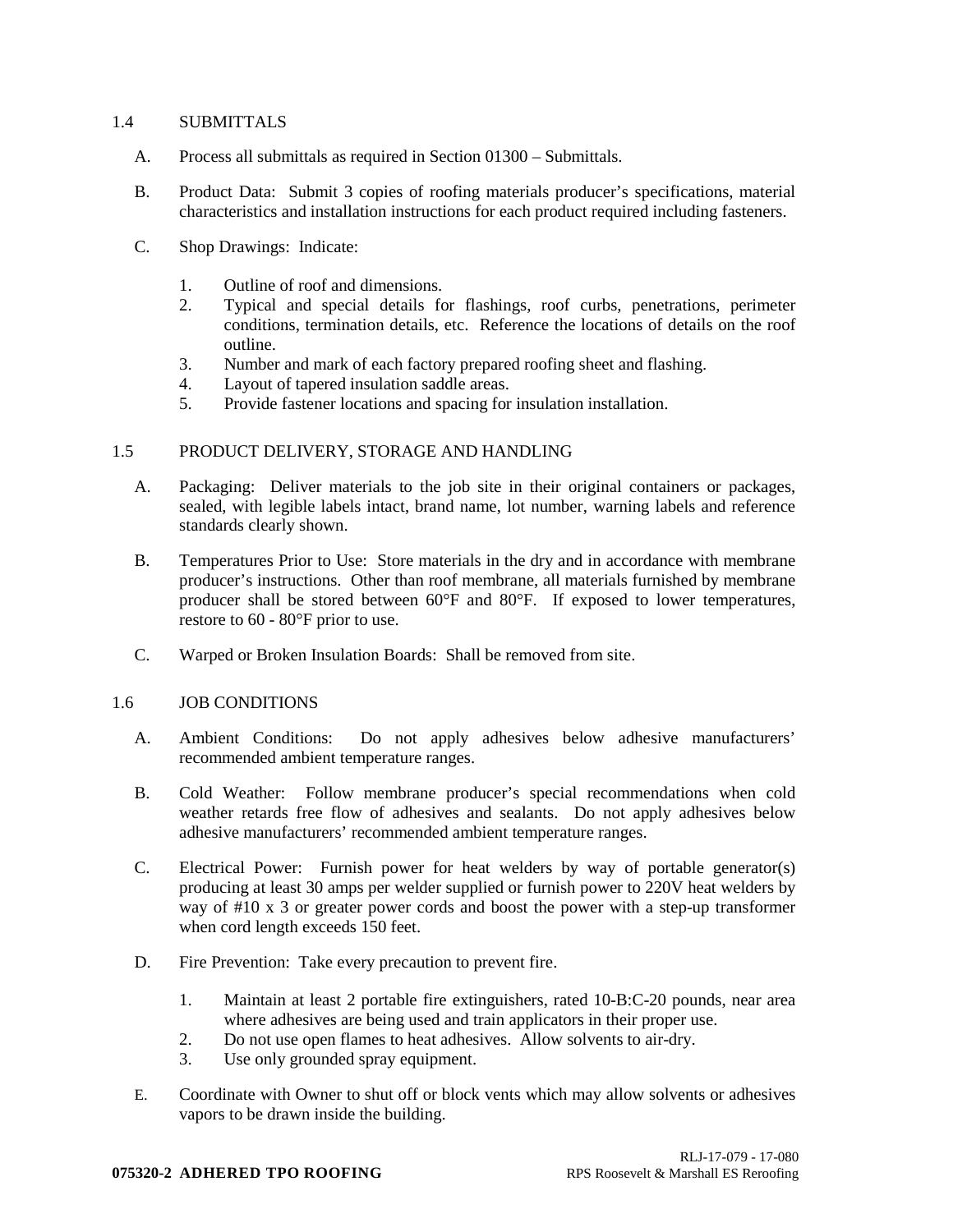## 1.7 WARRANTIES

- A. New Roofing: Shall be provided with a non-prorated, No-Dollar-Limit, full system warranty to Owner, including tapered insulation saddles, against leaks or defects of any kind due to faulty materials or workmanship, and to sustain a 72 mph maximum wind speed as follows:
	- 1. Roofing membrane system producer's 20 year warranty for materials and workmanship.
	- 2. Roofing Contractor's 2 year warranty for workmanship.

## PART 2 - PRODUCTS

## 2.1 SYSTEM DESCRIPTION

- A. System Fire Rating: Provide a fire-resistant membrane and insulation assembly which has been tested and listed by Underwriter's Laboratories, Inc. (UL) as Class A, for the roof deck and slopes to be used on this project.
- B. System Wind Rating: Roof to be warranted for a 72 mph maximum wind speed.
- C. System Types: Reinforced TPO membrane fully adhered to the top layer of insulation units.
- D. Membrane Joint System: Membrane system producer's splice tape system.
- E. Approved Products: Use one of the following systems:
	- 1. TPO Membrane System:
		- a. Carlisle **"**Sure-Weld**"**
		- b. Firestone "Ultra Ply TPO".
		- c. Versico "VersiWeld."
		- d. Or approved equal during bidding.
- F. Membrane Joint System: Membrane system producer's splice tape system.

## 2.2 MATERIALS

- A. Membrane: TPO Roof Membrane: White, Thermoplastic Polyolefin, .060" (60 mil) thick, reinforced.
- B. Roof Insulation: High Density Rigid board insulation of foamed isocyanurate core with manufacturer's standard glass fiber reinforced mat facers or organic/inorganic facers integrally laminated to both sides; minimum R=5.7 per 1" of thickness: All insulation directly below the roofing membrane to be 25psi: All other insulation can be 20psi. Insulation furnished shall be as approved by membrane manufacturer.
	- 1. Thickness: As shown on the drawings.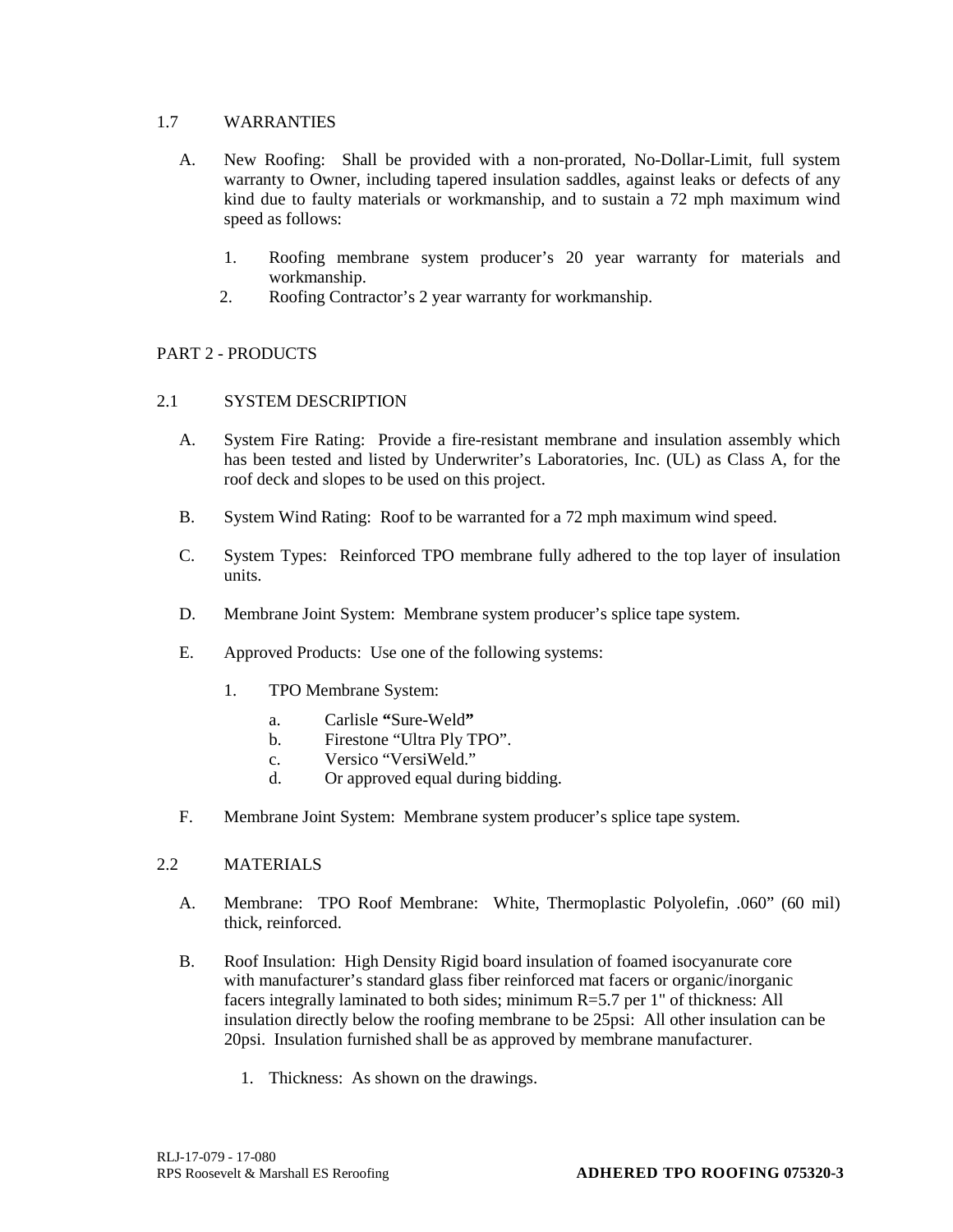- 2. Tapered Insulation for Saddle & and Crickets: Isocyanurate units by same manufacturer as typical roof insulation; taper as required to achieve slopes indicated on drawings.
- C. Mechanical Anchors: Types recommended by roof system manufacturer including compression plates, for the kind of deck indicated and for wood nailers, featuring anticorrosive materials and anti-blackout design. Anti-corrosion coating shall pass 30 cycles in Kesternich Cabinet DIN #50018 - 2 liter.
- D. Base Sheet: Asphalt coated glass fiber base sheet meeting ASTM D 4601, Type II, as recommended by membrane manufacturer.
- E. Base and Parapet Flashing: Same material as used for roof membrane.
- F. Flashing To Cover Corners In Substrates: Same material as roof membrane; or roof membrane producer**'**s unreinforced ethylene propylene-based flashing strips**,** .055" (55 mil) thick**,** of matching color.
- G. Pipe Flashings: Premolded rubber boots approved by system producer for the membrane system, complete with stainless steel, screw tightened, pipe clamps.
- H. Temporary Protection: Sheet polyethylene or fiber reinforced plastic. Provide weights to retain sheeting in position.
- I. Auxiliary Materials: Prefabricated flashing units, bonding adhesives, sealants, splicing cements, mastics and other accessory materials shall be recommended by producer of roof membrane for the system installed.
- J. Roof Expansion Joints: : See drawings for locations and details:
- K. Walkway Pads:
	- 1. Carlisle "Sure-Seal Roof Walkway Pads" 30" wide x 30" long, 3/8" thick.
	- 2. Firestone " Walkway Pad", 30" wide x 30" long, .54" thick.
	- 3. Or approved equal.
- L. Aluminum Access Ladder: See drawing for details.

## PART 3 - EXECUTION

#### 3.1 GENERAL:

- A. Install roofing membrane and flashing system in accordance with details, specifications and best practices recommended by membrane manufacturer.
	- 1. Follow all recommendations and adhere to all precautions specified by roofing manufacturer except that where conflict occurs between manufacturer's recommendations and these specifications, the more stringent requirement shall prevail.
	- 2. No wet or damaged materials shall be installed.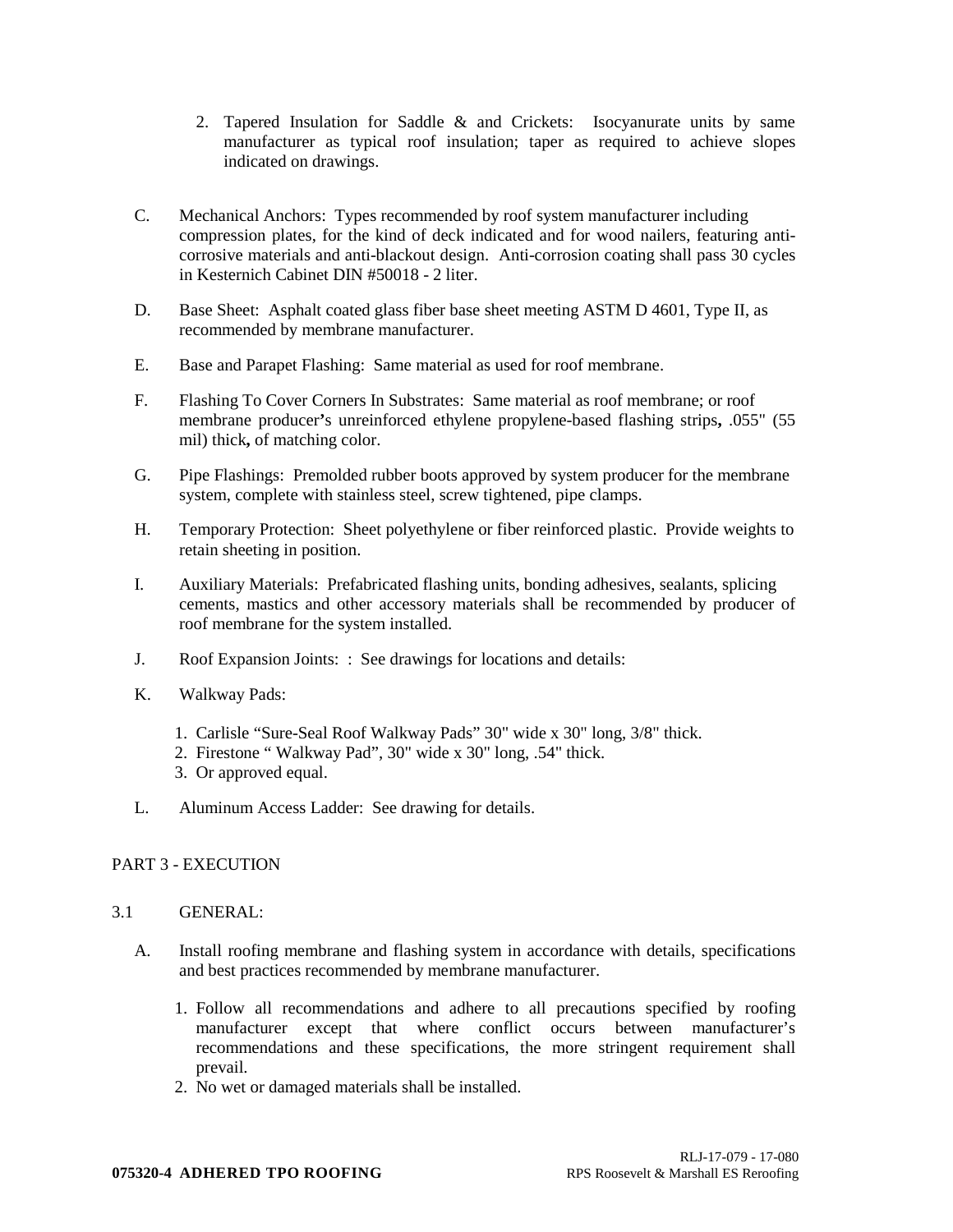## 3.2 TEMPORARY PROTECTION

- A. Temporary Protective Sheeting: Provide over uncovered deck surfaces whenever precipitation is forecast.
	- 1. Retain sheeting in position with weights or temporary fasteners.
	- 2. Provide for surface drainage from sheeting to existing drainage facilities.
- B. Traffic: Do not permit traffic over unprotected or repaired deck surface.

## 3.3 PREPARATION

- A. Surfaces to Receive Roofing System: Prepare so that they will be clean**,** dry**,** and free of fins**,** sharp edges**,** loose**,** damaged and foreign materials**,** oil and grease.
- B. Cleaning: Sweep roof surface clean of loose matter.

## 3.4 INSPECTION FOR ROOFING

- A. Acceptance of Conditions Affecting Application: Proceeding with roof system application shall designate acceptance of conditions.
- 3.5 BASE SHEET INSTALLATION OVER LIGHTWEIGHT CONCRETE AND TECTUM DECKS
	- A. General: At Marshall Elementary school, apply base sheets parallel to slope and lap the sheets 2", shingle fashion. Except as otherwise required for warranty:
		- 1. Nail the base sheet to the gypsum deck and lightweight concrete.

## 3.6 INSULATION INSTALLATION

- A. Marshall Elementary School:
	- 1. Existing Metal Deck Areas: Install first 3" layer and mechanically fasten to metal deck. Install and adhere second 2 ½" layer of rigid insulation to the first layer of insulation.
	- 2. Over Existing Lightweight Concrete Deck Areas: Install and fully adhere 3" first layer over base sheet. Install and adhere second 2 ½" layer of rigid insulation to the first layer of insulation.
	- 3. Over Existing Cementitious "Tectum" Deck: Install and fully adhere first layer over base sheet. Install and adhere other layers of rigid insulation to the first layer of insulation.
	- 4. Crickets and Saddles: Slopes shall be as indicated on drawings. Assure positive drainage flow by installing crickets and saddles wherever flow to roof drain is obstructed, is inadequate or must be positively encouraged during storms to counter the forces of excessive runoff speeds or high winds. Take special care to correct flow patterns at rooftop equipment and where roofs have been modified. Fully adhere to insulation using adhesive as recommended by manufacturer.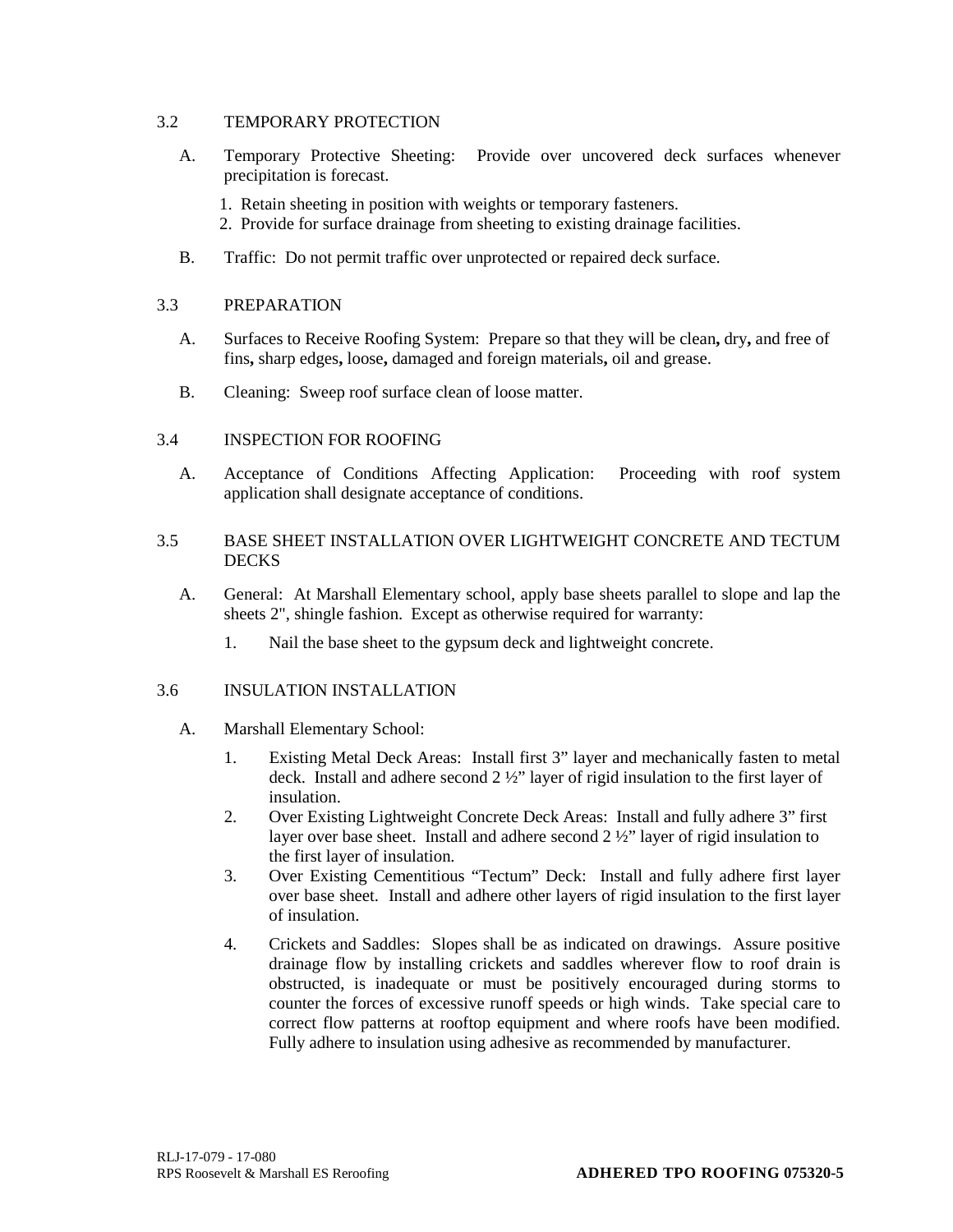#### 3.7 ROOF MEMBRANE INSTALLATION

- A. General: Install roofing membrane and flashings in accordance with details**,** specifications and best practices recommended by membrane producer. Follow all recommendations and comply with all precautions specified by roofing producer except that where conflict occurs between producer**'**s recommendations and these specifications**,** the more stringent requirement shall prevail.
	- 1. Direction of Membrane Placement: Orient the membrane so that rainwater runs over rather than along lap joints.
	- 2. Whole Sheets: Use whole, single sheets to the extent practicable.
- B. Membrane Installation: Lay membrane in full bed of contact adhesive for 100% adhesion.
	- 1. Relaxing: Roof membrane shall be set in place over substrate without stretching and allowed to relax 30 minutes before bonding.
	- 2. Placement: Set sheets in final position, free of wrinkles and folds, overlapping adjacent sheets, with up-hill sheet on top of joint. Make overlap 5" on EPDM membranes. Then roll sheet back evenly onto itself. Sweep away bonding contaminants from mating surfaces using a stiff bristled broom.
	- 3. Bonding Adhesive Application: Apply evenly to underside of sheet and to insulation at about the same time so as to allow matching drying times. Smooth out adhesive with nap roller. Hold bonding adhesive well back from edges to be spliced over other membrane.
	- 4. Bonding to Insulation: When bonding adhesive is tacky and does not stick or string to touch of a dry finger, roll membrane into the coated substrate slowly and evenly so as not to cause wrinkles. Compress the bond with an approved roller. Do not bond surfaces before adhesive becomes tacky. Should adhesive loose its tackiness, reapply adhesive. Set the pace of work accordingly. When first half of a sheet is fully adhered, complete other half in same manner.
	- 5. Contaminated Adhesive: Should adhesive become contaminated by dust, moisture, walking etc., re-apply adhesive, but only after contaminated adhesive is thoroughly dry, even if redoing entire field of adhesive is required. Remove contaminated adhesives when so recommended by membrane producer.

## C. Lap Splices:

- 1. Cleaning: Sweep away excess talc and other bonding contaminants from mating surfaces using a stiff bristled broom.
- 2. Adhesive Application: Scrub on bonding adhesive to each surface to be mated, extending adhesive 1/2" to 3/4" beyond edge of the sheet that will be layed on top. Scrub harder where there is excess dusting agent or contamination. Time the application of adhesive to each surface so as to allow matching drying times when each side of splice tape is pressed into the adhesive.
- 3. Rolling: Roll the splice tape into the adhesive applied onto bottom sheet, leaving no edge of tape un-wet by the adhesive.
- 4. Trimming: Trim the top sheet as required to allow splice tape to be exposed 1/8" to 1/2" after top sheet is fixed.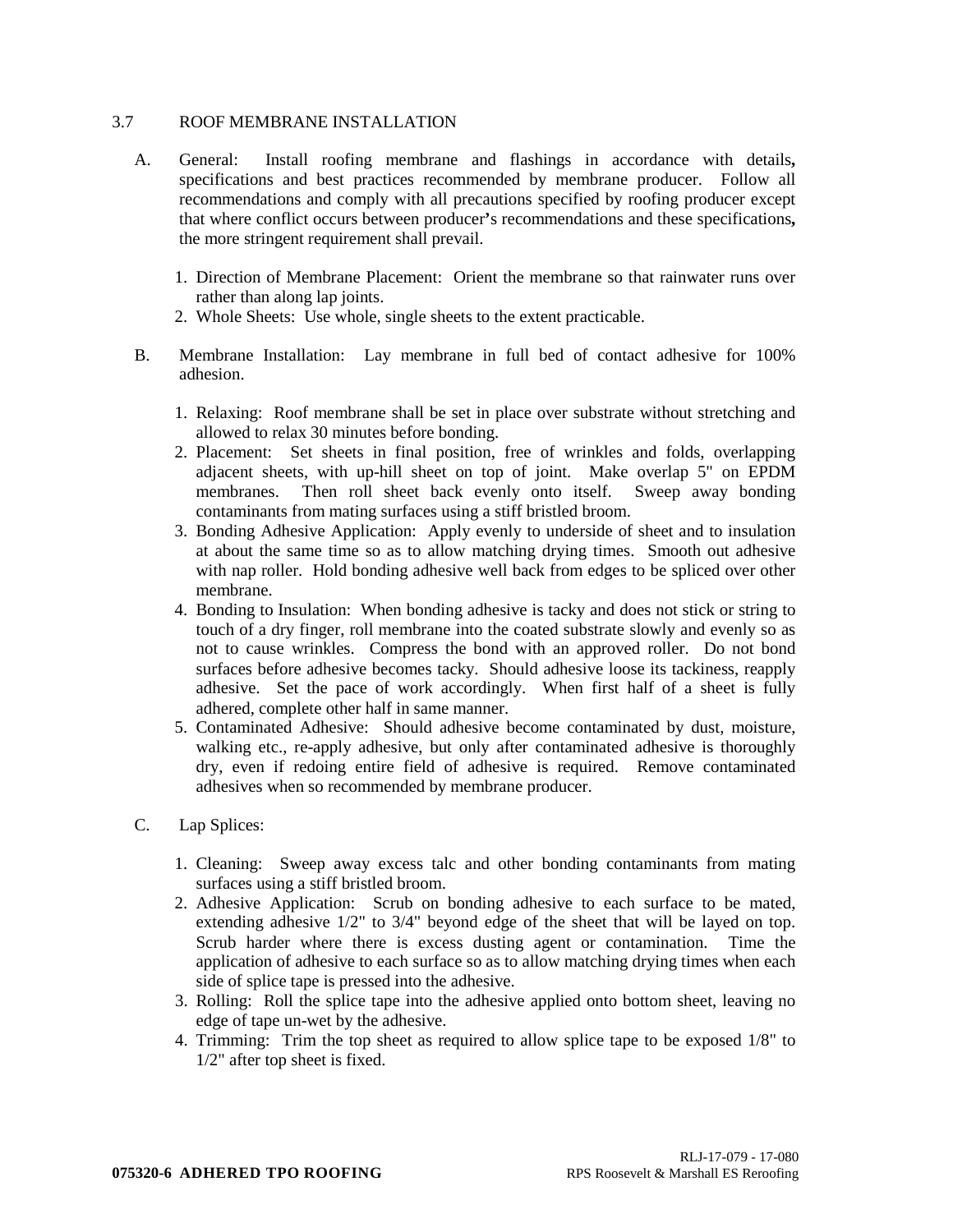- 5. Bonding: Fix the top sheet in place by allowing the sheet to carefully fall on to the freshly exposed top surface of the splice tape, making a joint free of wrinkles and fishmouths. Broom the entire length of the splice as the splice is made and then roll the splice tight with a silicone wheeled hand roller, working across the joint and then along its length.
- 6. Splices between Lengths of Splice Tape: Lap the splices at least 1" and cover such joints with a 6" x 6" patch of uncured membrane, sealed all around with lap edge sealant.
- 7. Sealing Exposed Scrim: Wherever the membrane reinforcement scrim is exposed, cover with continuous bead of lap edge sealant.
- 8. Sealant Application: Prime the surfaces before applying sealant and tool the sealant bead, as required by membrane manufacturer. Take caution to not disturb fresh lap sealant.
- D. Edge Attachment: Mechanically attach edges of membrane all around roof edges and roof openings, anchoring into parapets and edge blocking, according to membrane producer's recommendations and approved details.
- E. Flashing: Bond only to clean surfaces. Contour the membrane to fit substrate to which it is bonded so as not to allow bridging or gapping effect.
	- 1. Roof Interruptions, Curbs and Edges: Flash with longest pieces practicable. Include intersections with other roofs. Terminate flashings a minimum of 8" above adjacent roof surface unless indicated otherwise.
	- 2. Pipe Penetrations: Flash with prefabricated rubber boots. Seal the top of boots with stainless steel strap clamps and continuous bed of mastic sealant. Form all surfaces so as to provide positive drainage.
	- 3. Pipe Penetrations: Seal according to Architect's approval using sealant pockets having proper metal flashings all around.
	- 4. Base Flashings: Membrane flashings applied over upright surfaces shall be fully adhered to substrate, all across contact area, using techniques similar to those used to bond main roof membrane.
	- 5. Joints In Membrane Flashings: Provide a minimum lap of 3" at joints and compress the bond with an approved roller. Round off membrane corners. Apply additional patches of flashing membrane over joints and seal all around edges, according to roof membrane system producer's recommendations.
	- 6. Flashing Over Fasteners: Cover the fasteners with flashing membrane, providing a minimum lap of 3" beyond washers.
- F. Expansion Joints:
	- 1. Fill expansion voids with expansion joint insulation down to the level of the roof deck. Fill voids completely. Do not use any rigid materials.
		- a. Wrap a vapor barrier membrane around fibrous insulations and seal joints between vapor membrane sections with vapor resistant construction tape and then seal the joint between vapor barrier and curb with approved mastic.
	- 2. Top the expansion joint with an approved foam tube and secure the tube against dislodgement with strips of flashing membrane or as otherwise approved.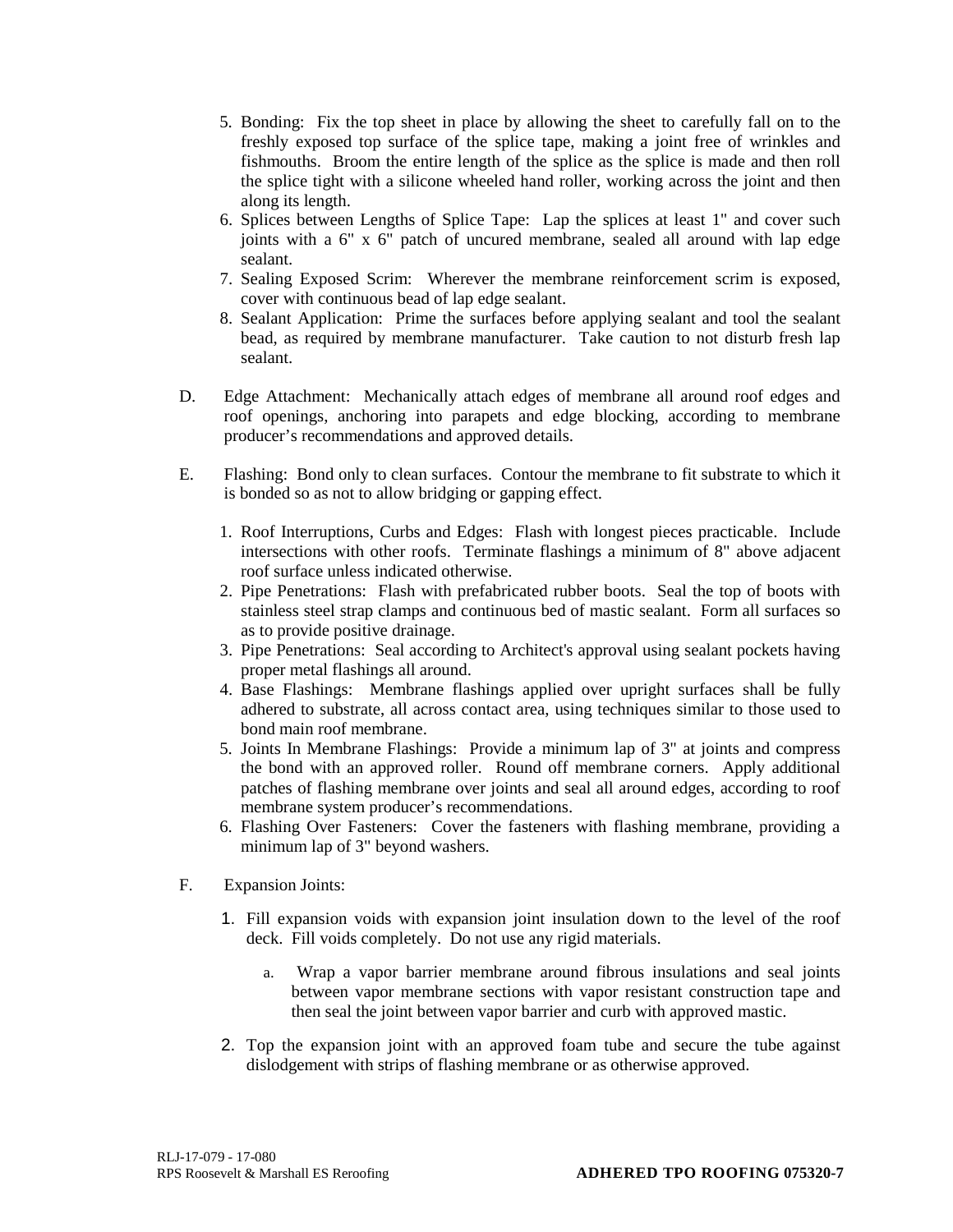- G. Temporary Closures: Install as needed to prevent water from flowing beneath roof system during inclement weather.
	- 1. Extent: The roof membrane shall be extended at least 2 feet past edge of roof insulation and a continuous layer of sealer applied onto substrate 12" wide along the membrane edge.
	- 2. Sealing Edge: Firmly embed roof membrane into sealer and provide continuous pressure over the length of the cut-off, using lumber and other ballast, so as to prevent blow-off.
- H. Walkway Pads: Fully adhere walkway pads to the new membrane where shown on drawings.
- I. Repairs:
	- 1. Wrinkles: When within 18" of a splice or running towards a splice or positioned to interrupt proper drainage, cut out the wrinkle and repair with unspliced roof membrane to at least 3" beyond the wrinkle.
	- 2. Cuts and Punctures: Patch over with roof membrane to at least 3" beyond the break.
- J. Access Ladder: Mechanically attach aluminum access ladder to Marshall elementary school wall where shown on drawings.

#### 3.8 ROOSEVELT COMMUNITY EDUCATION CENTER ROOFING REPAIR WORK

A. See drawings for scope of repair work.

#### 3.9 INSTALLATION OF SHEET METAL WORK

A. Coordinate membrane installation with Section 076200 – Sheet Metal Work Contractor.

## 3.10 CLEAN UP

- A. Smears and Droppings: Clean from all non-roofing surfaces.
- B. Rubble**,** Debris**,** and Excess Materials: Remove roof construction rubble**,** debris**,** and excess roofing materials and containers.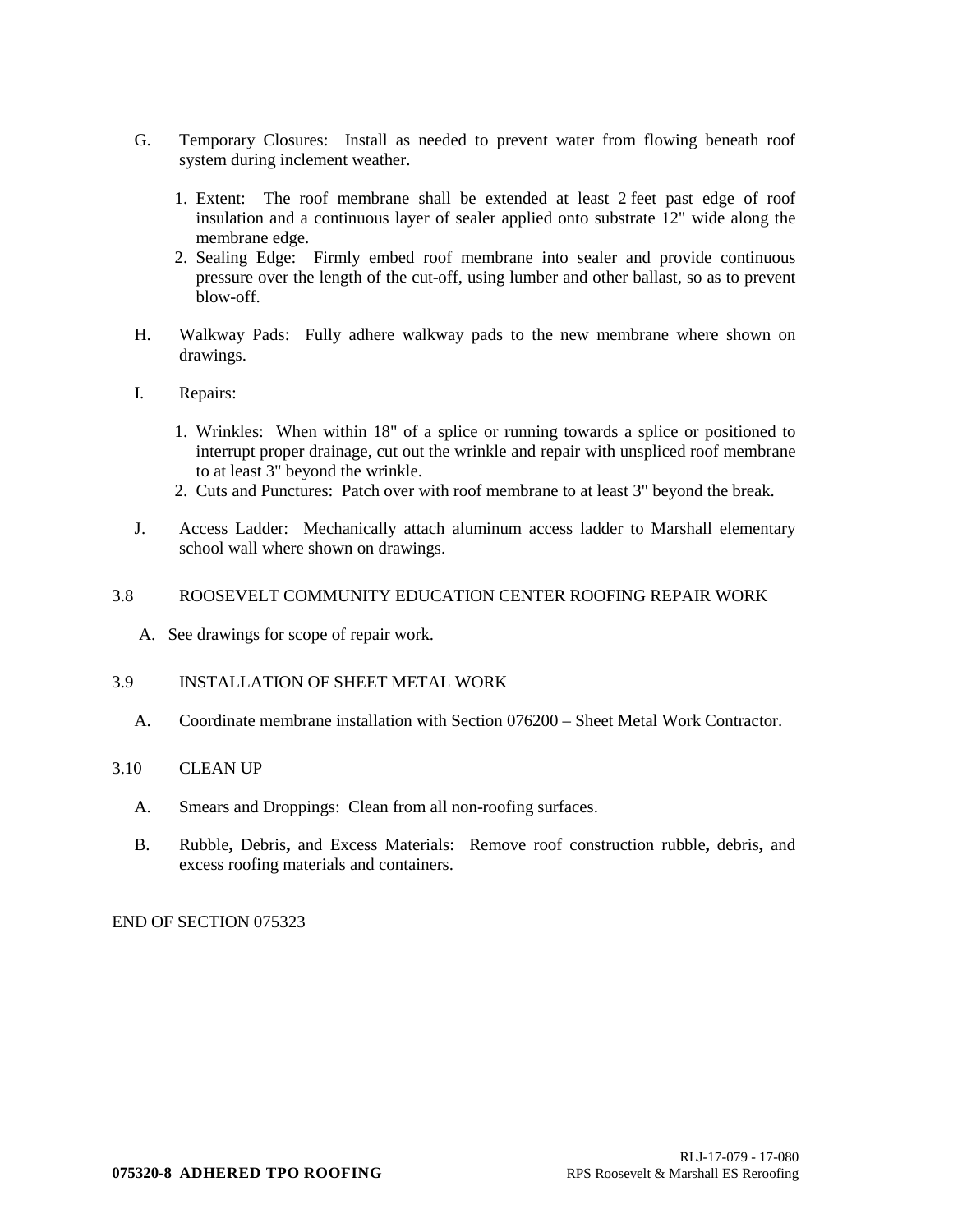**DIVISION 07 – THERMAL & MOISTURE PROTECTION**

## **SECTION 076200 SHEET METAL WORK**

## PART 1 - GENERAL

## 1.1 RELATED DOCUMENTS

A. Drawings and general provisions of the Contract, including General and Supplementary Conditions and Division 01 Specification Sections, apply to this Section.

## 1.2 SUMMARY

- A. Section Includes:
	- 1. Flashings and sheet metal work.
	- 2. Coping and edge metal.
- B. Related Requirements:
	- 1. Section 061000 "Carpentry Work" for treated blocking, nailers and plywood backer panels.
	- 2. Section 070150 "Preparation for Reroofing" for removal of existing sheet metal roof items.
	- 3. Section 075423 "Adhered TPO Roofing" for roof flashings.

#### 1.3 COORDINATION

- A. Coordinate sheet metal flashing and trim layout and seams with sizes and locations of penetrations to be flashed, and joints and seams in adjacent materials.
- B. Coordinate sheet metal flashing and trim installation with adjoining wall materials, joints, and seams to provide leakproof, secure, and noncorrosive installation.

## 1.4 ACTION SUBMITTALS

- A. Product Data: For each type of product.
	- 1. Include construction details, material descriptions, dimensions of individual components and profiles, and finishes for each manufactured product and accessory.
- B. Shop Drawings: For sheet metal flashing and trim.
	- 1. Include plans, elevations, sections, and attachment details.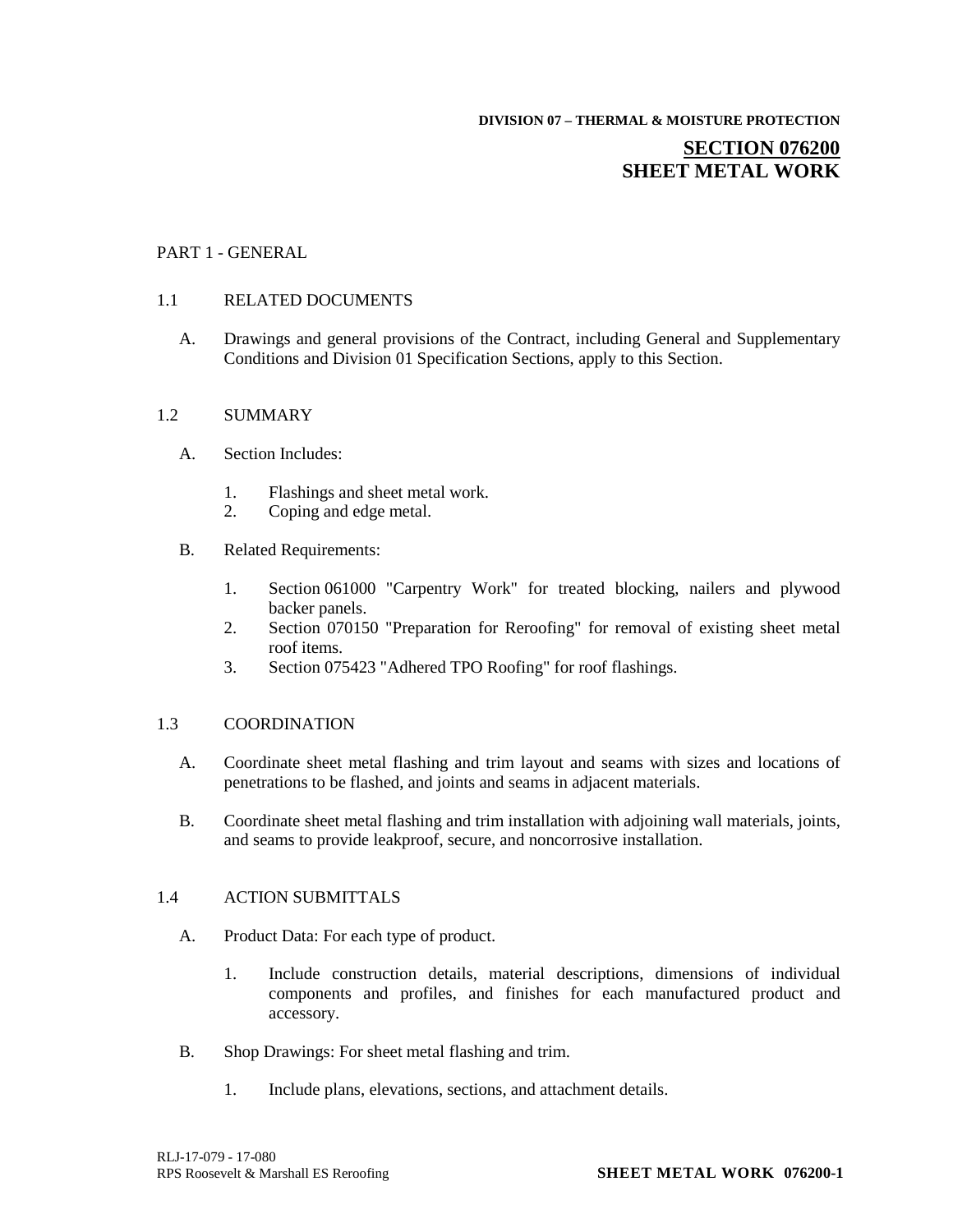- 2. Detail fabrication and installation layouts, expansion-joint locations, and keyed details. Distinguish between shop and field-assembled work.
- 3. Include identification of material, thickness, weight, and finish for each item and location in Project.
- 4. Include details for forming, including profiles, shapes, seams, and dimensions.
- 5. Include details for joining, supporting, and securing, including layout and spacing of fasteners, cleats, clips, and other attachments. Include pattern of seams.
- 6. Include details of termination points and assemblies.
- 7. Include details of expansion joints and expansion-joint covers, including showing direction of expansion and contraction from fixed points.
- 8. Include details of special conditions.
- 9. Include details of connections to adjoining work.
- 10. Detail formed flashing and trim at scale of not less than 1-1/2 inches per 12 inches.
- C. Samples for Initial Selection: For each type of sheet metal and accessory indicated with factory-applied finishes.
- D. Samples for Verification: For each type of exposed finish.
	- 1. Sheet Metal Flashing: 12 inches long by actual width of unit, including finished seam and in required profile. Include fasteners, cleats, clips, closures, and other attachments.
	- 2. Trim, Metal Closures, Expansion Joints, Joint Intersections, and Miscellaneous Fabrications: 12 inches long and in required profile. Include fasteners and other exposed accessories.
	- 3. Unit-Type Accessories and Miscellaneous Materials: Full-size Sample.
- E. Certifications: Submit roof membrane producer's certification that metal items to be furnished for roofing are acceptable for inclusion in roof system producer's warranty.

## 1.5 CLOSEOUT SUBMITTALS

A. Maintenance Data: For sheet metal flashing panels and trim, and its accessories, to include in maintenance manuals.

## 1.6 QUALITY ASSURANCE

- A. Fabricator Qualifications: Employs skilled workers who custom fabricate sheet metal flashing and trim similar to that required for this Project and whose products have a record of successful in-service performance.
- B. Applicator: A company specializing in sheet metal flashing work and approved by membrane roofing subcontractor; having 10 years' minimum experience.
- C. Provide water and weather-tight work, with surfaces free from waves and buckles, and seams avoided as much as possible.
- D. Comply with applicable recommendations and details of the latest editions of the SMACNA Architectural Sheet Metal Manual and the NRCA Roofing & Waterproofing Manual, including workmanship and installation.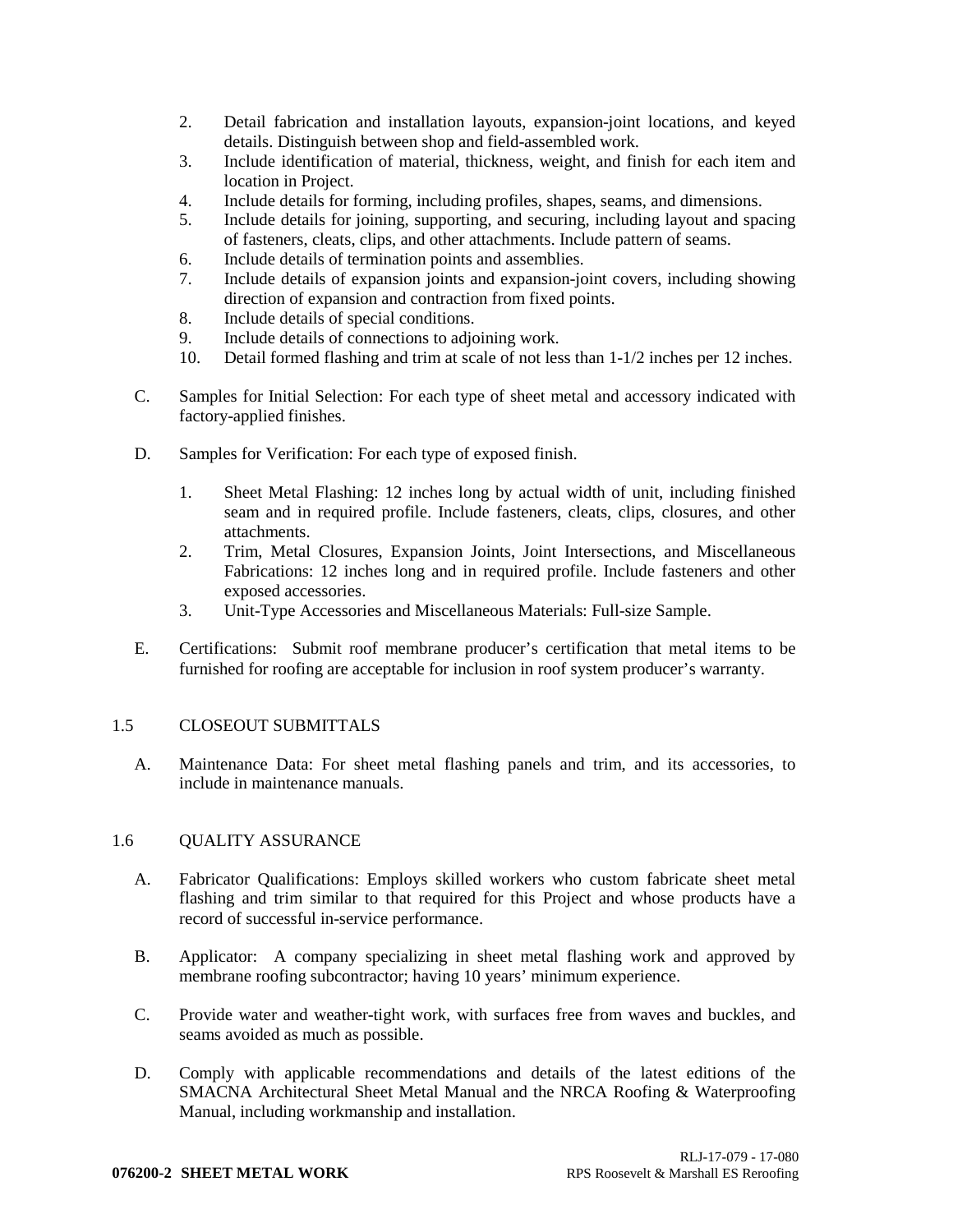- E. Coordination:
	- 1. Coordinate fabrication and installation of metal roof flashings with roof membrane system installers so as to meet requirements of roof warranty (specified in roofing specifications Section).
	- 2. Coordinate metal flashings work with adjoining work for proper sequencing of each installation to ensure the best possible weather resistance and the protection of materials and finishes from damage.

## 1.7 DELIVERY, STORAGE, AND HANDLING

- A. Deliver prefinished sheet metal components free of surface blemishes.
- B. Do not store sheet metal flashing, panels and trim materials in contact with other materials that might cause staining, denting, or other surface damage. Store sheet metal flashing and trim materials away from uncured concrete and masonry.
- C. Protect strippable protective covering on sheet metal flashing, panels and trim from exposure to sunlight and high humidity, except to extent necessary for period of sheet metal flashing and trim installation.

## 1.8 WARRANTY

- A. Sheet metal flashings incorporated into membrane roofing shall be compatible with the requirements of the roof system producer for inclusion into the roofing warranty.
- B. Special Warranty on Finishes: Manufacturer agrees to repair finish or replace sheet metal flashing, panels and trim that shows evidence of deterioration of factory-applied finishes within specified warranty period.
	- 1. Exposed Panel Finish: Deterioration includes, but is not limited to, the following:
		- a. Color fading more than 5 Hunter units when tested according to ASTM D 2244.
		- b. Chalking in excess of a No. 8 rating when tested according to ASTM D 4214.
		- c. Cracking, checking, peeling, or failure of paint to adhere to bare metal.
	- 2. Finish Warranty Period: 20 years from date of Substantial Completion.

## PART 2 - PRODUCTS

## 2.1 PERFORMANCE REQUIREMENTS

A. General: Sheet metal flashing, panels and trim assemblies shall withstand wind loads, structural movement, thermally induced movement, and exposure to weather without failure due to defective manufacture, fabrication, installation, or other defects in construction. Completed sheet metal flashing and trim shall not rattle, leak, or loosen, and shall remain watertight.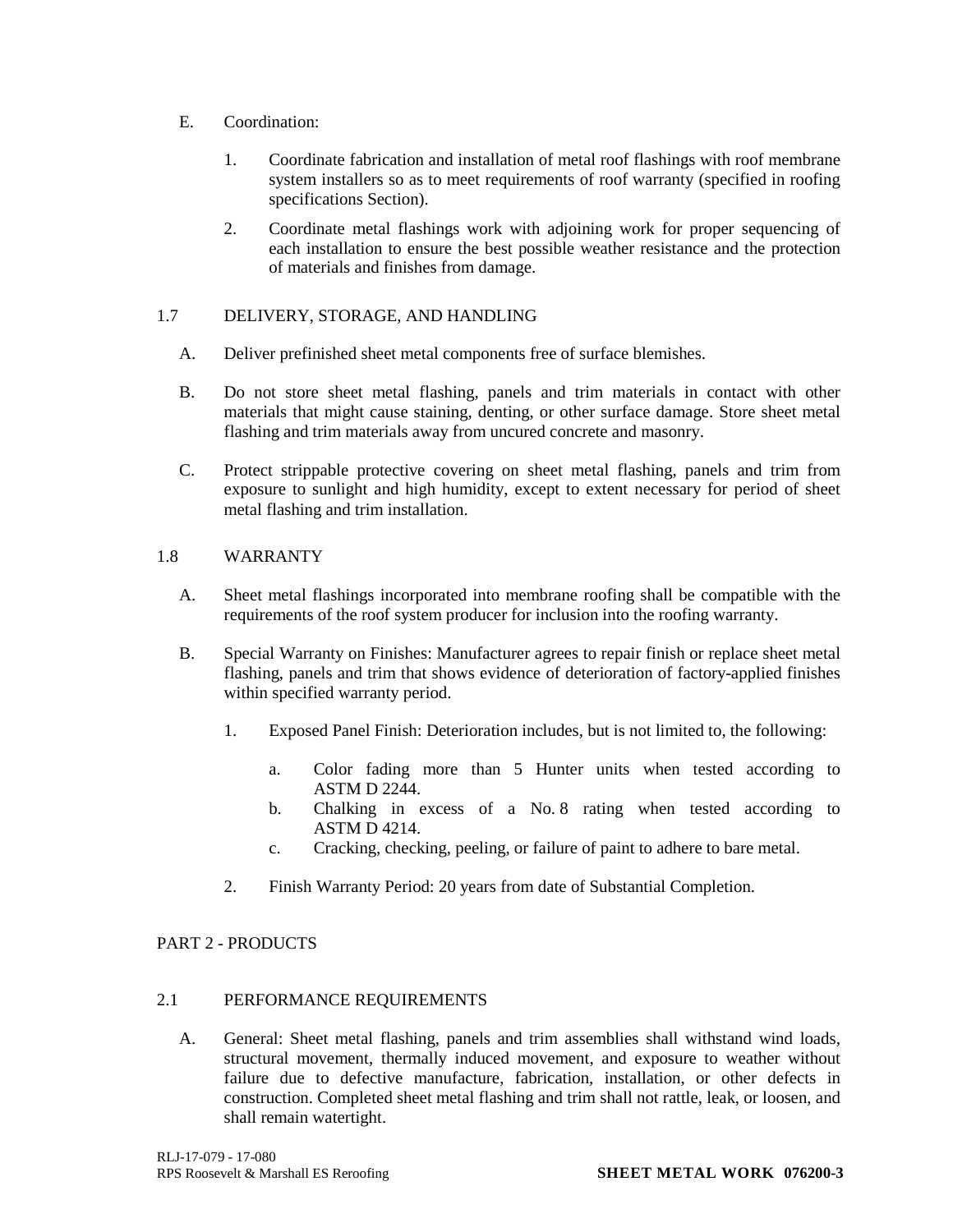B. Sheet Metal Standard for Flashing, and Trim: Comply with SMACNA's "Architectural Sheet Metal Manual" requirements for dimensions and profiles shown unless more stringent requirements are indicated.

## 2.2 FABRICATED SHEET METAL COMPONENTS

- A. General: Protect mechanical and other finishes on exposed surfaces from damage by applying strippable, temporary protective film before shipping.
- B. Counterflashings: Made from 0.050" aluminum, with 3" end laps. Corners to be mitered and solder sealed. Fabricate with punched nail hole slots 12" o.c. to allow for expansion.
- C. Coping: Made from 0.050" aluminum, with corners formed by butting adjacent fascia pieces over backer splice unit that has been mitered and welded.
- D. Roof Edge Trim: .050" thick mill finished aluminum strips, formed to profiles indicated. to provide 1-1/2" nailing flange and 1-1/2 downturn terminated by a  $1/2$ " 45° drip.
- E. Finish (All Fabricated Sheet Metal Components except as otherwise noted): Factory applied fluoropolymer coating containing a minimum of 70%, by weight, Kynar 500, Kynar 500 VLD or Hylar 5000 resin; color as selected by Architect from manufacturer's full range of standard options to match existing.

## 2.3 MISCELLANEOUS MATERIALS

- A. General: Provide materials and types of fasteners, protective coatings, sealants, and other miscellaneous items as required for complete sheet metal flashing and trim installation and as recommended by manufacturer of primary sheet metal or manufactured item unless otherwise indicated.
- B. Flashing Cement: Asphalt mastic cement formulated for weathering and flow resistance, meeting requirements of Fed. Spec. SS-C-153.
- C. Adhesives for sheet metal flashings in contact with EPDM roofing shall be type recommended by flashing sheet manufacturer and approved by roofing system manufacturer to provide a waterproof/weather-resistant seaming and adhesive application compatible with roofing system materials.
- D. Dissimilar Metal Protection: Bituminous coating conforming to Fed. Spec. TT-C-494 or SSPC-Paint 12, or plastic separators, or insulating tape, subject to Architect's approval.
	- 1. For metal flashing in contact with roofing, use separation materials or methods compatible with roofing system materials as approved by roofing system manufacturer.
- E. Sealant Tape for Surface Mounted Flashings: Protective Treatments, Inc., "Product #606 Architectural Sealant Tape," 3/16" x 3/4" minimum size.
- F. Sealant for Metal Flashing Joints: Use one of the following, color as best blends with color of flashing material: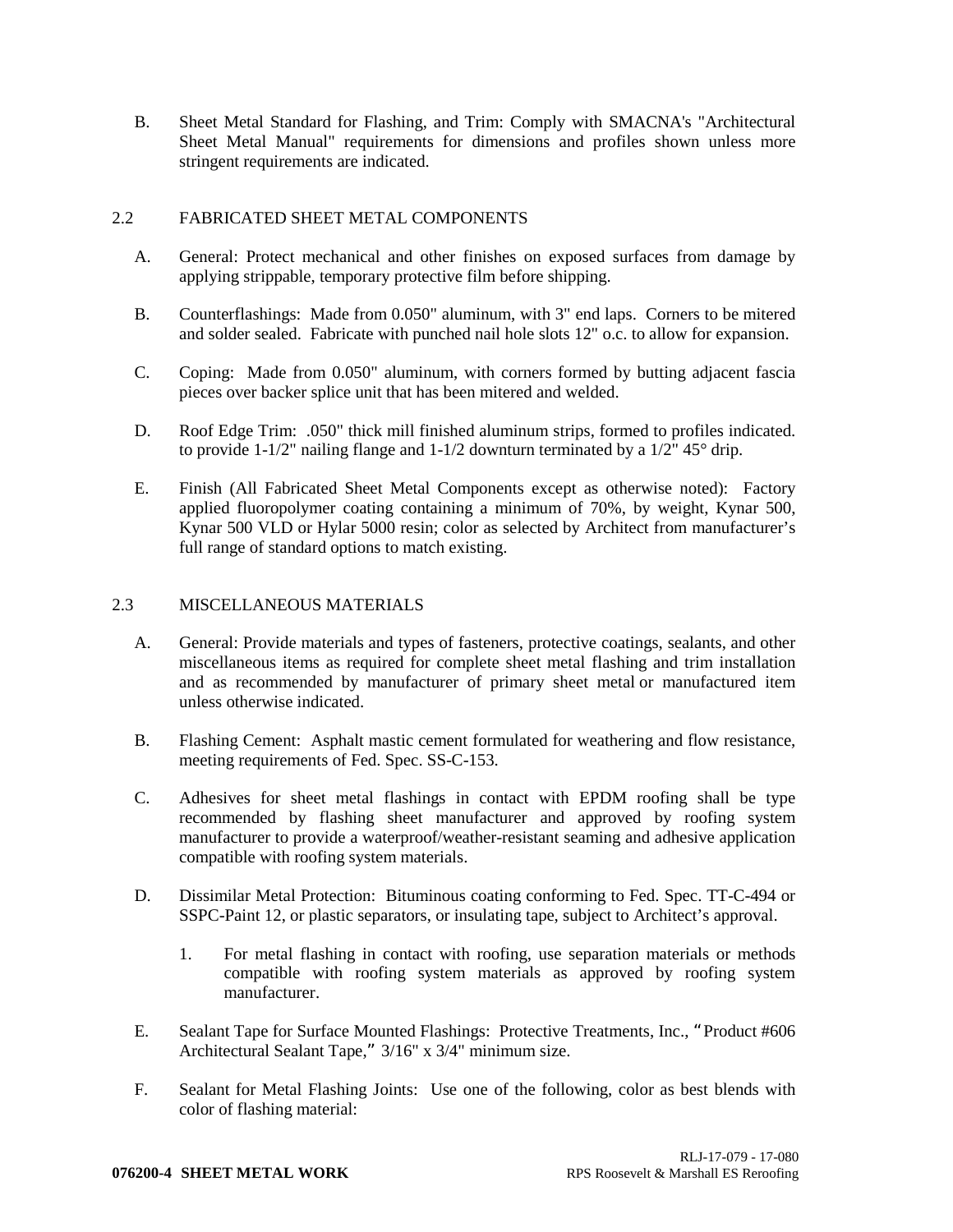- 1. Dap, Inc. "Butyl Flex".
- 2. Pecora Corp. "BC 158".
- 3. Protective Treatments, Inc. (PTI) "757 Butyl Sealant".
- 4. Tremco "Butyl Sealant".
- 5. Sonneborn Bldg. Products "Butakauk".
- G. Fasteners: Fasteners designed to withstand design loads and recommended by manufacturer of primary sheet metal or manufactured item.
	- 1. For Fastening Aluminum Flashings: Aluminum or stainless steel nails with annular threads, of sufficient length to penetrate wood blocking at least 7/8".
	- 2. For Cleats to Nailers: Use ring-shank or screw-shank nails long enough to penetrate the wood nailer at least 1-3/4" or use #8 screws long enough to penetrate the wood nailer 3/4".
	- 3. For Exposed Fastening: Fasteners as specified above or screws, with soft neoprene washers.

## 2.4 FABRICATION, GENERAL

- A. General: Custom fabricate sheet metal flashing and trim to comply with details shown and recommendations in cited sheet metal standard that apply to design, dimensions, geometry, metal thickness, and other characteristics of item required. Fabricate sheet metal flashing and trim in shop to greatest extent possible.
	- 1. Fabricate sheet metal flashing and trim in thickness or weight needed to comply with performance requirements, but not less than that specified for each application and metal.
	- 2. Obtain field measurements for accurate fit before shop fabrication.
	- 3. Form sheet metal flashing and trim to fit substrates without excessive oil canning, buckling, and tool marks; true to line, levels, and slopes; and with exposed edges folded back to form hems.
	- 4. Conceal fasteners and expansion provisions where possible. Do not use exposed fasteners on faces exposed to view.
- B. Expansion Provisions: Form metal for thermal expansion of exposed flashing and trim.
	- 1. Form expansion joints of intermeshing hooked flanges, not less than 1 inch deep, filled with butyl sealant concealed within joints.
	- 2. Use lapped expansion joints only where indicated on Drawings.
- C. Sealant Joints: Where movable, nonexpansion-type joints are required, form metal to provide for proper installation of elastomeric sealant according to cited sheet metal standard.
- D. Fabricate cleats and attachment devices from same material as accessory being anchored or from compatible, noncorrosive metal.
- E. Fabricate cleats and attachment devices of sizes as recommended by cited sheet metal standard for application, but not less than thickness of metal being secured.
- F. Drip Edges: All exposed edges of flashing shall have 1/2" projecting hemmed edge.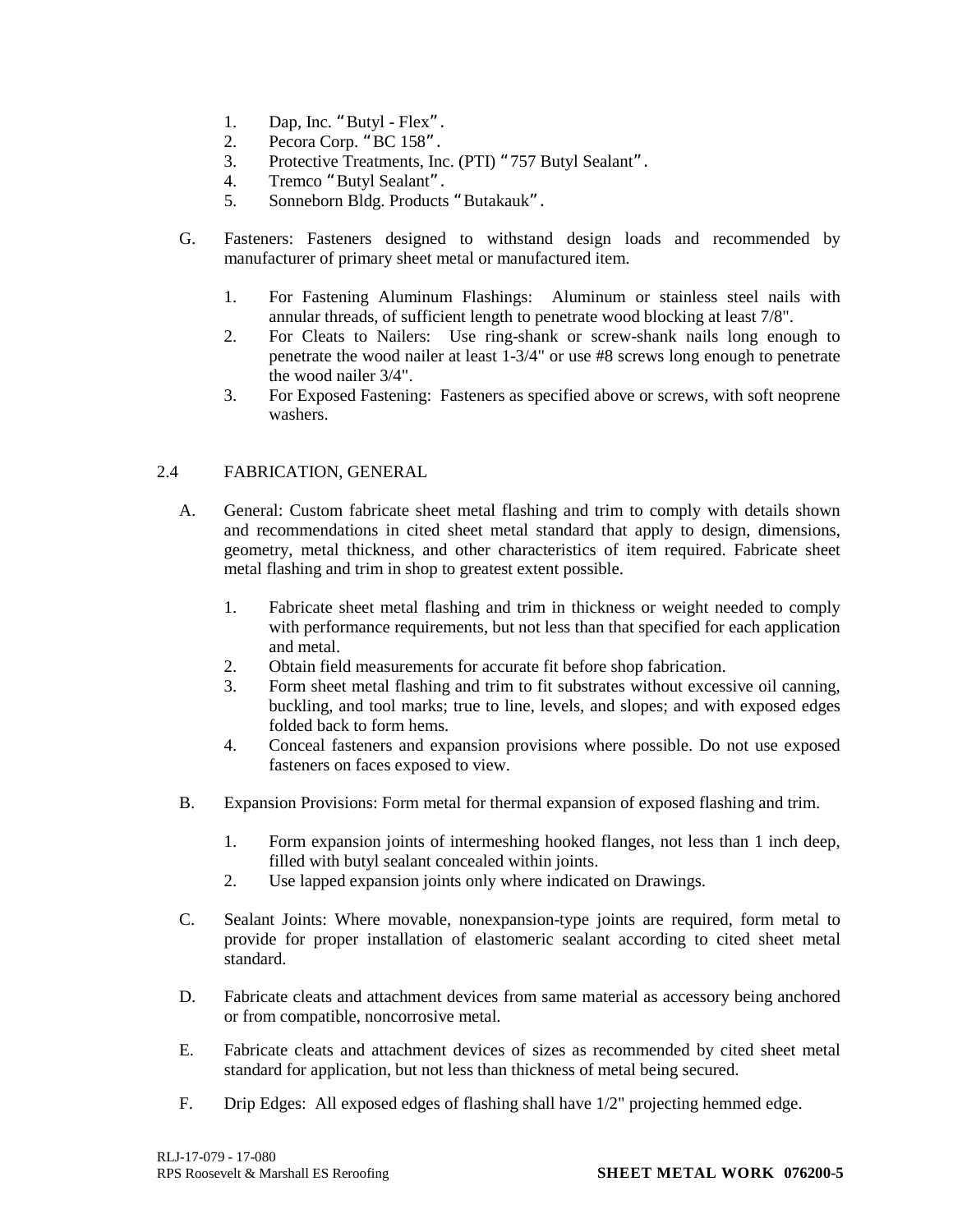G. Seams: Fabricate nonmoving seams with flat-lock seams. Tin edges to be seamed, form seams, and solder.

## PART 3 - EXECUTION

## 3.1 EXAMINATION

- A. Examine substrates, areas, and conditions, with Installer present, for compliance with requirements for installation tolerances, substrate, and other conditions affecting performance of the Work.
	- 1. Verify compliance with requirements for installation tolerances of substrates.
	- 2. Verify that substrate is sound, dry, smooth, clean, sloped for drainage, and securely anchored.
- B. Proceed with installation only after unsatisfactory conditions have been corrected.

## 3.2 PREPARATION

- A. Coordinate with other trades to provide flashings, etc., to secure their work.
- B. Clean surfaces to be covered, removing dirt and other foreign matter.
- C. Flashings shall be installed to prevent galvanic action with dissimilar metals by priming with heavy coat of bituminous paint (min. 7.5 mil DFT).
- D. Prepare all surfaces where dissimilar metals meet, using dissimilar metal protection materials hereinbefore specified.

## 3.3 INSTALLATION, GENERAL

- A. General: Anchor sheet metal flashing and trim and other components of the Work securely in place, with provisions for thermal and structural movement. Use fasteners, protective coatings, separators, sealants, and other miscellaneous items as required to complete sheet metal flashing and trim system.
	- 1. Install sheet metal flashing and trim true to line, levels, and slopes. Provide uniform, neat seams with minimum exposure of welds, and sealant.
	- 2. Install sheet metal flashing and trim to fit substrates and to result in watertight performance. Verify shapes and dimensions of surfaces to be covered before fabricating sheet metal.
	- 3. Space cleats not more than 12 inches apart. Attach each cleat with at least two fasteners. Bend tabs over fasteners.
	- 4. Install exposed sheet metal flashing and trim with limited oil canning, and free of buckling and tool marks.
	- 5. Torch cutting of sheet metal flashing and trim is not permitted.
- B. Metal Protection: Where dissimilar metals contact each other, or where metal contacts pressure-treated wood or other corrosive substrates, protect against galvanic action or corrosion by painting contact surfaces with bituminous coating or by other permanent separation as recommended by sheet metal manufacturer or cited sheet metal standard.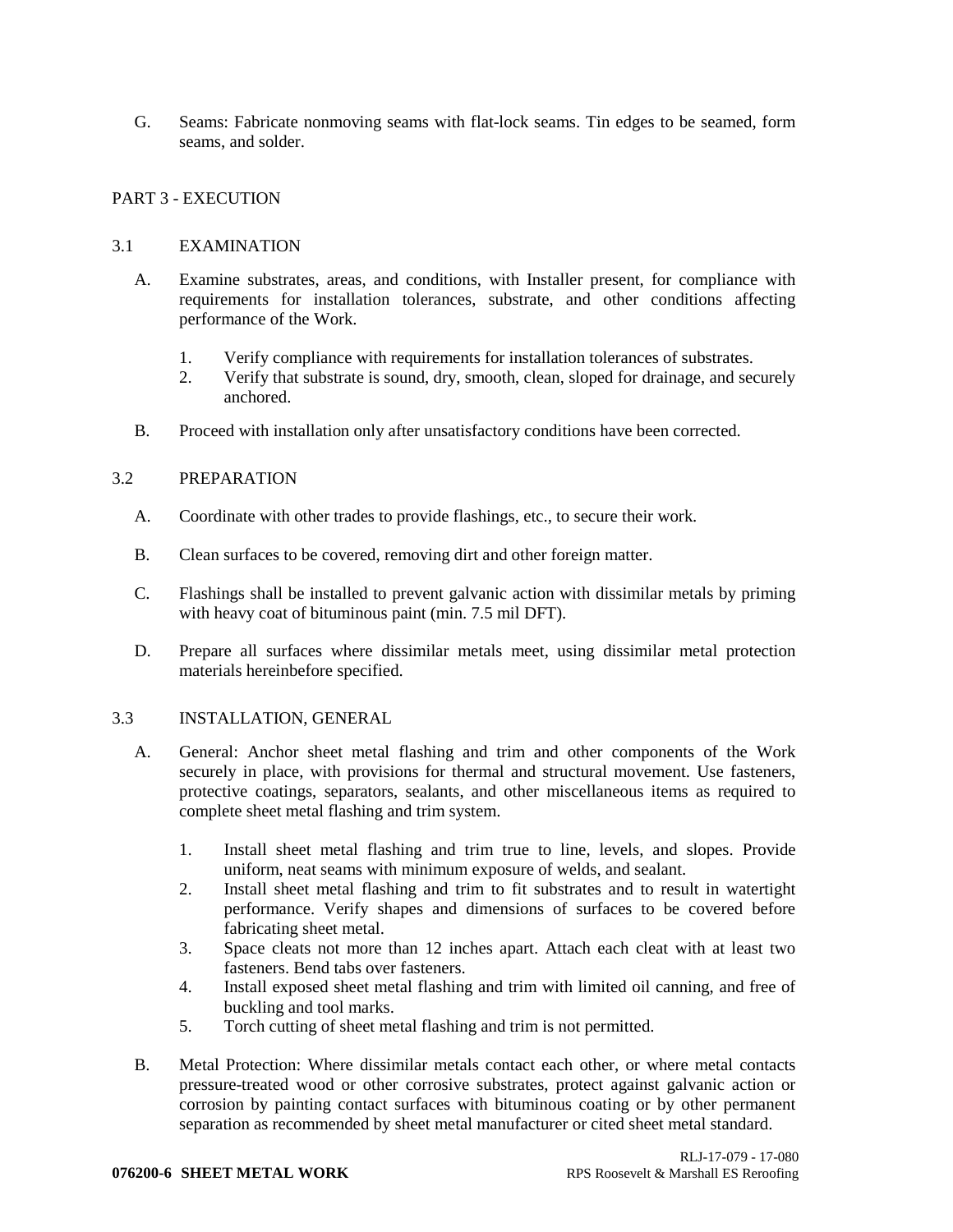- 1. Coat concealed side of sheet metal flashing and trim with bituminous coating where flashing and trim contact wood, ferrous metal, or cementitious construction.
- 2. Underlayment: Where installing sheet metal flashing and trim directly on cementitious or wood substrates, install underlayment and cover with slip sheet.
- C. Cleats For Edgings: Install over a continuous bead of butyl sealant applied to the bottom of the vertical flange of the cleat. Install with annular threaded or ring-shank nails 16" o.c. When within 8 ft of outside corners, double the fasteners. Double-nail at ends of runs.
- D. Metal Coping & Roof Edgings:
	- 1. Install in coordination with roofing, as required to maintain roofing warranties.
	- 2. Engage drip hem around the anchor cleat to the full depth of the drip hem.
- E. Expansion Provisions: Provide for thermal expansion of exposed flashing and trim. Space movement joints at maximum of 10 feet with no joints within 24 inches of corner or intersection.
	- 1. Form expansion joints of intermeshing hooked flanges, not less than 1 inch deep, filled with sealant concealed within joints.
- F. Fasteners: Use fastener sizes that penetrate substrate not less than recommended by fastener manufacturer to achieve maximum pull-out resistance.
- G. Conceal fasteners and expansion provisions where possible in exposed work and locate to minimize possibility of leakage. Cover and seal fasteners and anchors as required for a tight installation.
- H. Seal joints as required for watertight construction.
	- 1. Use sealant-filled joints unless otherwise indicated. Embed hooked flanges of joint members not less than 1 inch into sealant. Form joints to completely conceal sealant. When ambient temperature at time of installation is between 40 and 70 deg F, set joint members for 50 percent movement each way. Adjust setting proportionately for installation at higher ambient temperatures. Do not install sealant-type joints at temperatures below 40 deg F.
	- 2. Prepare joints and apply sealants to comply with requirements in Section 079200 "Joint Sealants."

## 3.4 CLEANING AND PROTECTION

- A. Clean off excess sealants.
- B. Remove temporary protective coverings and strippable films as sheet metal flashing and trim are installed unless otherwise indicated in manufacturer's written installation instructions. On completion of sheet metal flashing and trim installation, remove unused materials and clean finished surfaces as recommended by sheet metal flashing and trim manufacturer. Maintain sheet metal flashing and trim in clean condition during construction.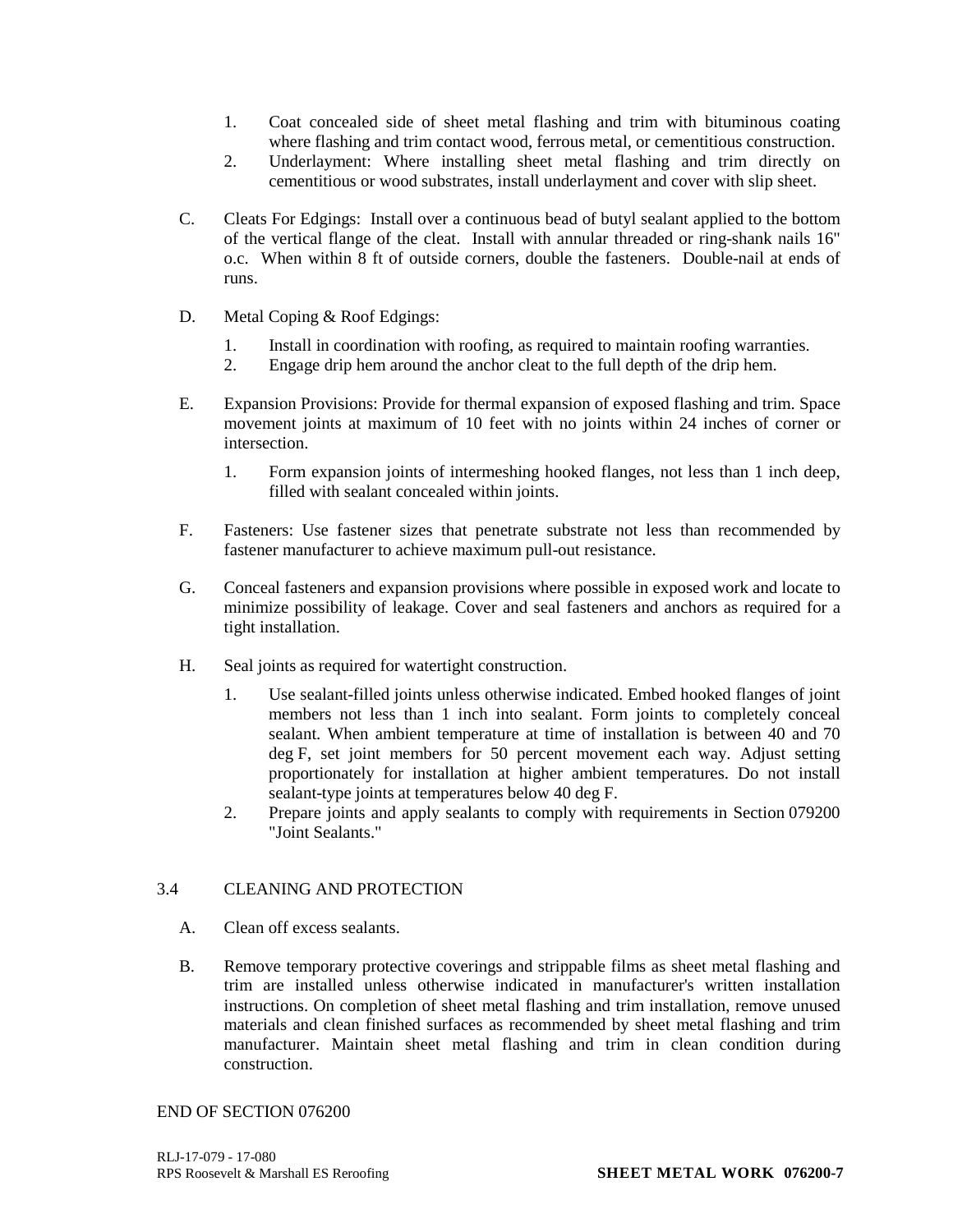**DIVISION 07 – THERMAL & MOISTURE PROTECTION**

# **SECTION 077100 ROOF HATCH**

## PART 1 - GENERAL

## 1.1 RELATED DOCUMENTS

A. Drawings and general provisions of the Contract, including General and Supplementary Conditions and Division 01 Specification Sections, apply to this Section.

#### 1.2 SUMMARY

- A. Section includes flashings and sheet metal work not specifically included with other Sections of the Specifications but required to prevent penetration of water through exterior shell of the building:
	- 1. Roof access hatch.
	- 2. Roof hatch aluminum guardrail system.
- B. Related Requirements:
	- 1. Section 061000 "Rough Carpentry" for wood framing.
	- 2. Section 070150 "Preparation for Re-Roofing" for removal of existing roof hatch.
	- 3. Section 075423 "Adhered TPO Roofing" for roof flashings.

## 1.3 SUBMITTALS

- A. Shop Drawings: Coordinate with Roof Installer as required. Indicate details for flashings, roof curbs, penetrations, perimeter conditions, etc. Shop Drawings for prefabricated roof hatch shall show exact dimensions, anchorages and relationships to other materials.
- B. Product Data: Submit manufacturer's specifications, material descriptions and installation instructions for each product required, including fasteners.
- C. Warranties.

#### 1.4 WARRANTY

A. Roof hatch manufacturer shall warrant that units will be free of defects in materials and workmanship for 5 years.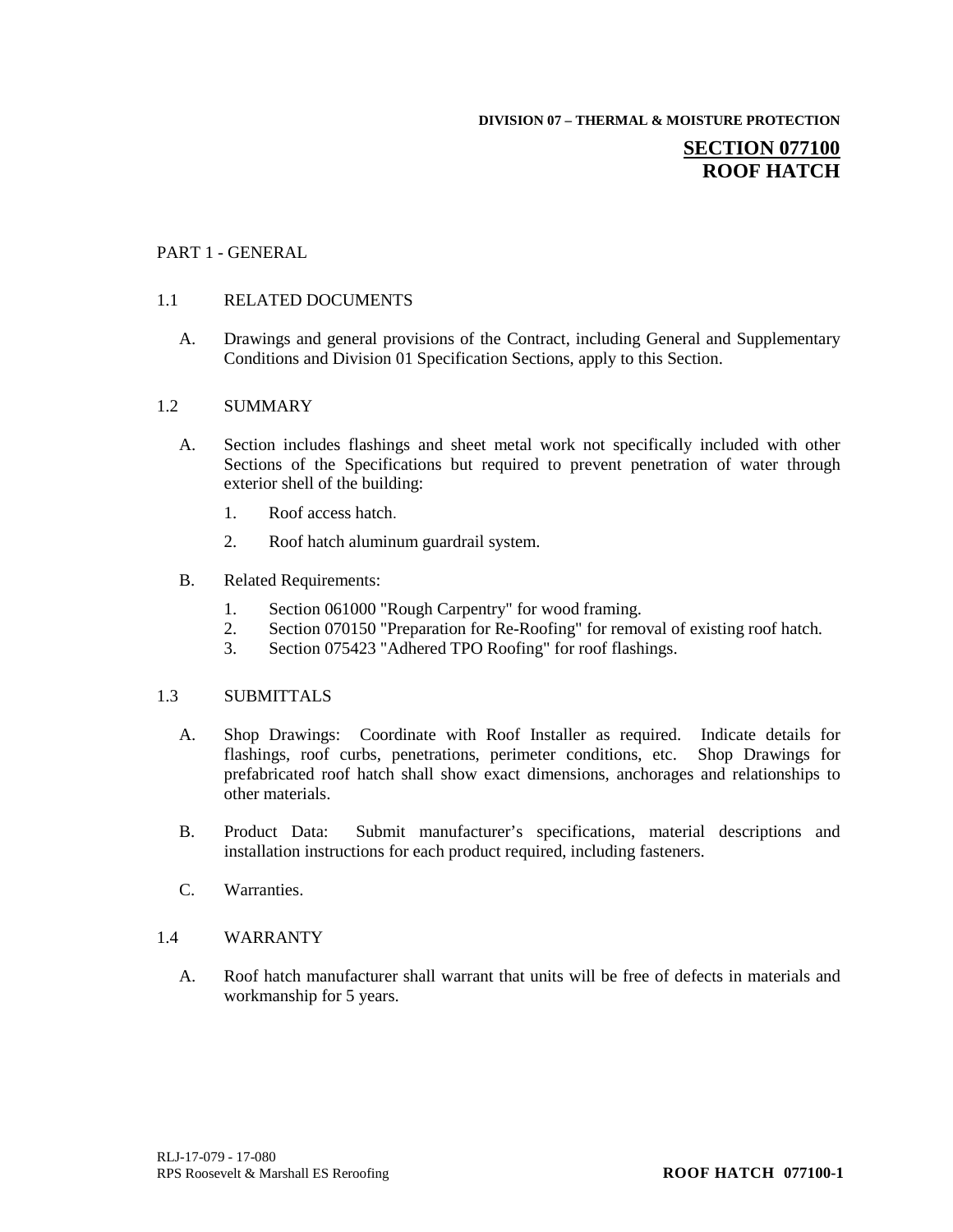## PART 2 - PRODUCTS

### 2.1 ROOF ACCESS HATCH

- A. Type and Size: Ladder access type, with hatch cover lid controlled hydraulically or by counterbalancing spring, such as "Model S-20" manufactured by Bilco Co. as Basis-of-Design, or comparable products of Milcor or Babcock-Davis or approved equal. Field verify size of roof hatch in the field to match existing opening.
- B. Cover Lid: Minimum 14-gauge steel galvanized with G-90 coating, factory primed. Lid shall be formed and reinforced to bear live load of at least 40 psf. Any joints required shall be welded or sealed continuously. Welded joints in galvanized steel shall be coated with zinc-rich galvanizing repair paint.
- C. Curb: Minimum 14-gauge steel galvanized with G-90 coating. Curb shall be at least 8" higher than adjacent roof surface with an attachment flange at least 3" wide. Joints shall be welded continuously. Joints in galvanized steel shall be coated with zinc-rich galvanizing repair paint.
- D. Insulation For Cover Lid and Curb: Glass fiber or mineral fiber insulation or rigid foamed plastic insulation, 1" thick, covered on the inside with 22-gauge steel, factory primed.
- E. Counterflashings and Seals: Unit shall provide positive exclusion of wind blown moisture and cold air using neoprene or EPDM gaskets and counterflashing flanges of metal. Metal shall be same type as it is attached to, at least 22-gauge steel galvanized with G-90 coating.
- F. Lock: Furnish with provisions for padlock on interior side.
- G. Furnish aluminum guard rail system for the roof hatch.

# PART 3 - EXECUTION

#### 3.1 INSPECTION AND PREPARATION

- A. Verify that surfaces to receive roof accessories roof hatches are suitable for application of the materials and that wood nailers have been properly installed.
- B. Proceeding with installation of roof accessories, roof hatch shall designate acceptance of conditions.
- C. Flash in existing roofing system watertight.

### 3.2 INSTALLATION

A. Install unit in accordance with manufacturer's instructions according to the type of roof deck provided. Locate units accurately. Install roof curbs furnished under this Section.